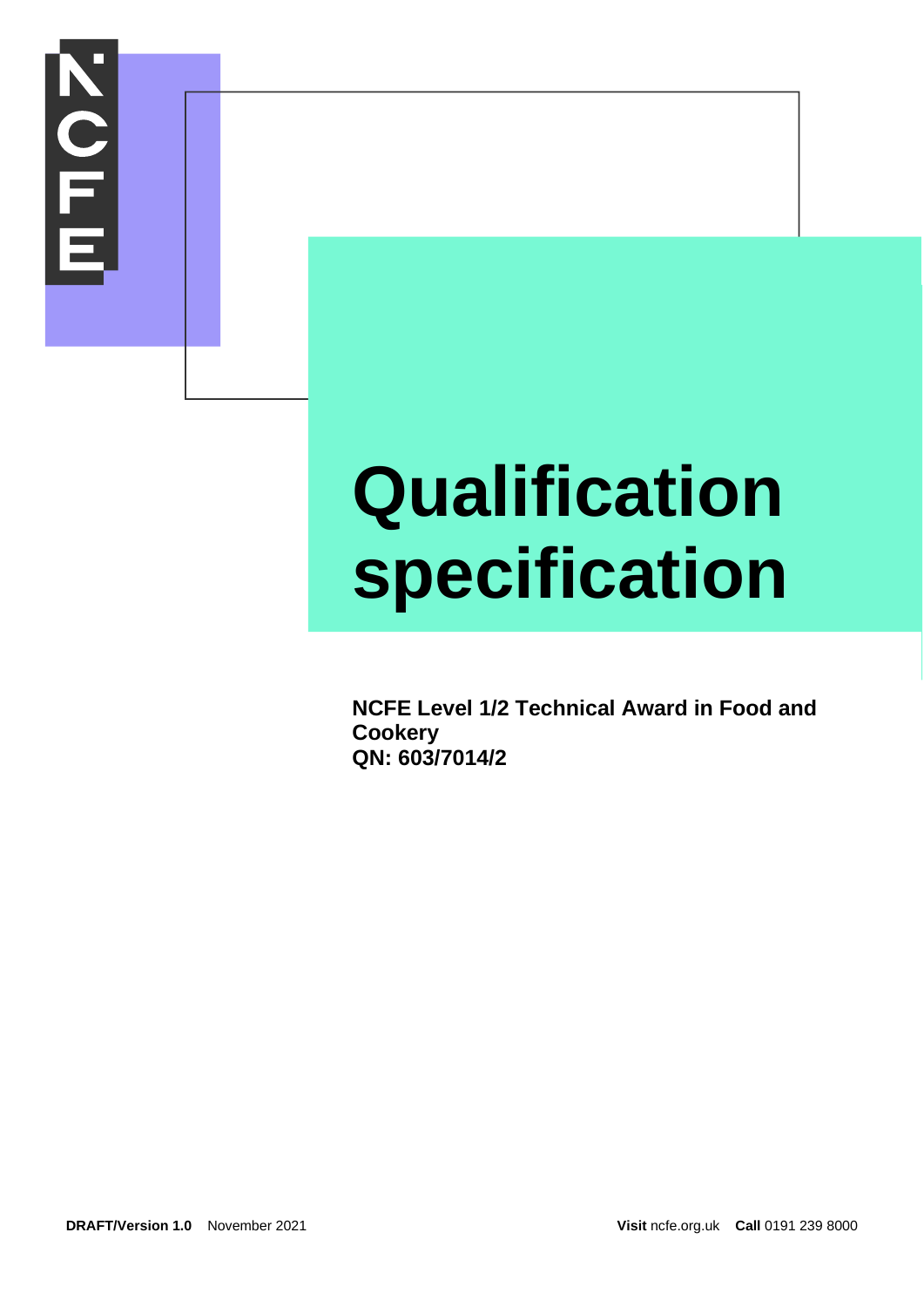# **Qualification summary**

| <b>Qualification title</b>                 | NCFE CACHE Level 1/2 Technical Award in Food and Cookery                                      |                                                                                                                                                                                                                                                                                                                                                                                                                                            |     |  |
|--------------------------------------------|-----------------------------------------------------------------------------------------------|--------------------------------------------------------------------------------------------------------------------------------------------------------------------------------------------------------------------------------------------------------------------------------------------------------------------------------------------------------------------------------------------------------------------------------------------|-----|--|
| <b>Ofqual qualification</b><br>number (QN) | Aim reference<br>603/7014/2<br>60370142                                                       |                                                                                                                                                                                                                                                                                                                                                                                                                                            |     |  |
| <b>Guided learning hours</b><br>(GLH)      | 138                                                                                           | <b>Total qualification</b><br>time (TQT)                                                                                                                                                                                                                                                                                                                                                                                                   | 152 |  |
| Minimum age                                | 14                                                                                            |                                                                                                                                                                                                                                                                                                                                                                                                                                            |     |  |
| <b>Qualification purpose</b>               | practical skills                                                                              | This qualification is part of a suite of technical award qualifications that have<br>been developed to meet the Department for Education's (DfE's)<br>requirements for high-quality, rigorous qualifications that:<br>have appropriate content for the learner to acquire core knowledge and<br>allow the qualification to be graded<br>provide synoptic assessment<br>enable progression to a range of study and employment opportunities |     |  |
| Grading                                    | Level 1 pass/merit/distinction<br>Level 2 pass/merit/distinction/distinction*                 |                                                                                                                                                                                                                                                                                                                                                                                                                                            |     |  |
| <b>Assessment method</b>                   | Externally-set: non-exam assessment (NEA) and an examined assessment<br>(EA)                  |                                                                                                                                                                                                                                                                                                                                                                                                                                            |     |  |
| <b>Performance points</b>                  | Please check with the DfE for the most up-to-date information, should there<br>be any changes |                                                                                                                                                                                                                                                                                                                                                                                                                                            |     |  |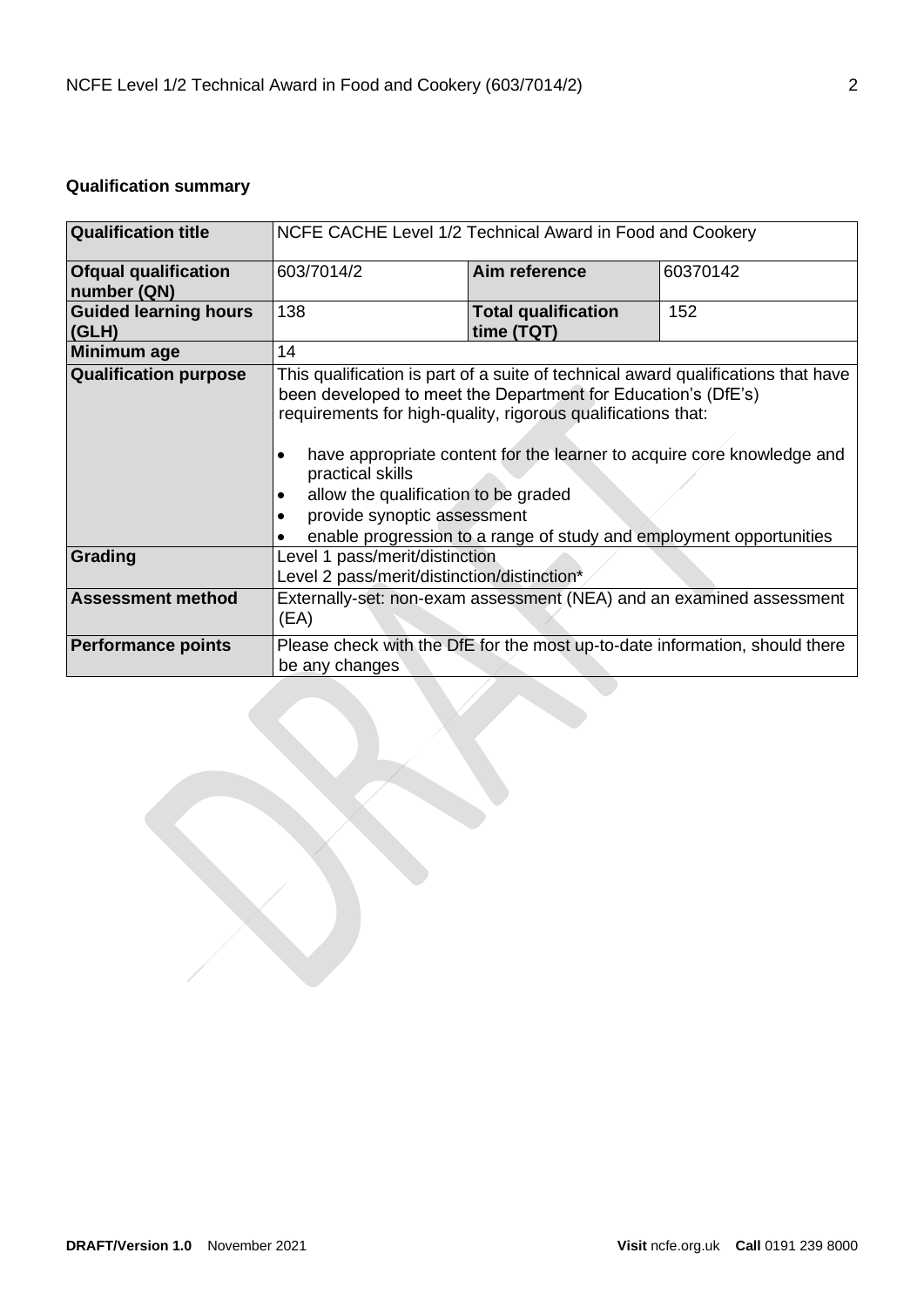## **Contents**

| <b>Qualification summary</b>                                                    |    |
|---------------------------------------------------------------------------------|----|
| <b>Section 1: introduction</b>                                                  |    |
| Aims and objectives                                                             | 4  |
| Support handbook                                                                | 4  |
| Entry guidance                                                                  | 4  |
| Achieving this qualification                                                    | 5  |
| Progression                                                                     | 5  |
| <b>Staffing requirements</b>                                                    | 6  |
| Resource requirements                                                           | 6  |
| Real work environment requirement/recommendation                                | 6  |
| Work/industry placement experience                                              | 6  |
| Purpose statement                                                               | 7  |
| How the qualification is assessed                                               | 10 |
| Overall grading descriptors                                                     | 15 |
| Grading information                                                             | 16 |
| Section 2: unit content and assessment guidance                                 | 17 |
| Content areas                                                                   | 19 |
| Teaching content                                                                | 21 |
| Health and safety relating to food, nutrition and the cooking environment<br>1. | 21 |
| 2.<br>Food legislation and food provenance                                      | 24 |
| 3.<br>Food groups, key nutrients and a balanced diet                            | 28 |
| Factors affecting food choice<br>4.                                             | 41 |
| Food preparation, cooking skills and techniques<br>5.                           | 43 |
| 6.<br>Recipe amendment, development and evaluation                              | 46 |
| 7.<br>Menu and action planning for completed dishes                             | 47 |
| Teaching guidance                                                               | 49 |
| Synoptic connections                                                            | 65 |
| <b>Section 3: additional information</b>                                        | 66 |
| School accountability measures (performance points)                             | 66 |
| Discounting                                                                     | 66 |
| <b>Qualification dates</b>                                                      | 66 |
| Support materials                                                               | 67 |
| Reproduction of this document                                                   | 67 |
| Contact us                                                                      | 68 |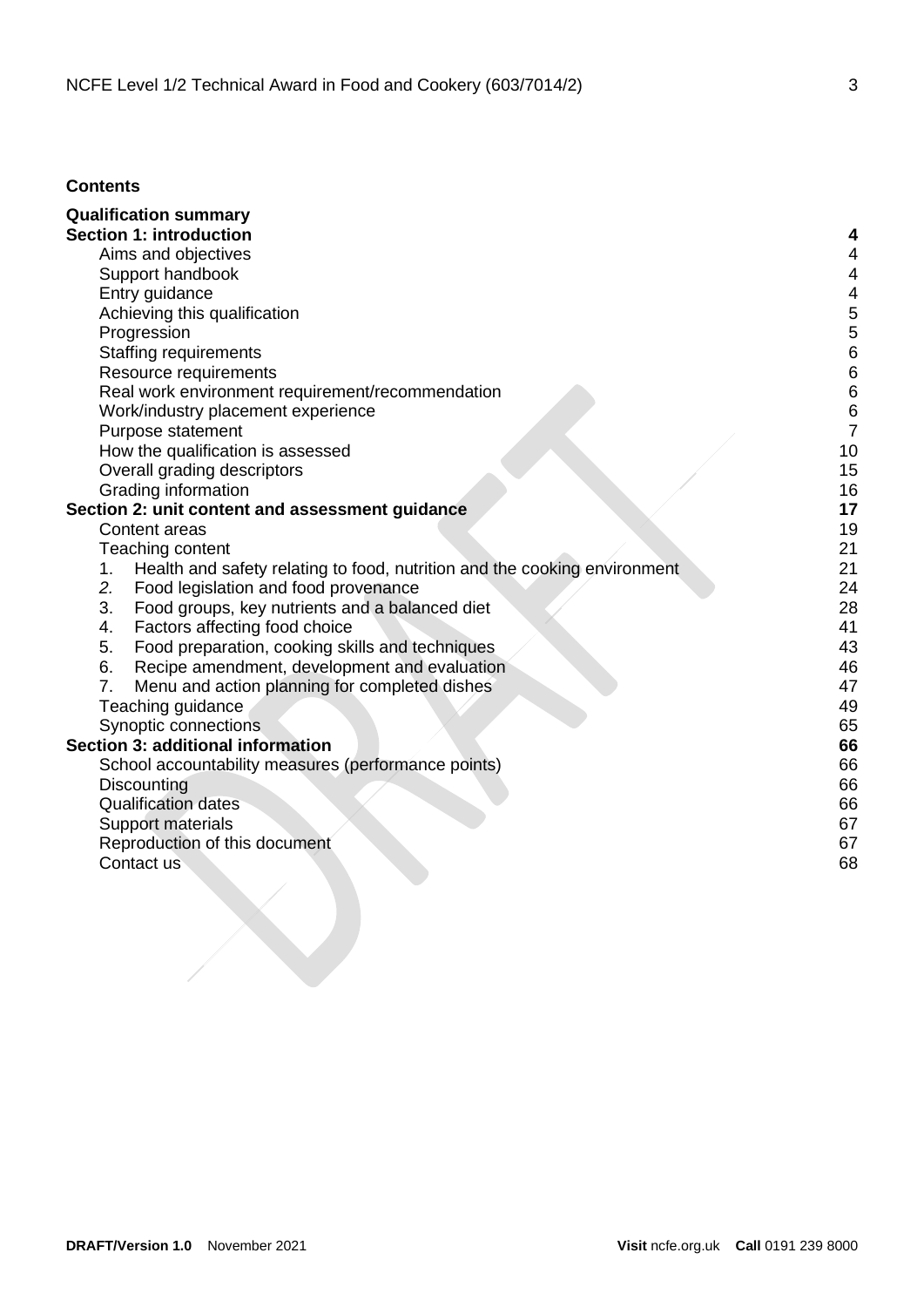## <span id="page-3-0"></span>**Section 1: introduction**

Please note this is a draft version of the qualification specification and is likely to be subject to change before the final version is produced for the launch of the qualification.

If you are using this qualification specification for planning purposes, please make sure that you are using the most recent version.

## <span id="page-3-1"></span>**Aims and objectives**

This qualification aims to:

- focus on the study of food and cookery
- offer breadth and depth of study, incorporating a key core of knowledge
- provide opportunities to acquire a range of practical and technical skills

The objectives of this qualification are to:

- provide an understanding of health and safety relating to food, nutrition, and the cooking environment
- provide an understanding of legislation in the food industry
- identify and understand food provenance
- provide an understanding of the main food groups, key nutrients and what is required as part of a balanced diet
- identify factors that can affect food choice
- explore recipe development and how recipes can be adapted
- understand how to cater for people with specific dietary requirements
- demonstrate menu and action planning
- be able to evaluate and consider how to improve completed dishes
- demonstrate the application of practical skills and techniques through all aspects of the qualification content areas

#### <span id="page-3-2"></span>**Support handbook**

This qualification specification must be used alongside the mandatory support handbook on the qualifications page on the NCFE website, which contains additional supporting information to help with the planning, delivery and assessment.

This qualification specification contains all of the qualification-specific information you will need that is not covered in the support handbook.

## <span id="page-3-3"></span>**Entry guidance**

This qualification is designed for learners aged 14 to 16 in schools and colleges, but is also accessible for post-16 learners.

It is a vocational qualification equivalent to GCSE grades 8.5 to 1.

There are no specific prior skills/knowledge a learner must have for this qualification.

Entry is at the discretion of the centre.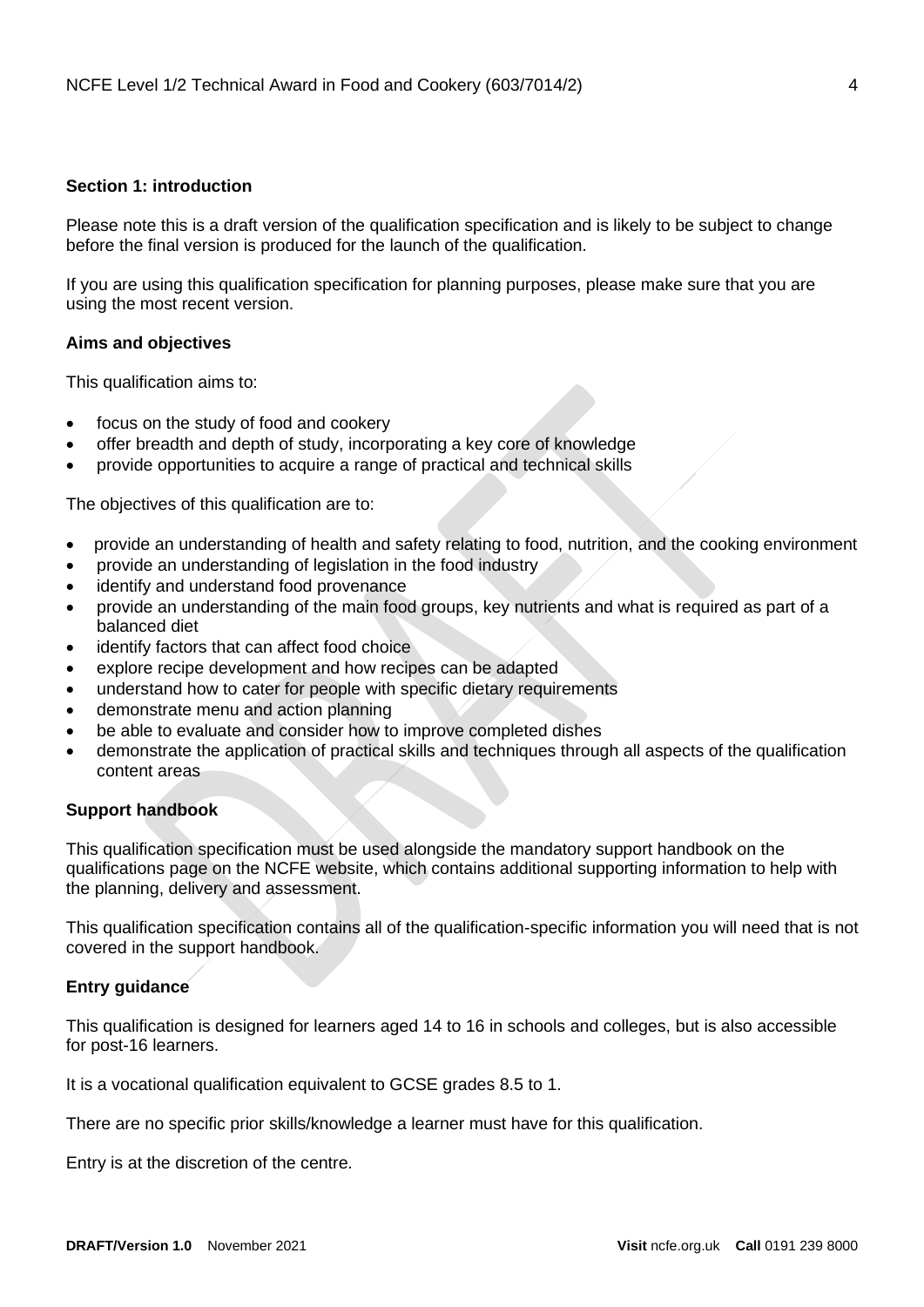Centres are responsible for ensuring that all learners are capable of achieving the learning outcomes and complying with the relevant literacy, numeracy and health and safety requirements.

Learners registered on this qualification should not undertake another qualification at the same level, or with the same/a similar title, as duplication of learning may affect funding eligibility.

## <span id="page-4-0"></span>**Achieving this qualification**

To be awarded this qualification, learners are required to successfully achieve all learning outcomes from the single graded mandatory unit.

| <b>Qualification title</b>         |                                                                          | NCFE Level 1/2 Technical Award in Food and Cookery   |
|------------------------------------|--------------------------------------------------------------------------|------------------------------------------------------|
| <b>Qualification number (QN)</b>   |                                                                          | 603/7014/2                                           |
| Level                              |                                                                          | Combined level 1/2                                   |
| <b>Guided learning hours (GLH)</b> |                                                                          | 138                                                  |
| (Total GLH has been rounded up to  |                                                                          |                                                      |
| the nearest hour)                  |                                                                          |                                                      |
| <b>GLH breakdown</b>               |                                                                          | 120 hours delivery                                   |
|                                    |                                                                          | 1 hour 30 minutes examined assessment<br>$\bullet$   |
|                                    |                                                                          | 16 hours 30 minutes non-exam assessment<br>$\bullet$ |
| Non-exam                           | Weighting<br>Externally-set, internally marked and externally moderated: |                                                      |
| (60%)<br>assessment                |                                                                          | synoptic project                                     |
| (NEA)                              |                                                                          |                                                      |
| <b>Examined</b>                    | Weighting                                                                | Externally-set and externally marked:                |
| (40%)<br>assessment (EA)           |                                                                          | written exam                                         |
| <b>Total</b><br>100%               |                                                                          | Overall qualification grades:                        |
|                                    |                                                                          | L1P, L1M, L1D, L2P, L2M, L2D, L2D*                   |

Please refer to the content area summaries in section 2 for further information.

To achieve this qualification, learners must successfully demonstrate their achievement of all learning outcomes of the units as detailed in this qualification specification.

## <span id="page-4-1"></span>**Progression**

Depending on the grade the learner achieves in this qualification, they could progress to level 2 and level 3 qualifications and/or GCSE/A Levels.

Learners who achieve at level 1 might consider progression to level 2 qualifications post-16, such as:

- GCSE in Food Preparation and Nutrition
- Certificate/Diploma in Culinary Skills
- NVQ Diploma in Food Production and Cooking
- Level 2 Technical Certificate in Professional Cookery
- a range of technical routes designed for progression to employment, apprenticeships and further study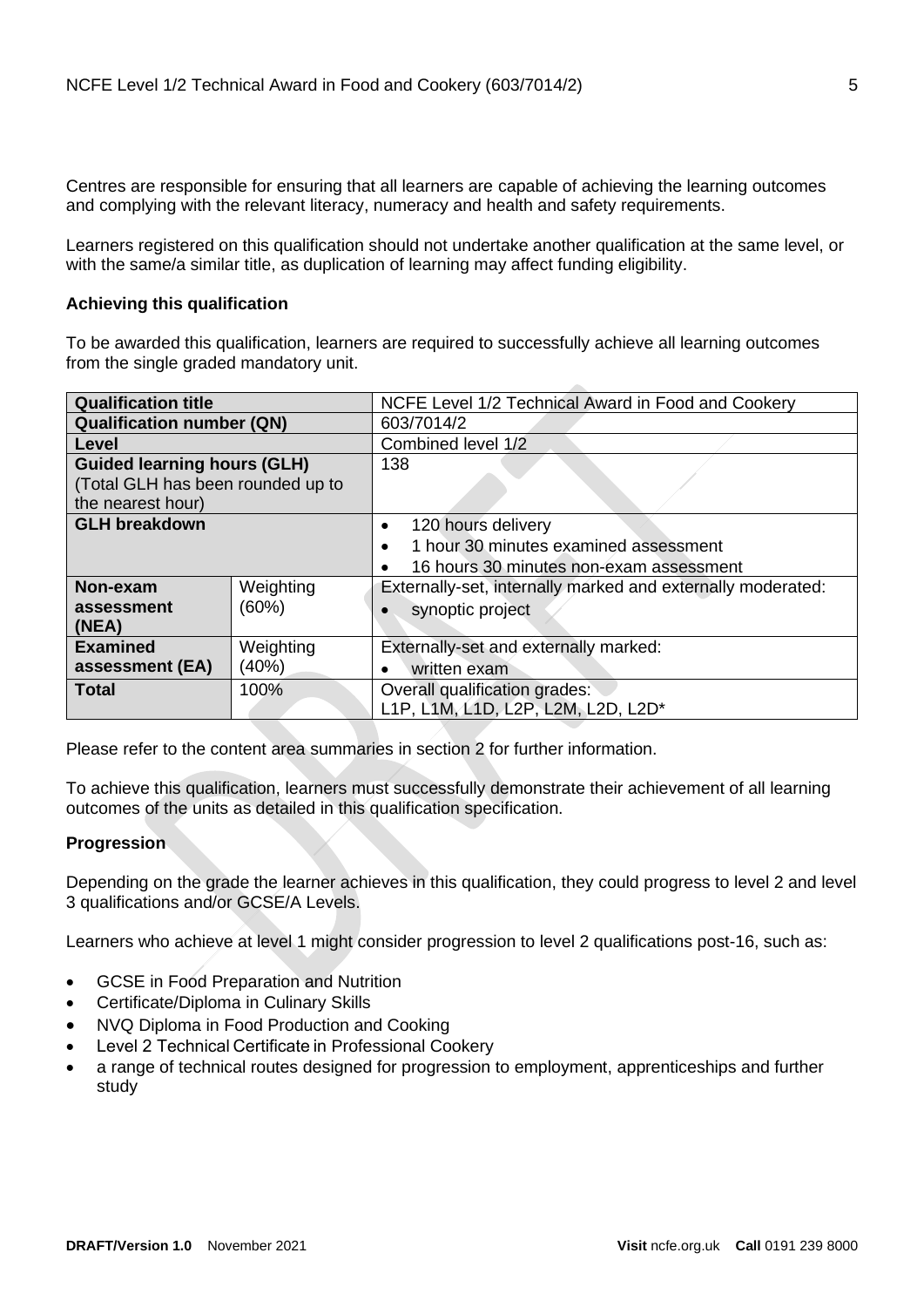Learners who achieve at level 2 might consider progression to level 3 qualifications post-16, such as:

- Level 3 Applied Certificate/Diploma in Food Science and Nutrition
- Advanced Technical Diploma in Professional Cookery
- T Level in Catering (this will support progression to higher education)

Learners could also progress into employment or onto an apprenticeship. The understanding and skills gained through this qualification could be useful to progress onto an apprenticeship in the food industry through a variety of occupations within the sector, such as kitchen assistant, catering assistant, chef and sous chef.

## <span id="page-5-0"></span>**Staffing requirements**

There are no additional staffing requirements for this qualification. See the staffing requirements section in the support handbook.

## <span id="page-5-1"></span>**Resource requirements**

The resources required to deliver this qualification are as follows:

Learners must have access to:

- adequate kitchen space to demonstrate a range of preparation skills, cooking techniques and methods, ensuring the learner is not hindered or constrained by inadequate working space
- sufficient work top space so the learner is not working in cramped conditions and can demonstrate a range of preparation skills and cooking techniques
- a kitchen with sufficient hob and oven space so that the learner can demonstrate a range of cooking methods which is not constrained
- sufficient fridge and freezer space so that food can be chilled at appropriate stages within the necessary timeframe or frozen for future use
- adequate sink space so the learner can work in a safe and hygienic manner
- a good range of equipment (to include some automated) that enables the learner to demonstrate a wide range of preparation skills and techniques
- a wide range of utensils so the learner does not have to keep washing up items to reuse
- IT equipment for recording and storing work
- camera to photograph practical work for assessment evidence purposes

## <span id="page-5-2"></span>**Real work environment requirement/recommendation**

This is a knowledge-only qualification. Experience in the real work environment is not required.

## <span id="page-5-3"></span>**Work/industry placement experience**

This is a knowledge-only qualification. Work/industry placement experience is not required.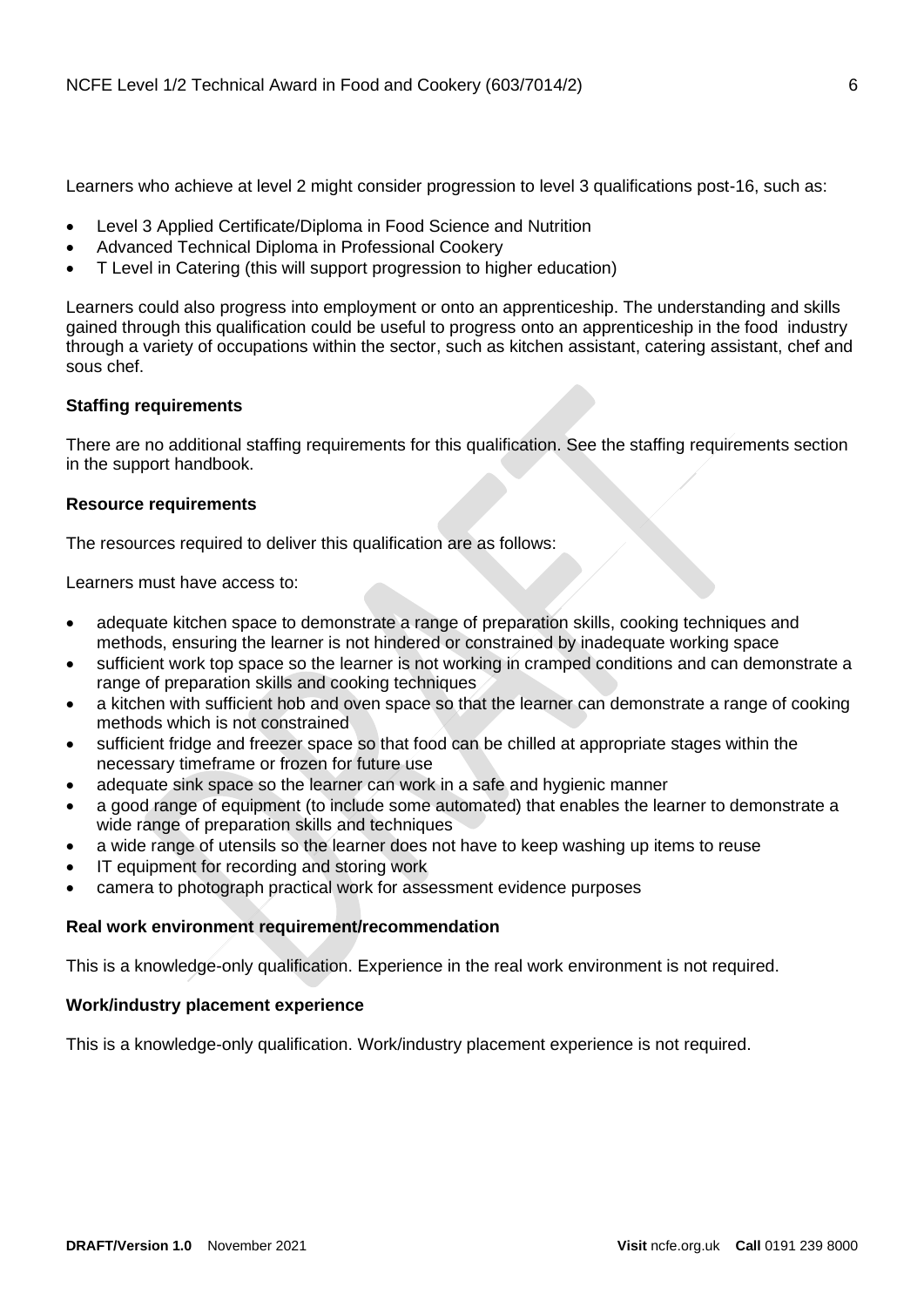#### <span id="page-6-0"></span>**Purpose statement**

#### **Who is this qualification for?**

The Level 1/2 Technical Award in Food and Cookery is designed for learners who want an introduction to food and cookery that includes a vocational and project-based element. The qualification will appeal to learners who wish to pursue a career in the food industry or progress onto further study.

The Level 1/2 Technical Award in Food and Cookery complements GCSE qualifications. It is aimed at 14 to 16 year olds studying key stage 4 (KS4) curriculum who are interested in the food and hospitality sector. This qualification is designed to match the rigour and challenge of GCSE study. The qualification is graded at level 1 pass/merit/distinction and level 2 pass/merit/distinction/distinction\* (equivalent to GCSE grades 8.5 to 1). More information on grading can be found in the grading information in section 2 of this document.

This qualification has been designed to sit alongside the requirements of core GCSE subjects and is appropriate for learners who are motivated and challenged by learning through practical experiences and through content which directly relates to the practical skills.

This qualification is distinct from GCSE Food Preparation and Nutrition as it provides learners with the opportunity to explore and understand a wide range of themes connected with food and cookery that learners can apply to a variety of scenarios. It has a strong focus on the elements of food preparation and cooking, developing a wide range of technical and practical skills, and the ability to amend recipes and respond to a brief. This strong practical focus will ensure learners have time to develop, practise and perfect a tangible skillset and be able to apply the skills they achieve to a range of contexts. These skills will be underpinned by a thorough understanding of the importance of safe hygienic working practices, nutrition, balanced diets, individual dietary needs, and factors that affect food choice.

This qualification will enable learners to develop their personal interest and skills in cookery that will help them to prepare food that is healthy and nutritious. These vocational skills will help the learner to make appropriate food choices and provide a balanced diet for themselves and others. These skills can readily be transferred to further study or employment within the food sector.

This level 1/2 qualification is appropriate for learners who are looking to develop a core of knowledge and understanding of food and cookery principles, and apply their knowledge through a series of practical tasks and by using a wide range of cooking skills.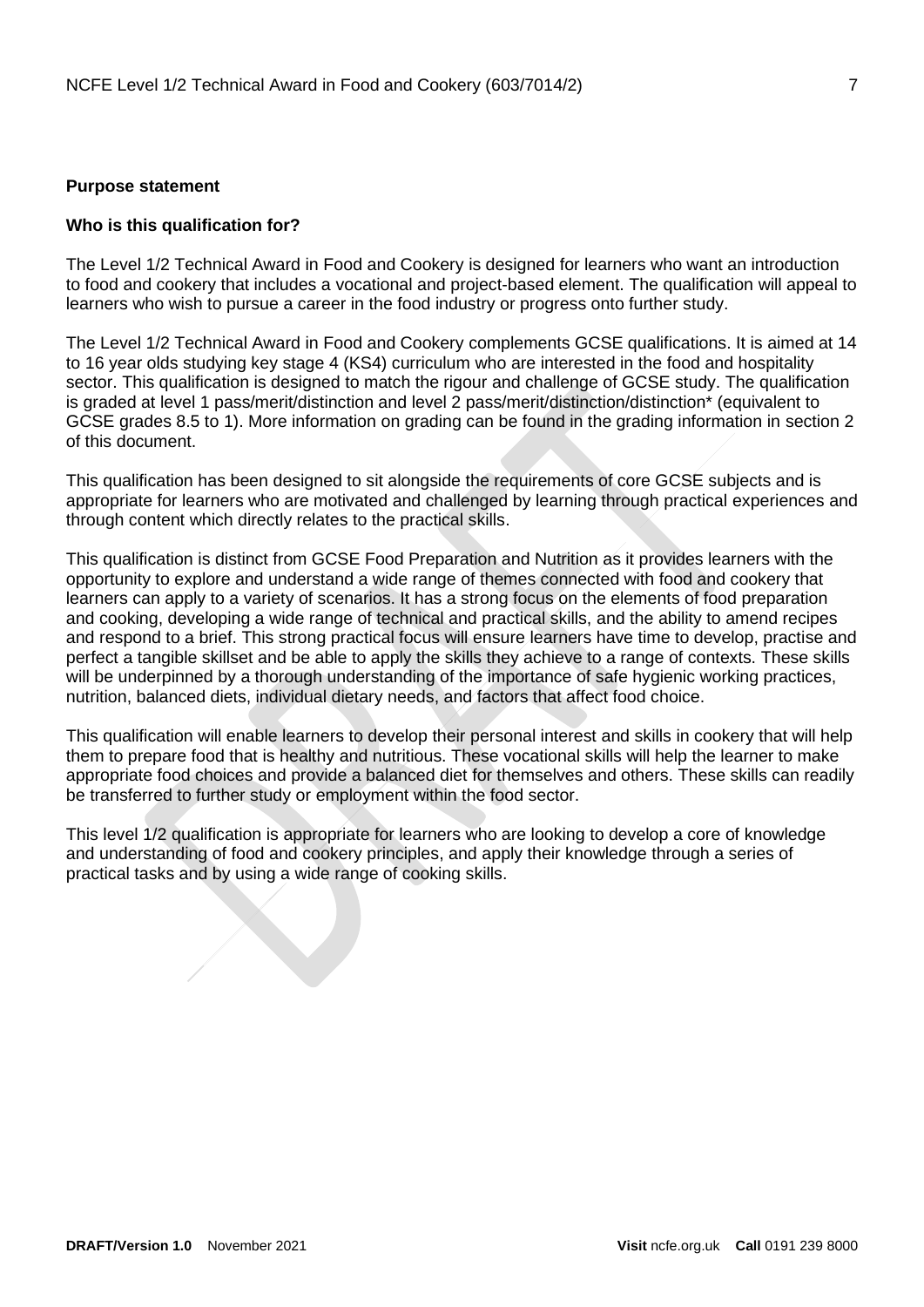## **What will the learner study as part of this qualification?**

This qualification will promote the learner's understanding of:

- health and safety relating to food, nutrition and the cooking environment
- legislation in the food industry
- food provenance
- the main food groups, key nutrients and what is required for a balanced diet
- factors that affect food choice
- recipe development and how recipes may be adapted
- applying practical cooking skills and techniques
- the importance of planning a menu and action planning
- catering for people who have specific dietary requirements
- evaluating completed dishes

## **What knowledge and skills will the learner develop as part of this qualification and how might these be of use and value in further studies?**

Learners will develop the following knowledge that will inform future training and work in the food sector:

- an understanding of health and safety in a cooking environment and how to prepare and cook food safely
- the importance of legislation that governs the food industry
- where food is sourced, seasonality and food production processes
- food groups and the role of key nutrients to maintain a healthy, balanced diet
- factors that impact on food choice (to include health conditions, allergies, and intolerances) and how dishes can be adapted
- developing, honing and applying food preparation skills and techniques to achieve a consistent standard of the product over time
- recipe development and amendment
- an understanding of the importance of planning and sequencing when cooking dishes
- effective time management
- an understanding of how to present, decorate, garnish, evaluate and improve dishes

Learners will develop the following skills which will inform future training and work in the food sector:

- decision making
- **resourcefulness**
- communicating
- independent working
- problem solving
- planning
- evaluation
- reflection
- professional behaviour
- the importance of continuing professional and personal development
- an ability to reflect upon their preferred learning style and identify relevant study skills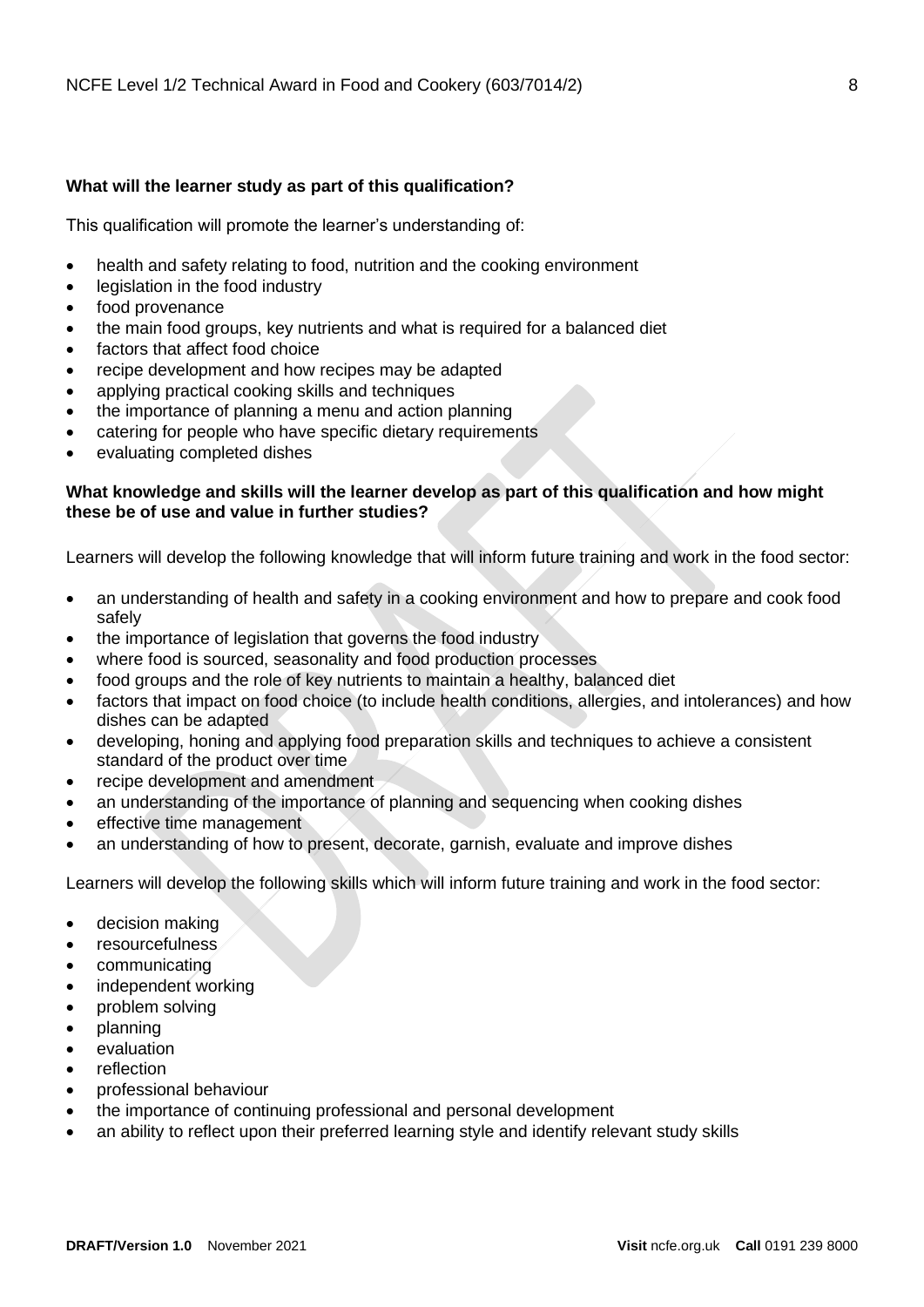Successful completion of this qualification will enable learners to progress to level 2 or 3 qualifications in related subjects.

The knowledge and skills gained will provide a secure foundation for learners to progress into career opportunities in the food sector and provide a valuable platform for progressing to further study, training and employment.

## **Which subjects will complement this course?**

The following subject areas will complement this course:

- food preparation and nutrition
- English
- maths
- science

This list is not exhaustive, and a range of other subject areas may also be appropriate. This qualification is not part of a subject suite.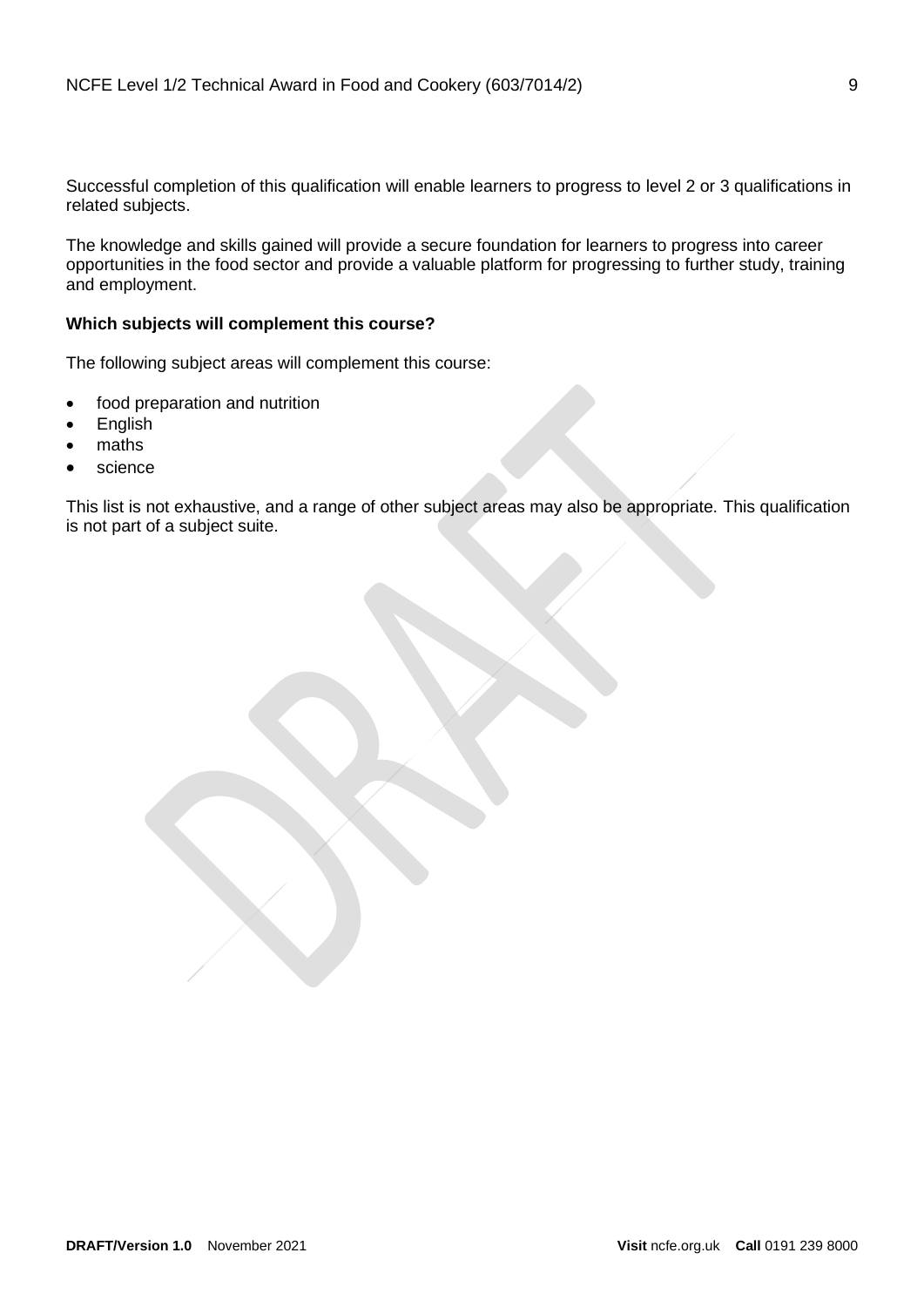## <span id="page-9-0"></span>**How the qualification is assessed**

Assessment is the process of measuring a learner's skill, knowledge and understanding against the standards set in a qualification.

The qualification has **2** assessments externally-set by NCFE: **one** non-exam assessment and **one** written examined assessment.

| <b>Non-exam assessment</b>                    |                                                                                                                                                                                                                                                                              |  |  |  |
|-----------------------------------------------|------------------------------------------------------------------------------------------------------------------------------------------------------------------------------------------------------------------------------------------------------------------------------|--|--|--|
| <b>Assessment method</b>                      | <b>Description</b>                                                                                                                                                                                                                                                           |  |  |  |
| Non-exam assessment                           | 60% of the technical award                                                                                                                                                                                                                                                   |  |  |  |
| Externally-set                                | 96 marks                                                                                                                                                                                                                                                                     |  |  |  |
| Internally marked and<br>externally moderated | The completion time for the non-exam assessment is 16 hours 30<br>minutes.                                                                                                                                                                                                   |  |  |  |
|                                               | The non-exam assessment will assess the learner's ability to effectively<br>draw together their knowledge, understanding and skills from across<br>the whole vocational area. The non-exam assessment will target<br>assessment objectives (AOs) AO1, AO2, AO3, AO4 and AO5. |  |  |  |
| Non-exam assessment<br>availability           | The learner should not undertake the non-exam assessment until all<br>content areas have been delivered. This is to ensure learners are in a<br>position to complete the non-exam assessment successfully.                                                                   |  |  |  |
|                                               | A different non-exam assessment brief will be released every<br>December.                                                                                                                                                                                                    |  |  |  |

## **Non-exam assessment**

Non-exam assessment encourages the learner to combine elements of their learning and to show accumulated knowledge and understanding across the content areas.

Non-exam assessment enables the learner to show their ability to integrate and apply knowledge, understanding and skills with breadth and depth. It also requires them to demonstrate their capability to apply knowledge, understanding and skills across a range of units and learning outcomes that are being assessed.

The non-exam assessment is internally assessed work and should be completed by the learner in accordance with the qualification specification. Information on delivery guidance and assessment hours for the internal assessment will be available in the non-exam assessment brief. To support with this, we have also created a sample non-exam assessment brief, which is available on the qualification page under support materials. A representative number of assessment hours should be timetabled into the scheme of work. Internal assessment hours must be administered outside of scheduled teaching and learning hours and should be supervised and assessed by the teacher.

Any work submitted for internal assessment must be completed during scheduled assessment hours in accordance with the scheme of work and must be authenticated and attributable to the learner. The teacher must be satisfied that the work produced is the learner's own and the learner must declare that the work is their own.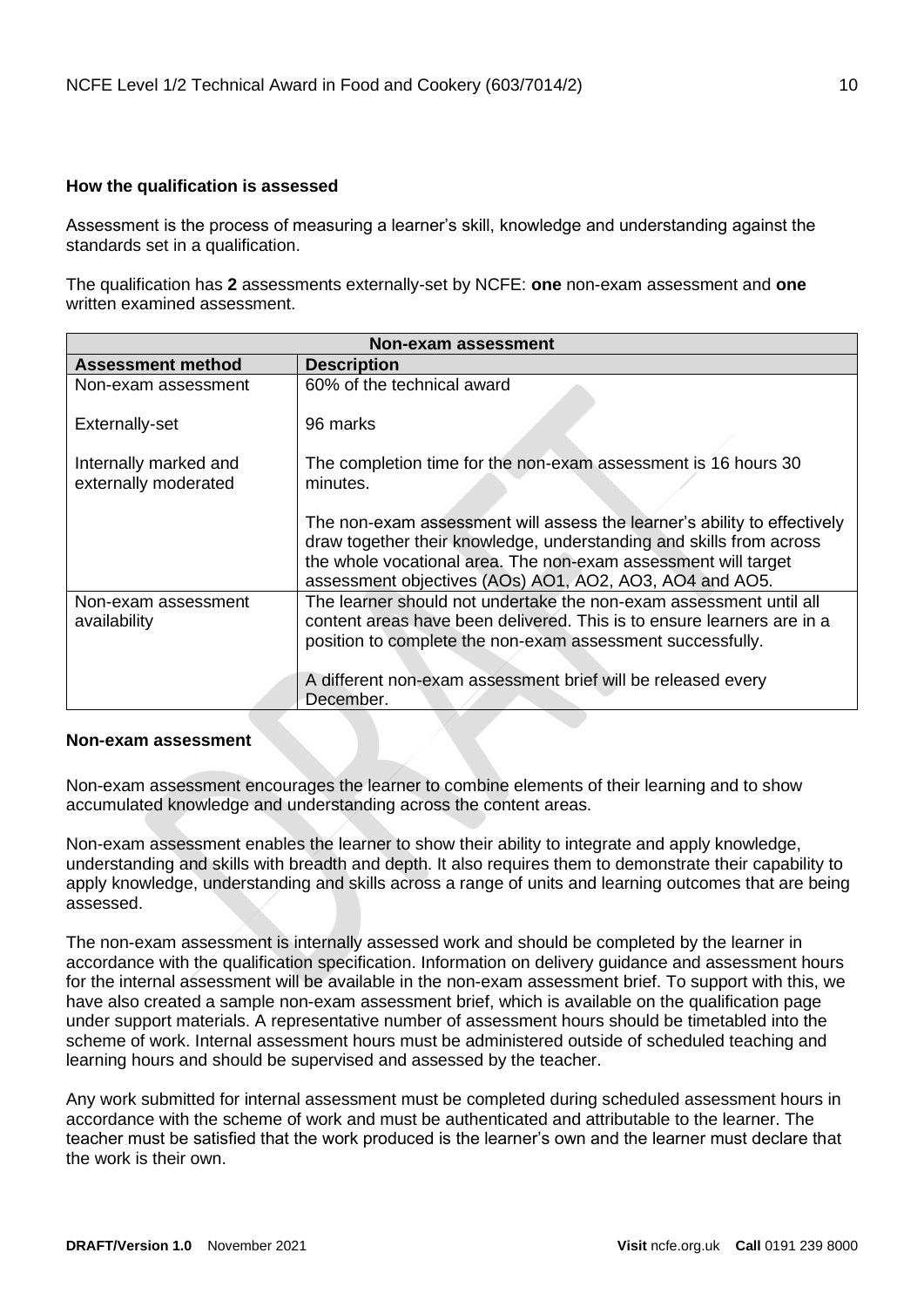In practice, this means that all of the non-exam assessment will be completed in normal class time within scheduled assessment hours and kept separate from any teaching and learning hours.

The internally assessed non-exam assessment component is based on coverage of the qualification content areas, which are assessed holistically against descriptors to achieve a grade.

Each learner must create a portfolio of evidence generated from appropriate assessment tasks that demonstrates achievement of all the learning outcomes associated with each unit. The assessment tasks should allow the learner to respond to a real-life situation that they may face when in employment. On completion of each unit, learners must declare that the work produced is their own and the assessor must countersign this. Examples of suitable evidence for the portfolio for each unit are provided in section 2.

| <b>Examined assessment</b>          |                                                                                                                                                                                                  |  |  |  |
|-------------------------------------|--------------------------------------------------------------------------------------------------------------------------------------------------------------------------------------------------|--|--|--|
| <b>Assessment method</b>            | <b>Description</b>                                                                                                                                                                               |  |  |  |
| Examined assessment                 | 40% of technical award                                                                                                                                                                           |  |  |  |
| Externally-set                      | Written examination:                                                                                                                                                                             |  |  |  |
| Written examination                 | 80 marks                                                                                                                                                                                         |  |  |  |
| <b>Externally marked</b>            | 1 hour 30 minutes<br>a mixture of multiple-choice, short-answer, and extended response<br>questions                                                                                              |  |  |  |
|                                     | The written examined assessment is a terminal assessment and will<br>assess the learner's knowledge and understanding of all content areas<br>and target assessment objectives AO1, AO2 and AO3. |  |  |  |
| Examined assessment<br>availability | The examination date is expected to take place in May/June every year.                                                                                                                           |  |  |  |
|                                     | Please refer to the external assessment timetable available on the<br>NCFE website.                                                                                                              |  |  |  |

## **Examined assessment**

Examined assessments are set and marked by NCFE. The assessment assesses learners' knowledge and understanding of the content areas of this qualification. Centres must not assess, internally quality assure, or otherwise access or review any examined assessment materials or learner responses at any time and must adhere to the required exam regulations at all times.

The examined assessment is on a set date and time (invigilated). NCFE specifies the date and time that the examined assessment must be administered in the centre and also publishes in advance the dates on which external assessment results will be released.

A variety of assessment questions will be used, including multiple-choice, short-answer and extended response questions. This will enable learners to demonstrate their breadth of knowledge and understanding of the subject and ensure achievement at the appropriate level, including stretch and challenge. Questions will be written in plain English and in a way that is supportive and accessible to learners of all abilities.

As far as possible, real-world case studies and contexts that are relevant to the sector will be used. This is to engage and stimulate learners under examination conditions and to facilitate the drawing out of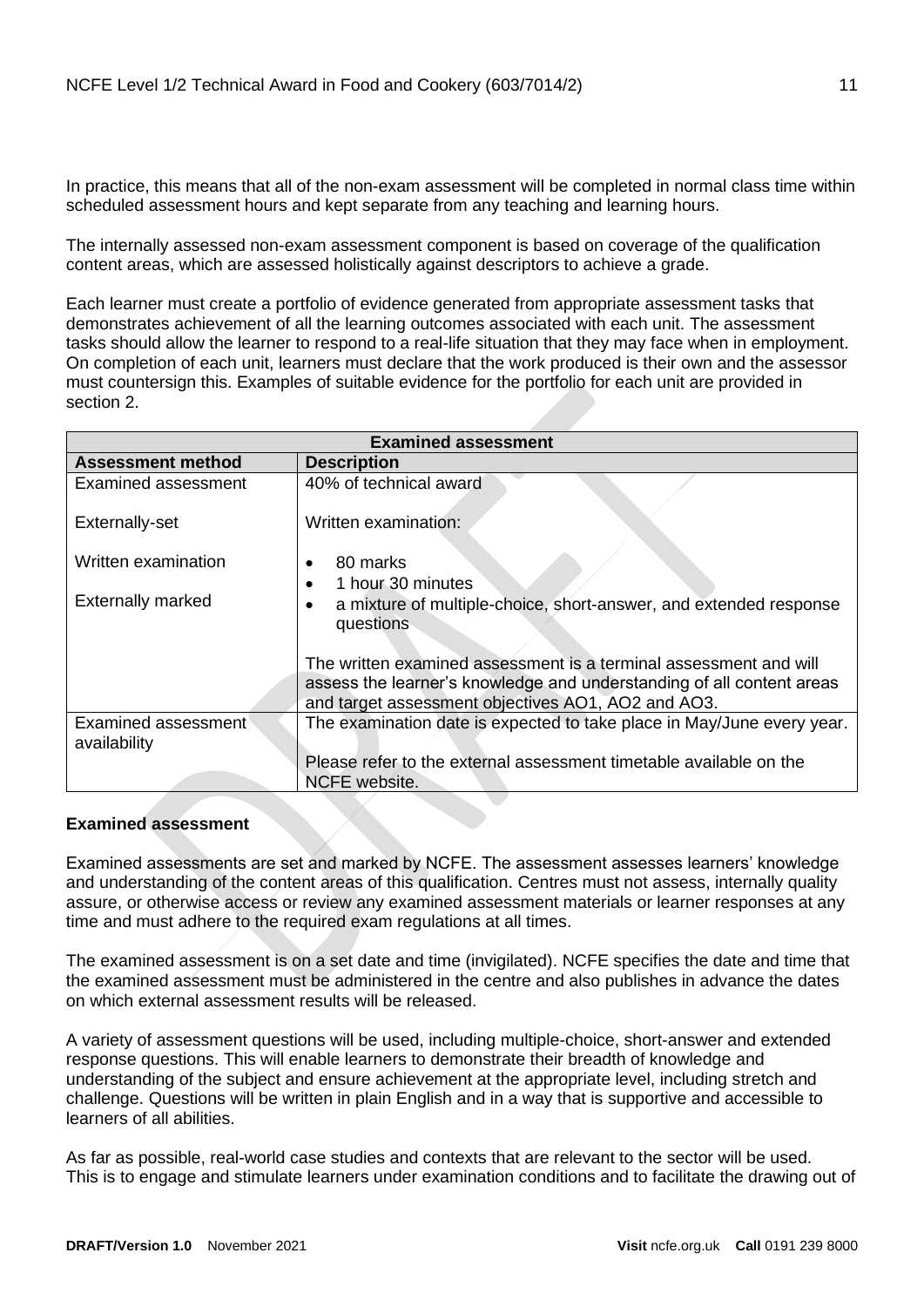a wide range of knowledge and skills developed throughout their learning.

All questions will have available marks clearly identified. The examined assessment will be carefully constructed following a rigorous quality control process to ensure that the assessment is valid.

For further information, including instructions for conducting an external assessment, centres must ensure they have read/are familiar with the regulations for the conduct of external assessment, and qualification specific instructions for delivery documents available on the policies & documents page on the NCFE website.

The examined assessment material will be sent out in time for the start of the assessment. Assessment materials must be kept secure at all times in line with the requirement of the regulations for the conduct of external assessment.

You must return all examined assessment materials and partially or fully completed learner work to NCFE within one working day of the examined assessment taking place or the final timetabled supervised/invigilated session.

## **Rationale for synoptic assessment**

Synoptic assessment encourages the learner to combine elements of their learning and to show accumulated knowledge and understanding across units and/or learning outcomes.

Synoptic assessment enables the learner to show their ability to integrate and apply knowledge, understanding and skills with breadth and depth. It also requires them to demonstrate their capability to apply knowledge, understanding and skills across a range of units and learning outcomes that are being assessed.

## **Enquiries about results**

All enquiries relating to learners' results must be submitted in line with our enquiries and appeals about results and assessment decisions policy, which is available on the policies & documents page on the NCFE website.

## **External assessment conditions**

For more information on external assessment conditions, please see the regulations for the conduct of external assessments and qualification specific instructions for delivery on the policies & documents page on the NCFE website.

There is one assessment window during the year. Please refer to the external assessment timetable on the NCFE website for the specific date.

For instructions on conducting external assessments, please refer to our regulations for the conduct of external assessments and qualification specific instructions for delivery documents, available on the policies & documents page on the NCFE website.

## **Assessment windows**

For assessments sat in windows, the centre must enter learners to the specified window. This will be either a set date and time assessment or a window in which the assessment will be completed.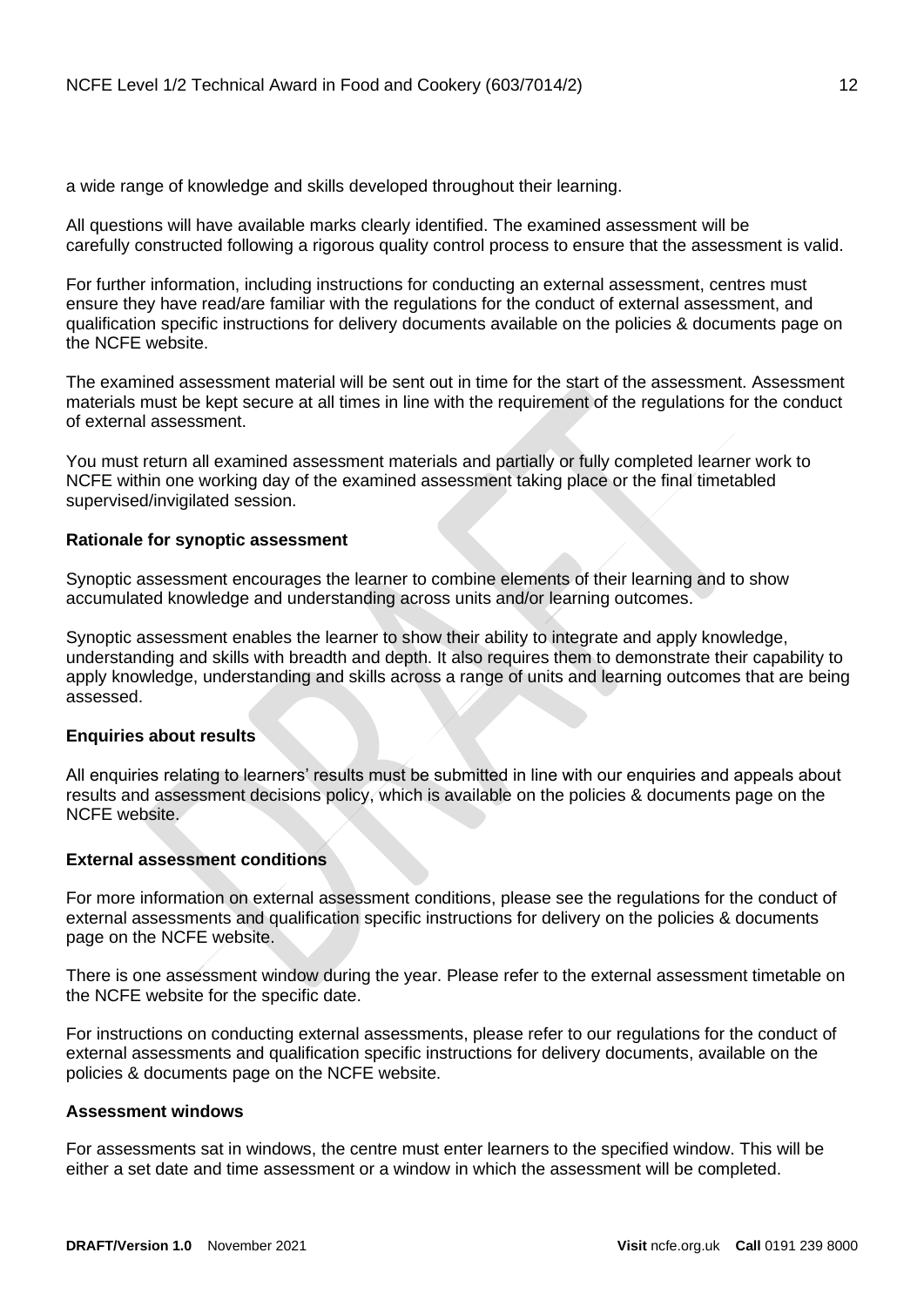For qualifications with 'entry on registration', the centre will choose the assessment window at the point of registering the learner. The last date that we will accept learner work for a specified assessment window is by that assessment window's cut-off date.

## **Please note: the 'cut-off date' is the last day that returned scripts will be accepted for the specified assessment window.**

On completing their work at the end of the assessment window, learners must sign the assessment declaration to authenticate the work produced as their own. Centres must ensure that all assessments are submitted for marking in accordance with the assessment windows.

## **Scheme of assessment**

The Level 1/2 Technical Award in Food and Cookery qualification is made up of 2 component parts: an examined assessment (EA) and a non-exam assessment (NEA).

| <b>Assessments</b>           | <b>Assessment</b><br>time     | $\frac{0}{0}$<br>weighting marks | Raw | <b>Scaling Scaled</b><br>factor | marks* | <b>Assessment</b><br>conditions | <b>Marking</b>                           |
|------------------------------|-------------------------------|----------------------------------|-----|---------------------------------|--------|---------------------------------|------------------------------------------|
| Non-exam<br>assessment (NEA) | <b>16 hours 30</b><br>minutes | 60%                              | 96  | 1.250                           | 120    | Supervised                      | Internal,<br>with external<br>moderation |
| Examined<br>lassessment (EA) | 1 hour<br>30 minutes          | 40%                              | 80  | 1.00                            | 80     | Invigilated                     | External                                 |
| Assessment total 18 hours    |                               | 100%                             |     |                                 | 200    |                                 |                                          |

## **Assessment objectives**

The assessment of our technical awards is mapped against assessment objectives (AOs). These AOs provide a consistent framework for learners and are applied synoptically, allowing learners to show their knowledge, understanding and skills from across the full breadth and depth of the qualification.

The AOs that will be assessed against the content in our technical awards are:

| <b>AO1</b>      | Recall knowledge and show understanding                                                         |
|-----------------|-------------------------------------------------------------------------------------------------|
|                 | The emphasis here is for learners to recall and communicate the fundamental elements of         |
|                 | knowledge and understanding.                                                                    |
| AO <sub>2</sub> | Apply knowledge and understanding                                                               |
|                 | The emphasis here is for learners to apply their knowledge and understanding to real-world      |
|                 | contexts and novel situations.                                                                  |
| AO3             | Analyse and evaluate knowledge and understanding                                                |
|                 | The emphasis here is for learners to develop analytical thinking skills to make reasoned        |
|                 | judgements and reach conclusions.                                                               |
| AO4             | Demonstrate and apply relevant technical skills, techniques and processes                       |
|                 | The emphasis here is for learners to demonstrate the essential technical skills relevant to the |
|                 | vocational sector by applying the appropriate processes, tools and techniques.                  |
| <b>AO5</b>      | Analyse and evaluate the demonstration of relevant technical skills, techniques and             |
|                 | processes                                                                                       |
|                 | The emphasis here is for learners to analyse and evaluate the essential technical skills,       |
|                 | processes, tools and techniques relevant to the vocational sector.                              |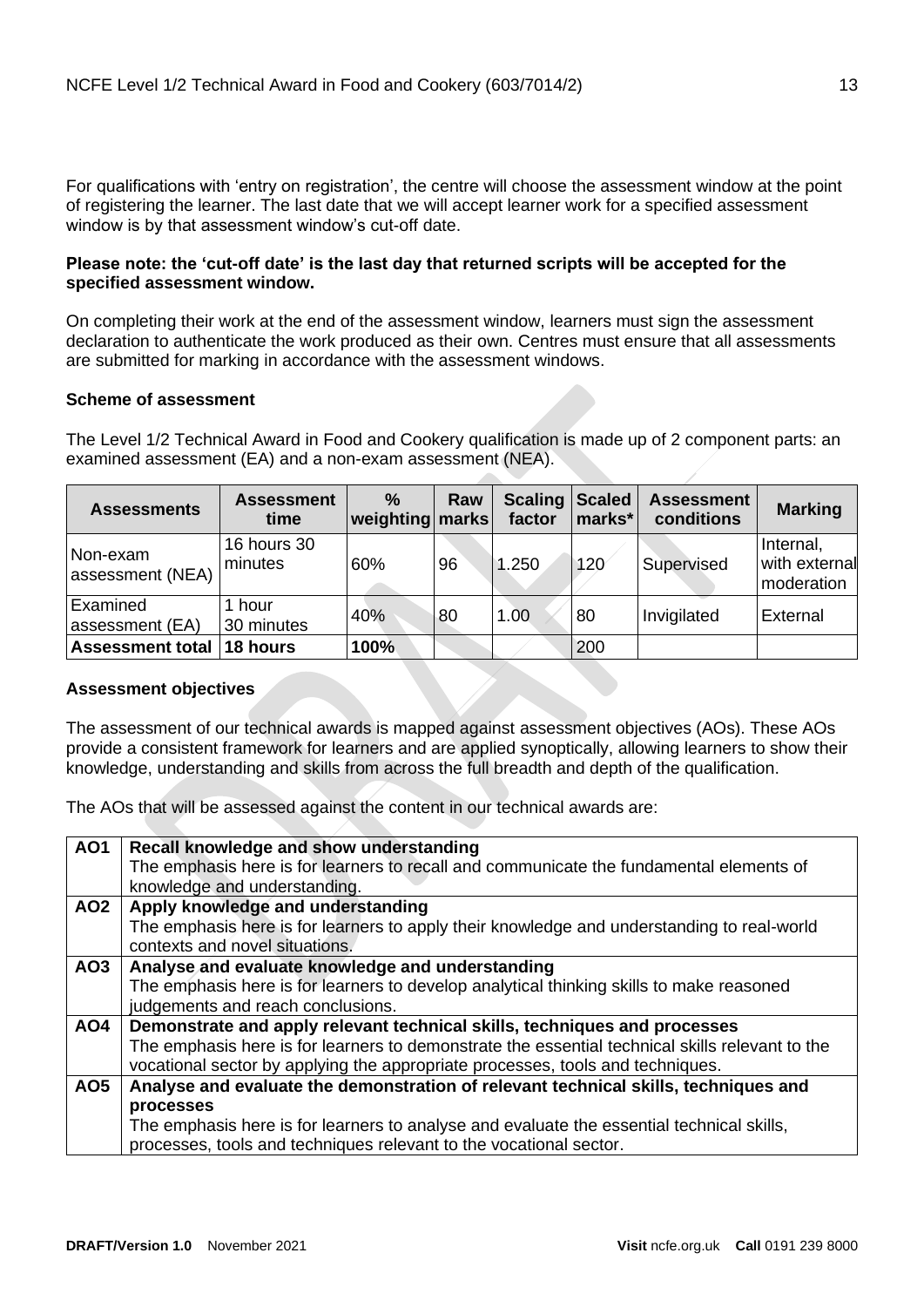## **Assessment objective weightings**

The table below shows the approximate weightings for each of the AOs in the technical award assessments.

| <b>AOs</b>           | Non-exam       | <b>Examined</b> | <b>Overall weighting (%)</b> |
|----------------------|----------------|-----------------|------------------------------|
|                      | assessment (%) | assessment (%)  |                              |
| AO <sub>1</sub>      | 8.3%           | 40-45%          | $21 - 23%$                   |
| AO <sub>2</sub>      | 12.5%          | 35-40%          | 21.5-23.5%                   |
|                      |                |                 |                              |
| AO <sub>3</sub>      | 27.1%          | 20-25%          | 24.3-26.3%                   |
| AO <sub>4</sub>      | 37.5%          | N/A             | 22.5%                        |
| AO <sub>5</sub>      | 14.6%          | N/A             | 8.8%                         |
| Overall weighting of | 60%            | 40%             | 100%                         |
| assessments          |                |                 |                              |

The purpose of the qualification means that it is necessary to assess understanding through 2 means of assessment, an internal non-exam assessment (NEA) and an external examined assessment (EA). The variance in assessment methods used allows for a range of knowledge, understanding and skills to be assessed using the most fit for purpose method.

## **Non-exam assessment**

Refer to the mark scheme for the current non-exam assessment where you will find the information required to mark the non-exam assessment tasks and their descriptors.

Centres will mark the non-exam assessment, and this will then be submitted to NCFE for moderation.

## **Examined assessment**

The examined assessment will be submitted to NCFE for marking to calculate the overall grades for learners.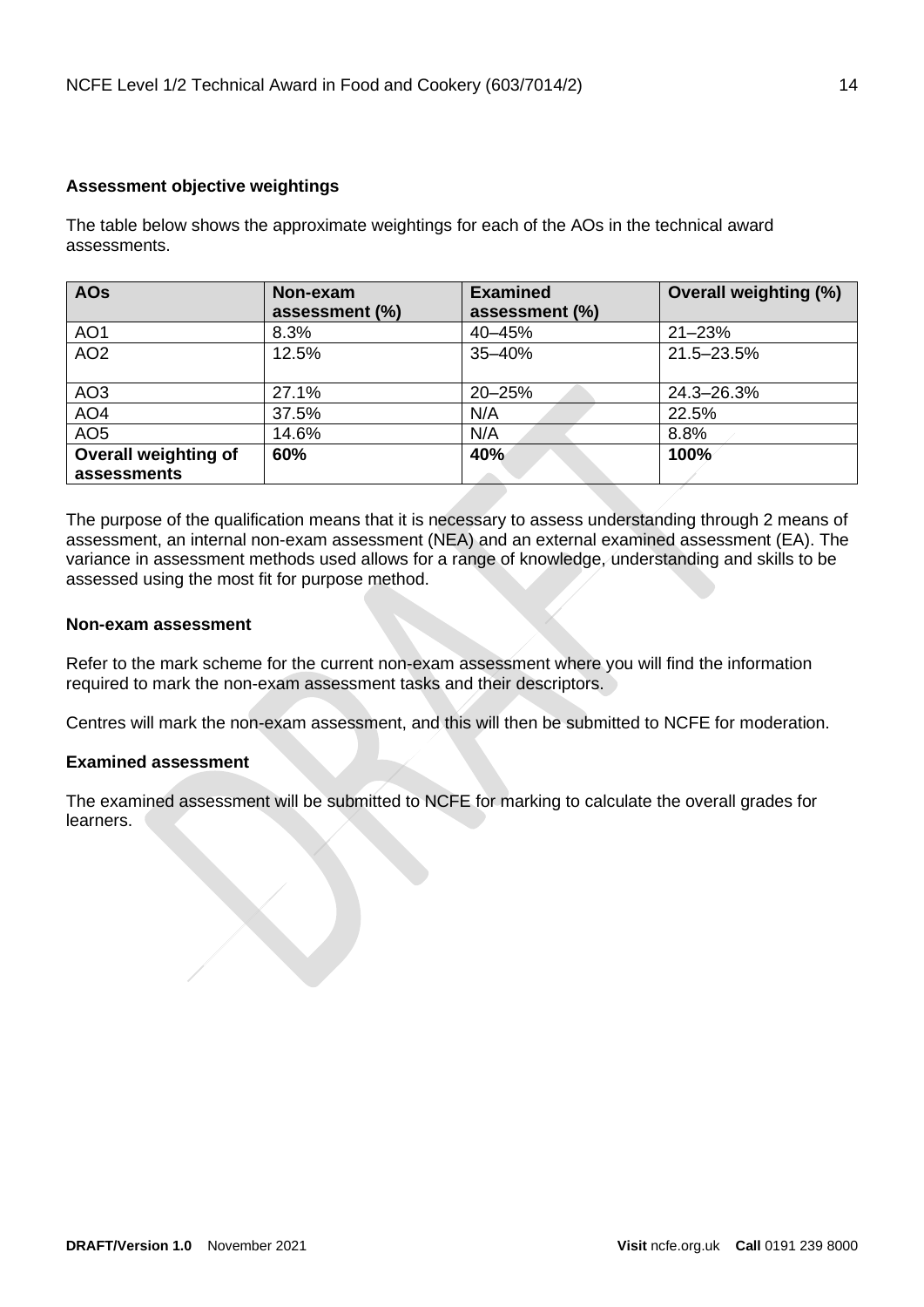## <span id="page-14-0"></span>**Overall grading descriptors**

## **To achieve a level 2 distinction, learners will be able to:**

- recall and apply highly relevant knowledge and understanding, in an excellent and highly comprehensive manner, of food health and safety, food provenance and legislation, nutrition, factors affecting food choice, preparation and cooking skills, recipe amendment and menu planning
- critically analyse and evaluate to make excellent, reasoned judgements and reach well-supported conclusions on food health and safety, food provenance and legislation, nutrition, factors affecting food choice, preparation and cooking skills, recipe amendment and menu planning
- safely and effectively demonstrate essential and excellent skills, techniques and processes relevant to the sector when using a wide range of equipment and ingredients to plan, prepare and present complex dishes (including amending recipes and creating those suitable for different food-related health conditions)
- critically analyse and evaluate their own demonstration of relevant skills, techniques and processes relevant to the sector when planning and preparing complex, completed dishes in an excellent and comprehensive manner

## **To achieve a level 2 pass, learners will be able to:**

- recall and apply mostly relevant knowledge and understanding, in a good and mostly detailed manner, of food health and safety, food provenance and legislation, nutrition, factors affecting food choice, preparation and cooking skills, recipe amendment and menu planning
- analyse and evaluate to make good, mostly reasoned judgements and reach coherent conclusions on food health and safety, food provenance and legislation, nutrition, factors affecting food choice, preparation and cooking skills, recipe amendment and menu planning
- safely and effectively demonstrate good and mostly relevant skills, techniques and processes relevant to the sector when using a range of equipment and ingredients to plan, prepare and present completed dishes (including amending recipes and creating those suitable for different food- related health related conditions)
- analyse and evaluate their own demonstration of relevant skills, techniques, and processes relevant to the sector when planning and preparing completed dishes in a good and mostly detailed manner

## **To achieve a level 1 pass, learners will be able to:**

- recall and apply some knowledge and understanding, in a reasonable manner, that has some relevance and some detail of food health and safety, food provenance and legislation, nutrition, factors affecting food choice, preparation and cooking skills, recipe amendment and menu planning
- analyse and evaluate, in a reasonable manner, to make some judgements and reach straightforward conclusions on food health and safety, food provenance and legislation, nutrition, factors affecting food choice, preparation and cooking skills, recipe amendment and menu planning
- safely and effectively demonstrate some skills, techniques and processes relevant to the sector in a reasonable manner, when using some equipment and ingredients to plan, prepare and present completed dishes (including amending recipes and creating those suitable for different food-related health conditions)
- analyse and evaluate their own demonstration of relevant skills, techniques and processes relevant to the sector when planning and preparing completed dishes in a reasonable, straightforward manner, with some detail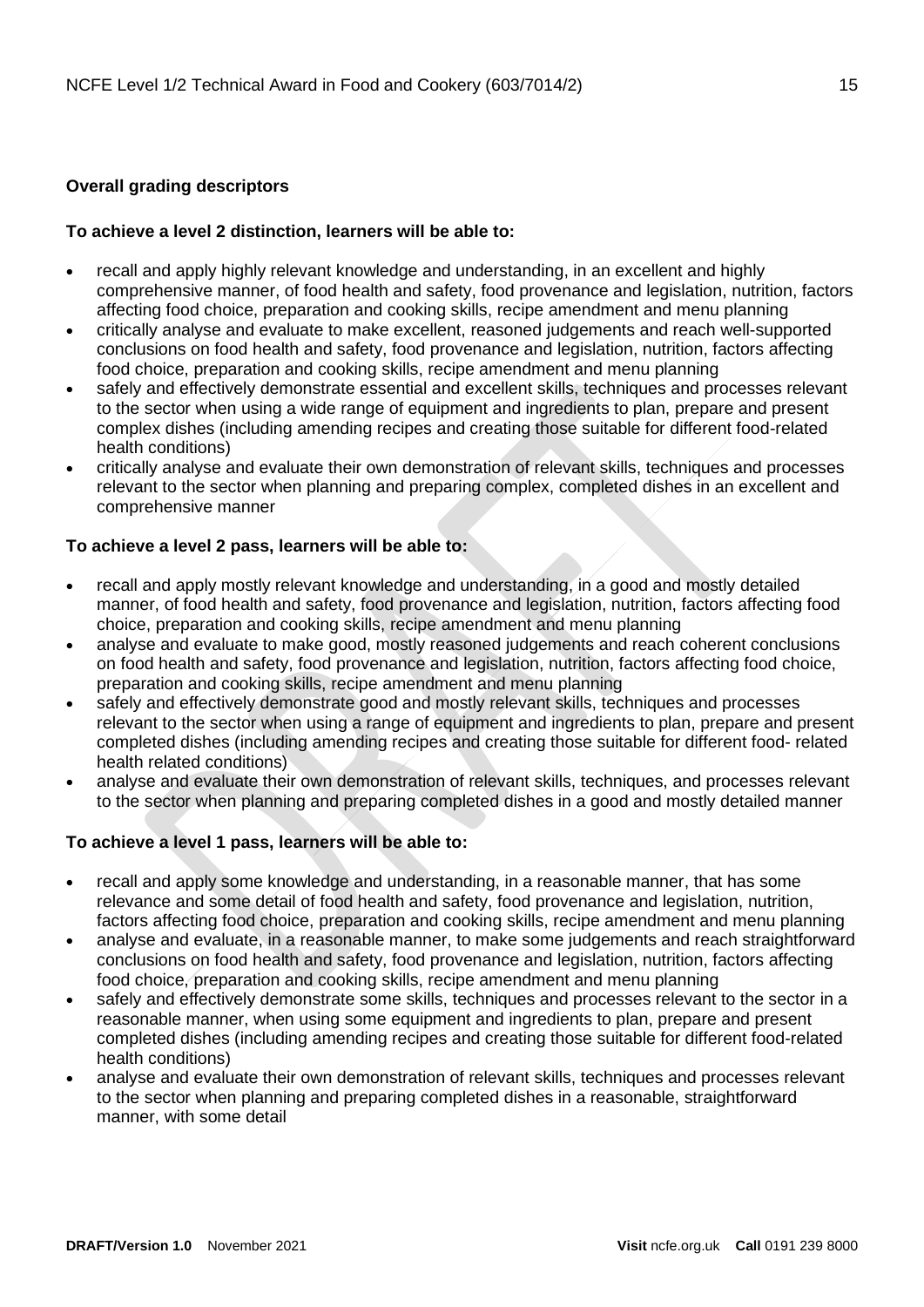## <span id="page-15-0"></span>**Grading information**

The following grades are available for the qualification: level 2 distinction\*, level 2 distinction, level 2 merit, level 2 pass, level 1 distinction, level 1 merit and level 1 pass.

The qualification is linear, meaning both assessments must be taken in the same assessment series and cannot be combined across different assessment series. After all assessment is complete, the marks for each assessment are combined to give a final mark for each learner. Where raw marks do not reflect the required weighting of the assessment, a scaling factor is applied to the raw mark prior to aggregation.

Scaling factors can be found in the table below.

| <b>Assessment</b> | Maximum raw mark | Weighting | <b>Scaling factor</b> | <b>Maximum scaled</b><br>mark |
|-------------------|------------------|-----------|-----------------------|-------------------------------|
| Non-exam          | 96 marks         | 60%       | 1.250                 | 120                           |
| assessment        |                  |           |                       |                               |
| Examined          | 80 marks         | 40%       | 1.000                 | 80                            |
| assessment        |                  |           |                       |                               |
|                   |                  |           | <b>Total</b>          | 200                           |

For each series, grade boundaries are set by NCFE using a variety of statistical and judgemental evidence. Each learner's overall grade is determined by comparing their combined final mark with the grade boundaries for that series.

Where a learner achieves insufficient marks across the 2 assessments in the series to achieve a level 1 pass, they will be awarded an unclassified (U) result.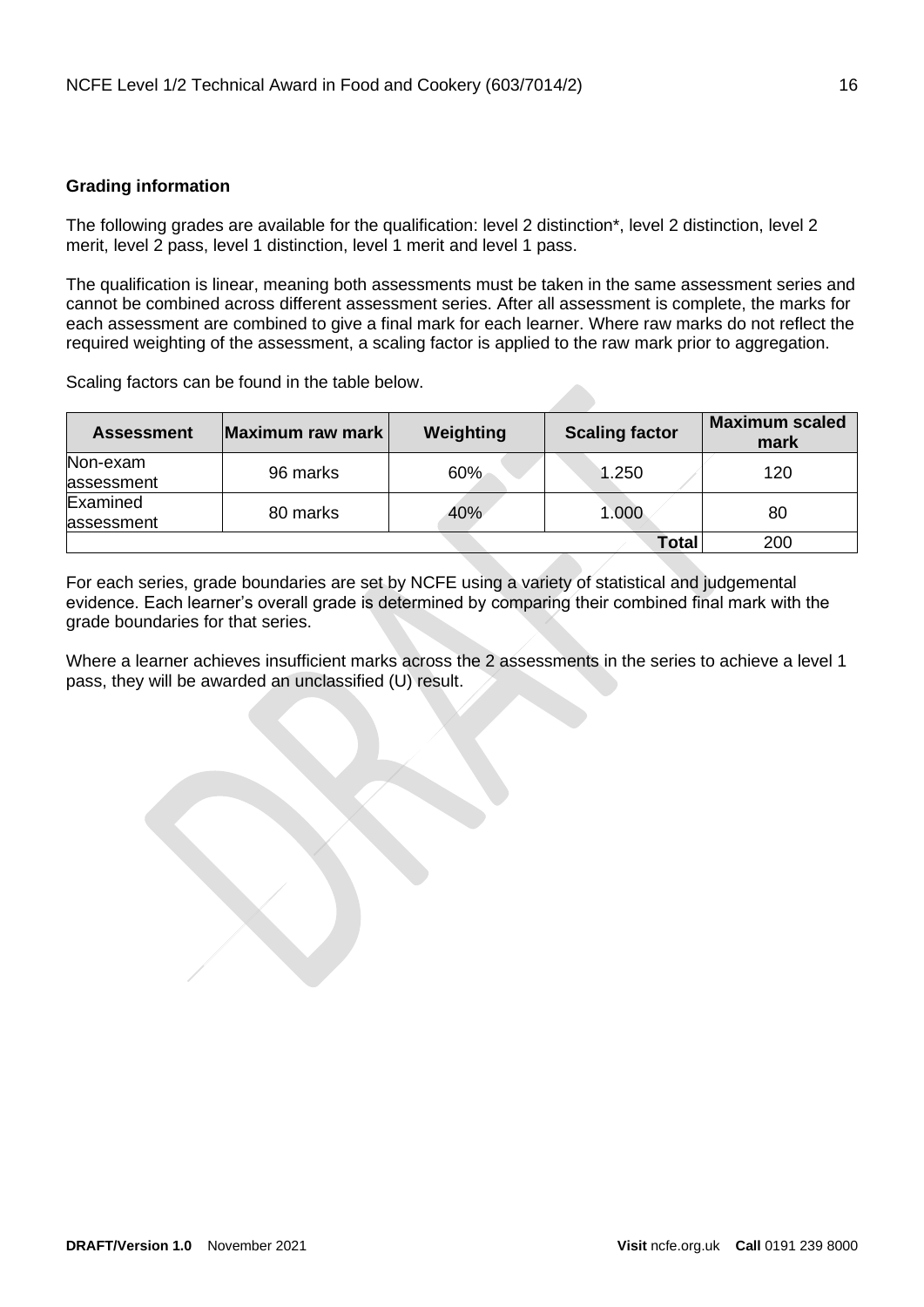#### <span id="page-16-0"></span>**Section 2: unit content and assessment guidance**

This section provides details of the structure and content of this qualification.

Information in the teaching content section must be covered by the teacher during the delivery of the content areas and should be considered as mandatory teaching content.

The verb 'understand' encompasses both 'knowledge' and 'understanding' within the content areas of this qualification. Each content area will read 'The learner will understand'.

To make cross-referencing assessment and quality assurance easier, we have used a sequential numbering system in this document for each content area. The numbering system used refers to a content area, subject topic, and teaching content (for example, 1.1.1 refers to the content area (first number 1), the subject topic within that learning content (second number 1.1) and the teaching content within the subject topic (third number 1.1.1)). This will support signposting feedback and tracking.

Anything within the teaching guidance is advisory and optional and is intended to provide useful advice and guidance to support delivery of the teaching content.

The types of evidence listed are for guidance purposes only. Within learners' portfolios, other types of evidence are acceptable if all content areas are covered.

Whilst studying the qualification, learners should reflect on the importance of knowing and developing their preferred learning style. They should also be able to identify a range of individual study skills they can use in order to study effectively.

For further information or guidance about this qualification, please contact our customer support team.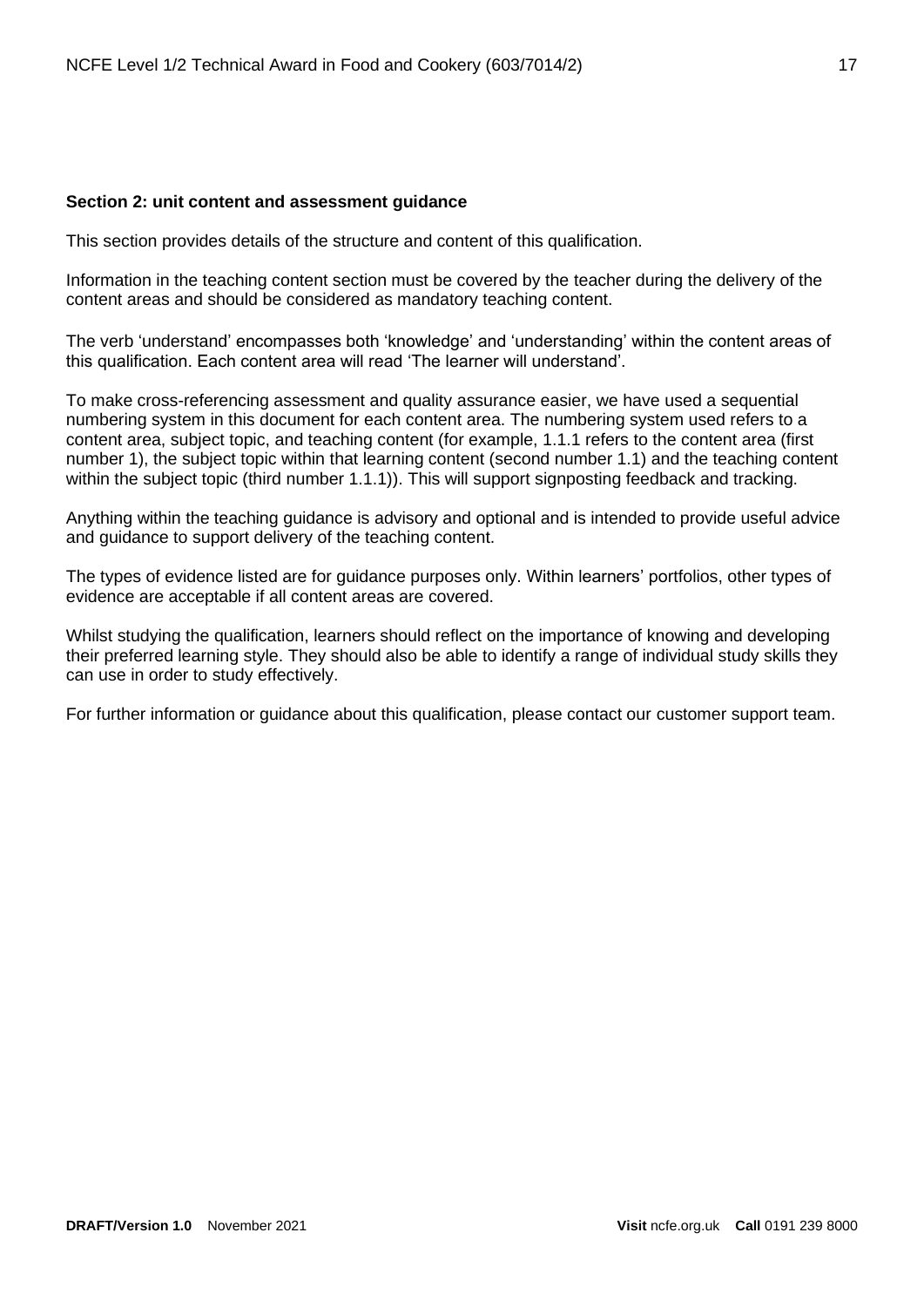## **Content areas**

This qualification consists of one unit with multiple content areas.

The regulated unit title is 'Understanding food and cookery'.

The regulated unit number for the qualification content is M/618/6079.

| Content area number | <b>Content area title</b>                                                 | <b>Suggested GLH</b> |
|---------------------|---------------------------------------------------------------------------|----------------------|
| Content area 1      | Health and safety relating to food, nutrition and the cooking environment | 15                   |
| Content area 2      | Food legislation and food provenance                                      | 15                   |
| Content area 3      | Food groups, key nutrients and a balanced diet                            | 40                   |
| Content area 4      | Factors affecting food choice                                             | 10                   |
| Content area 5      | Food preparation, cooking skills and techniques                           | 20                   |
| Content area 6      | Recipe amendment, development and evaluation                              | 10                   |
| Content area 7      | Menu and action planning for completed dishes                             | 10                   |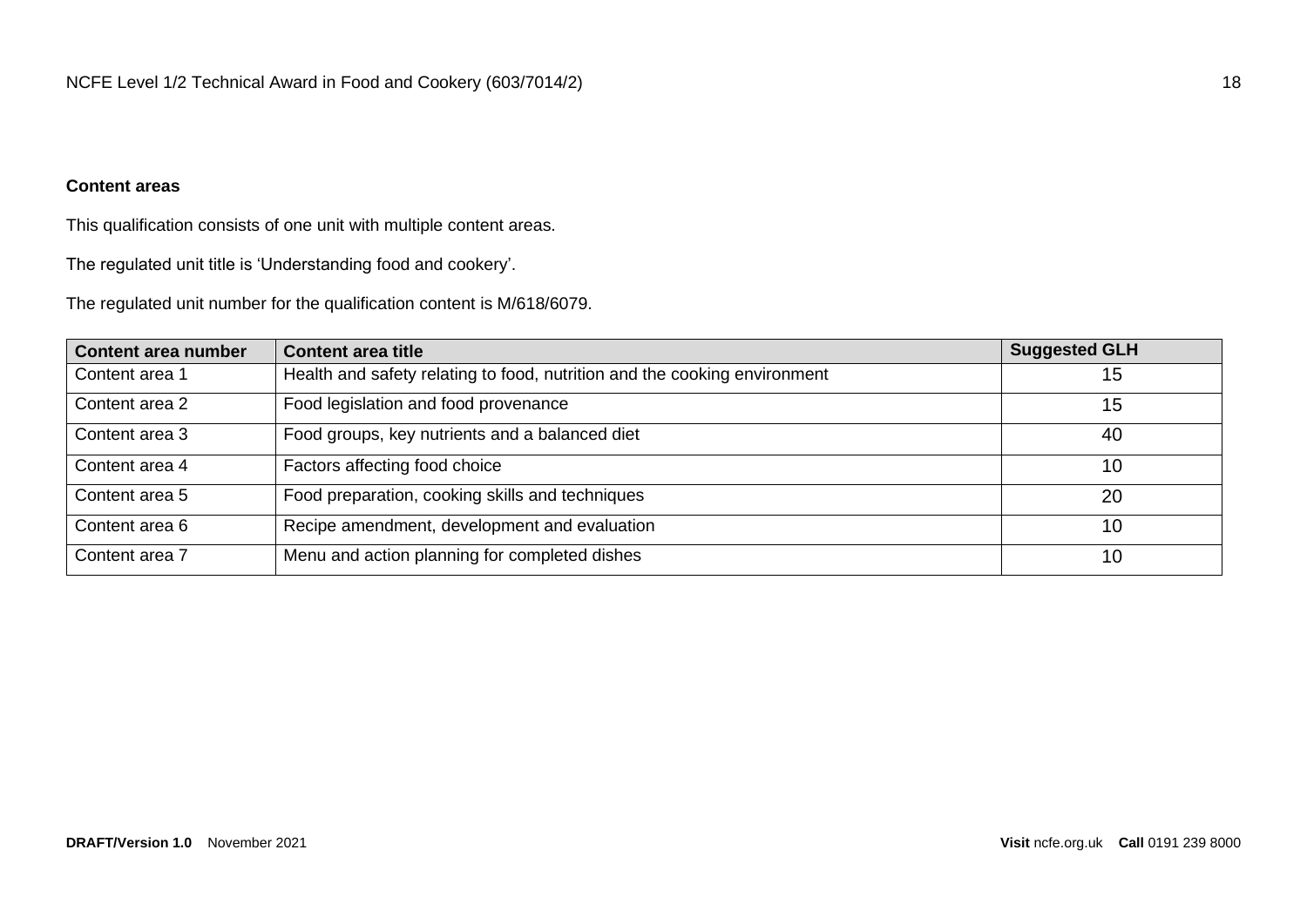## <span id="page-18-0"></span>**Content areas**

|    | <b>Content areas</b>                                                                           |
|----|------------------------------------------------------------------------------------------------|
| 1. | Health and safety relating to food, nutrition and the cooking environment                      |
|    | 1.1 Safe and hygienic working practices relating to the individual and the cooking environment |
|    | 1.2 Potential hazards and risks in the cooking environment                                     |
|    | 1.3 Hazard Analysis and Critical Control Point (HACCP)                                         |
|    | 1.4 Minimising risk in the cooking environment                                                 |
|    | 1.5 Safe and hygienic working practices when using cooking equipment and utensils              |
| 2. | Food legislation and food provenance                                                           |
|    | 2.1 The Food Standards Agency and food safety legislation                                      |
|    | 2.2 Food provenance                                                                            |
|    | 2.2.1 Grown                                                                                    |
|    | 2.2.2 Reared                                                                                   |
|    | 2.2.3 Caught                                                                                   |
|    | 2.3 Food transportation                                                                        |
|    | 2.4 Food processing                                                                            |
|    | 2.4.1 Why food is processed                                                                    |
|    | 2.4.2 Advantages of processed food                                                             |
|    | 2.4.3 Disadvantages of processed food                                                          |
|    | 2.5 Food manufacturing                                                                         |
|    | 2.5.1 Why food is manufactured                                                                 |
|    | 2.5.2 Advantages of manufactured food                                                          |
| 3. | 2.5.3 Disadvantages of manufactured food<br>Food groups, key nutrients and a balanced diet     |
|    | 3.1 Food groups                                                                                |
|    | 3.2 The components of a balanced diet                                                          |
|    | 3.2.1 Proportions of the food groups                                                           |
|    | 3.2.2 UK government healthy eating tips                                                        |
|    | 3.3 Nutrients                                                                                  |
|    | 3.3.1 Sources and functions of macronutrients                                                  |
|    | 3.3.2 Sources and functions of micronutrients                                                  |
|    | 3.3.3 Sources and functions of minerals                                                        |
|    | 3.3.4 Sources and functions of water                                                           |
|    | 3.4 Nutrient imbalances                                                                        |
|    | 3.5 Fibre                                                                                      |
|    | 3.6 Nutritional requirements for different groups of people                                    |
|    | 3.7 Food-related health conditions                                                             |
|    | 3.7.1 Health conditions                                                                        |
|    | 3.7.2 Intolerances                                                                             |
|    | 3.7.3 Allergies                                                                                |
|    | 3.8 Nutritional information on food labels                                                     |
| 4. | <b>Factors affecting food choice</b>                                                           |
|    | 4.1 Social factors                                                                             |
|    | 4.2 Environmental factors                                                                      |
|    | 4.3 Seasonality                                                                                |
| 5. | Food preparation, cooking skills and techniques                                                |
|    | 5.1 Key stages and the purpose of a recipe                                                     |
|    | 5.2 The characteristics and function of ingredients                                            |
|    | 5.3 Preparation skills                                                                         |
|    | 5.4 Cooking techniques and skills                                                              |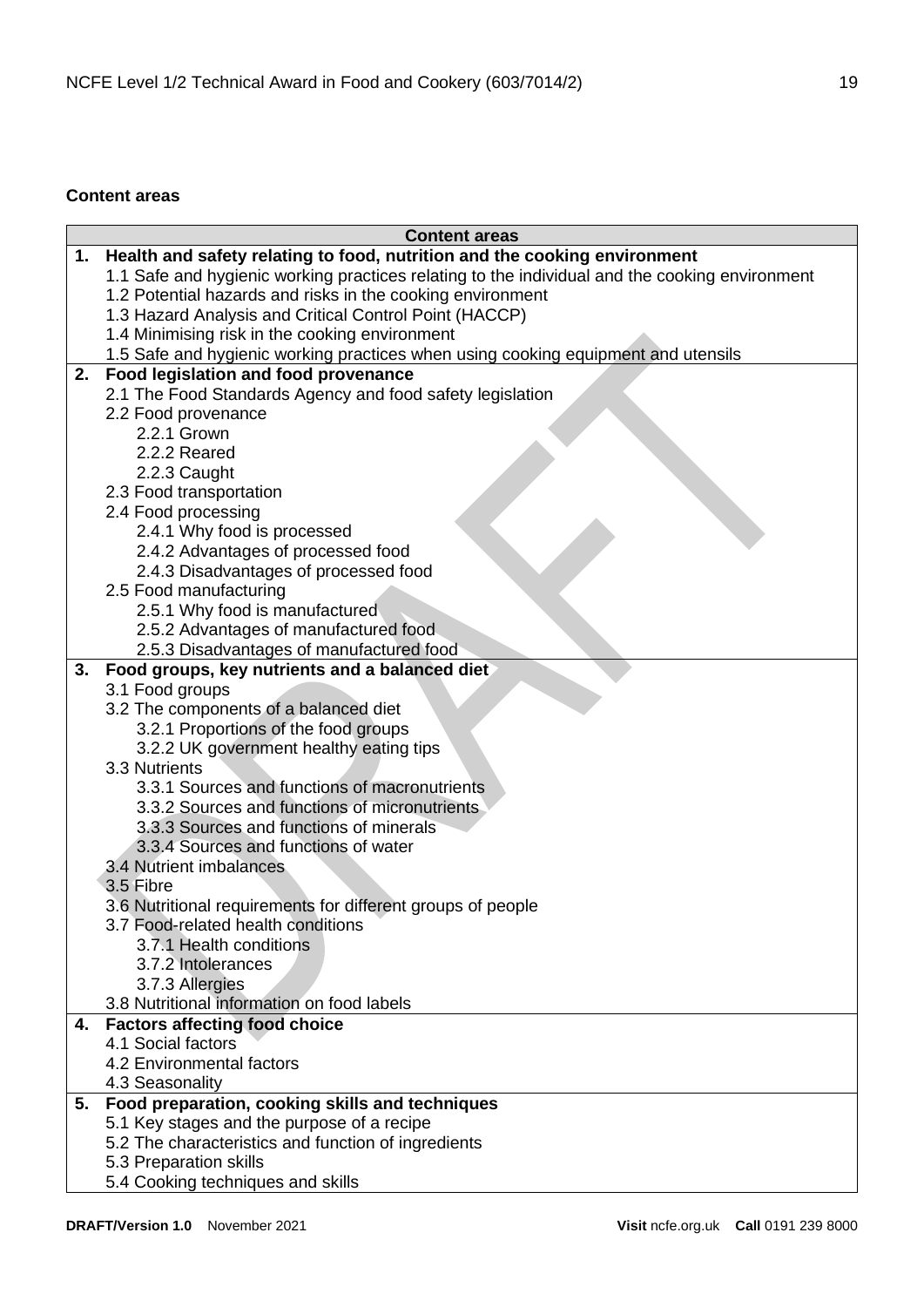| 5.5 Presentation skills to include garnishing and decoration                              |
|-------------------------------------------------------------------------------------------|
| 6. Recipe amendment, development, and evaluation                                          |
| 6.1 Recipe amendment                                                                      |
| 6.1.1 Amending and developing recipes                                                     |
| 6.2 Evaluating completed dishes                                                           |
| 7. Menu and action planning for completed dishes                                          |
| 7.1 Interpreting a customer brief                                                         |
| 7.2 Menu planning                                                                         |
| 7.3 Action planning                                                                       |
| 7.4 Evaluating the planning and outcome of completed dishes against the requirements of a |
| customer brief                                                                            |
|                                                                                           |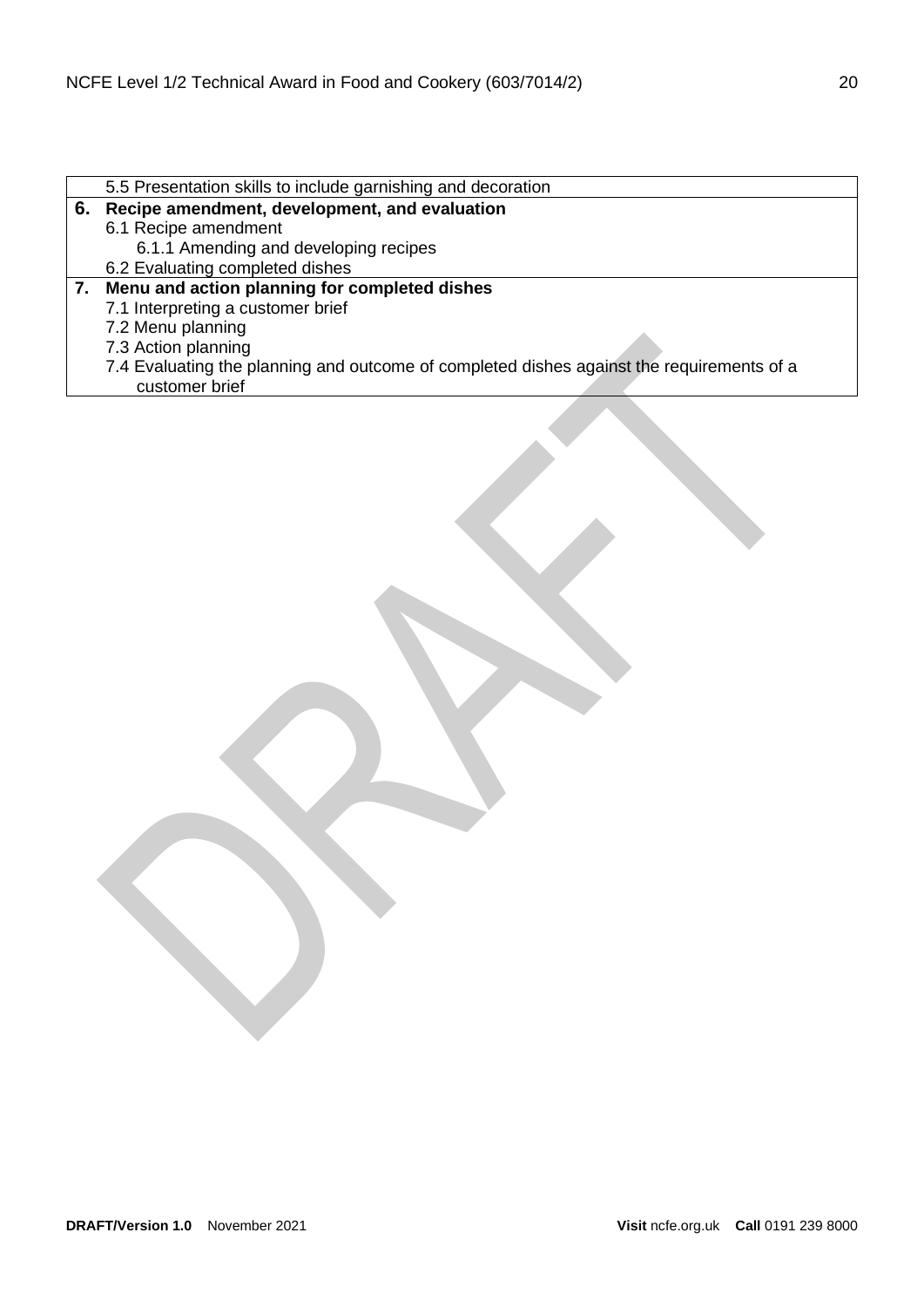## <span id="page-20-0"></span>**Teaching content**

Information in this section must be covered by the teacher during the delivery of this qualification. Learners should be given the opportunity to cook throughout the course. The number of dishes is not specified but it is important that learners are well prepared and have developed the necessary range of skills highlighted in each section so that they are fully equipped to respond to the non-exam assessment (NEA).

## <span id="page-20-1"></span>**1. Health and safety relating to food, nutrition and the cooking environment**

The learner will understand the purpose of safe and hygienic working practices for self and the cooking environment. The learner will understand the importance of using the Hazard Analysis and Critical Control Point (HACCP) system in the food industry to minimise risks and hazards.

| 1.1 | Safe and hygienic working practices relating to the individual and the cooking                       |  |  |  |
|-----|------------------------------------------------------------------------------------------------------|--|--|--|
|     | environment                                                                                          |  |  |  |
|     | The learner will understand safe and hygienic working practices when food is prepared and            |  |  |  |
|     | cooked:                                                                                              |  |  |  |
|     |                                                                                                      |  |  |  |
|     | safe and hygienic working practices for the individual:<br>$\bullet$                                 |  |  |  |
|     | hand washing<br>$\circ$                                                                              |  |  |  |
|     | correct clothing and footwear<br>$\circ$                                                             |  |  |  |
|     | hair tied back or covered<br>$\circ$                                                                 |  |  |  |
|     | no jewellery or make-up<br>$\circ$                                                                   |  |  |  |
|     | blue plasters to cover any cuts and grazes<br>$\circ$                                                |  |  |  |
|     | safe and hygienic working practices for the cooking environment:                                     |  |  |  |
|     | sanitising work surfaces<br>$\circ$                                                                  |  |  |  |
|     | checking floors for spillages<br>$\circ$                                                             |  |  |  |
| 1.2 | checking equipment prior to use<br>$\circ$<br>Potential hazards and risks in the cooking environment |  |  |  |
|     | The learner will understand a range of hazards (which include contamination) in the cooking          |  |  |  |
|     | environment when food is being prepared and cooked. The learner will also understand the             |  |  |  |
|     | potential risks in the cooking environment and how these may be minimised:                           |  |  |  |
|     |                                                                                                      |  |  |  |
|     | hazards - the potential to cause harm:                                                               |  |  |  |
|     | physical contamination:<br>$\circ$                                                                   |  |  |  |
|     | plasters                                                                                             |  |  |  |
|     | hairs                                                                                                |  |  |  |
|     | nails                                                                                                |  |  |  |
|     | debris from the building                                                                             |  |  |  |
|     | debris from equipment                                                                                |  |  |  |
|     | debris from packaging                                                                                |  |  |  |
|     | chemical contamination:<br>$\circ$                                                                   |  |  |  |
|     | kitchen cleaning agents                                                                              |  |  |  |
|     | unwashed fruit and vegetables                                                                        |  |  |  |
|     | pest control products                                                                                |  |  |  |
|     | biological contamination:<br>$\circ$                                                                 |  |  |  |
|     | bacteria:<br>$\circ$                                                                                 |  |  |  |
|     | e-coli                                                                                               |  |  |  |
|     | salmonella                                                                                           |  |  |  |
|     | staphylococcus                                                                                       |  |  |  |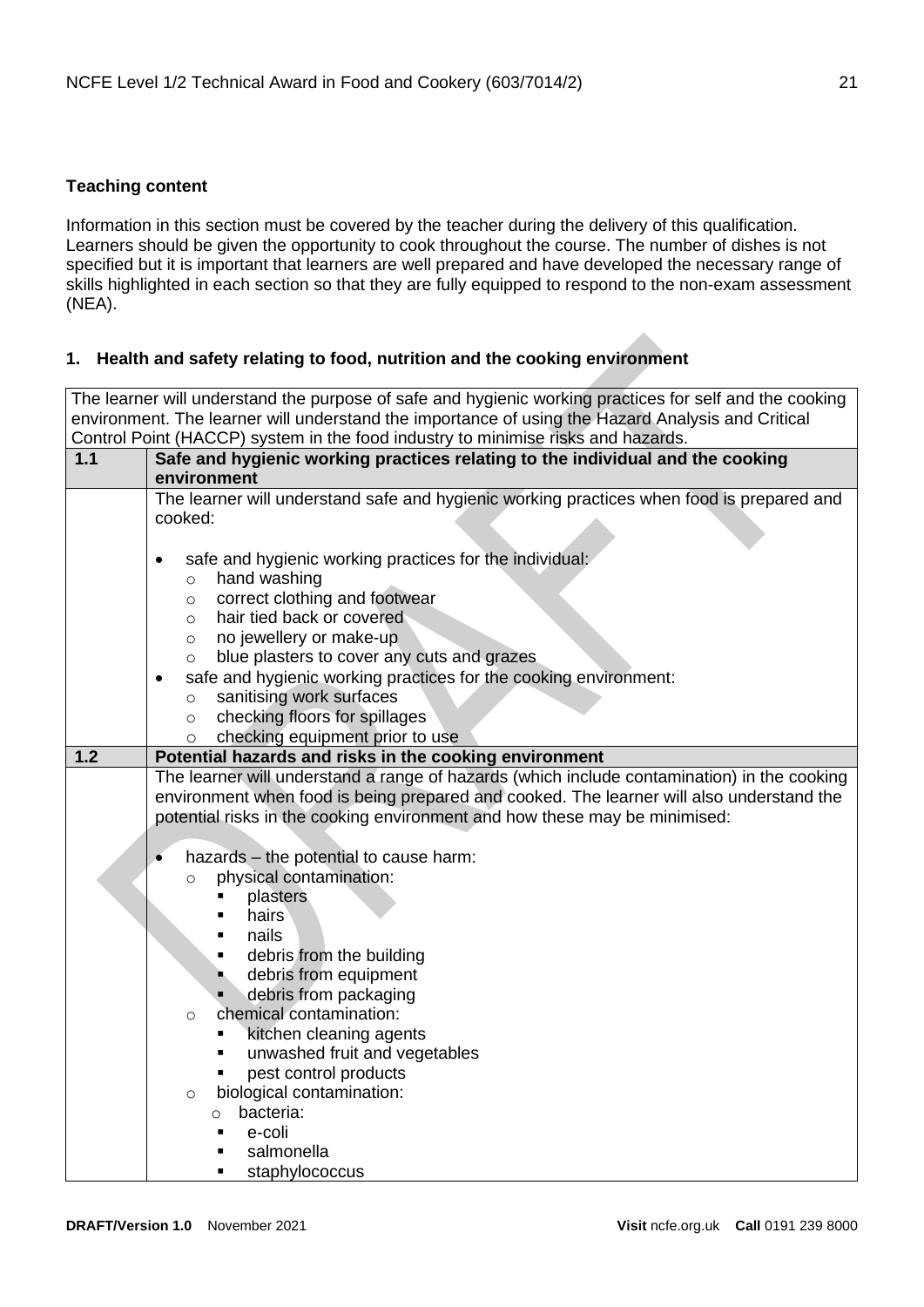|     | bacillus cereus<br>п                                                                             |
|-----|--------------------------------------------------------------------------------------------------|
|     | campylobacter                                                                                    |
|     | high risk foods:<br>$\circ$                                                                      |
|     | high moisture and high protein foods                                                             |
|     | meat                                                                                             |
|     | fish                                                                                             |
|     | rice                                                                                             |
|     | dairy and eggs                                                                                   |
|     | ideal conditions for bacterial growth:<br>$\circ$                                                |
|     | warmth                                                                                           |
|     | moisture                                                                                         |
|     | temperature zone – danger zone between 5 to $63^{\circ}$ C when food-borne bacteria              |
|     | can grow                                                                                         |
|     | causes of food spoilage:<br>O                                                                    |
|     | yeast                                                                                            |
|     | mould                                                                                            |
|     | bacteria                                                                                         |
|     | cross-contamination:<br>$\circ$                                                                  |
|     | unwashed clothing<br>п                                                                           |
|     | using the same utensils and equipment for raw and cooked foods                                   |
|     | personal hygiene                                                                                 |
|     | waste control                                                                                    |
|     |                                                                                                  |
|     |                                                                                                  |
|     | risks - the degree or likelihood that the hazard will cause harm                                 |
| 1.3 | <b>Hazard Analysis and Critical Control Point (HACCP)</b>                                        |
|     | The learner will understand the HACCP system and its purpose for the food industry:              |
|     | $\bullet$                                                                                        |
|     | <b>HACCP</b> system:                                                                             |
|     | management system for food safety and hygiene<br>O                                               |
|     | legal requirement for all food handling businesses<br>$\circ$                                    |
|     | details hazards and critical control points specific to a business and the procedures<br>$\circ$ |
|     | to manage them                                                                                   |
|     | HACCP purpose:                                                                                   |
|     | minimises risks for businesses in areas of food safety<br>$\circ$                                |
|     | identifies critical control points:<br>$\circ$                                                   |
|     | food purchasing                                                                                  |
|     | delivery and receipt of goods                                                                    |
|     | food storage                                                                                     |
|     | food preparation                                                                                 |
|     | service                                                                                          |
|     | informs action to take if something goes wrong<br>$\circ$                                        |
|     | ensures procedures are followed and are effective<br>Ò.                                          |
|     | ensures appropriate record keeping<br>$\circ$                                                    |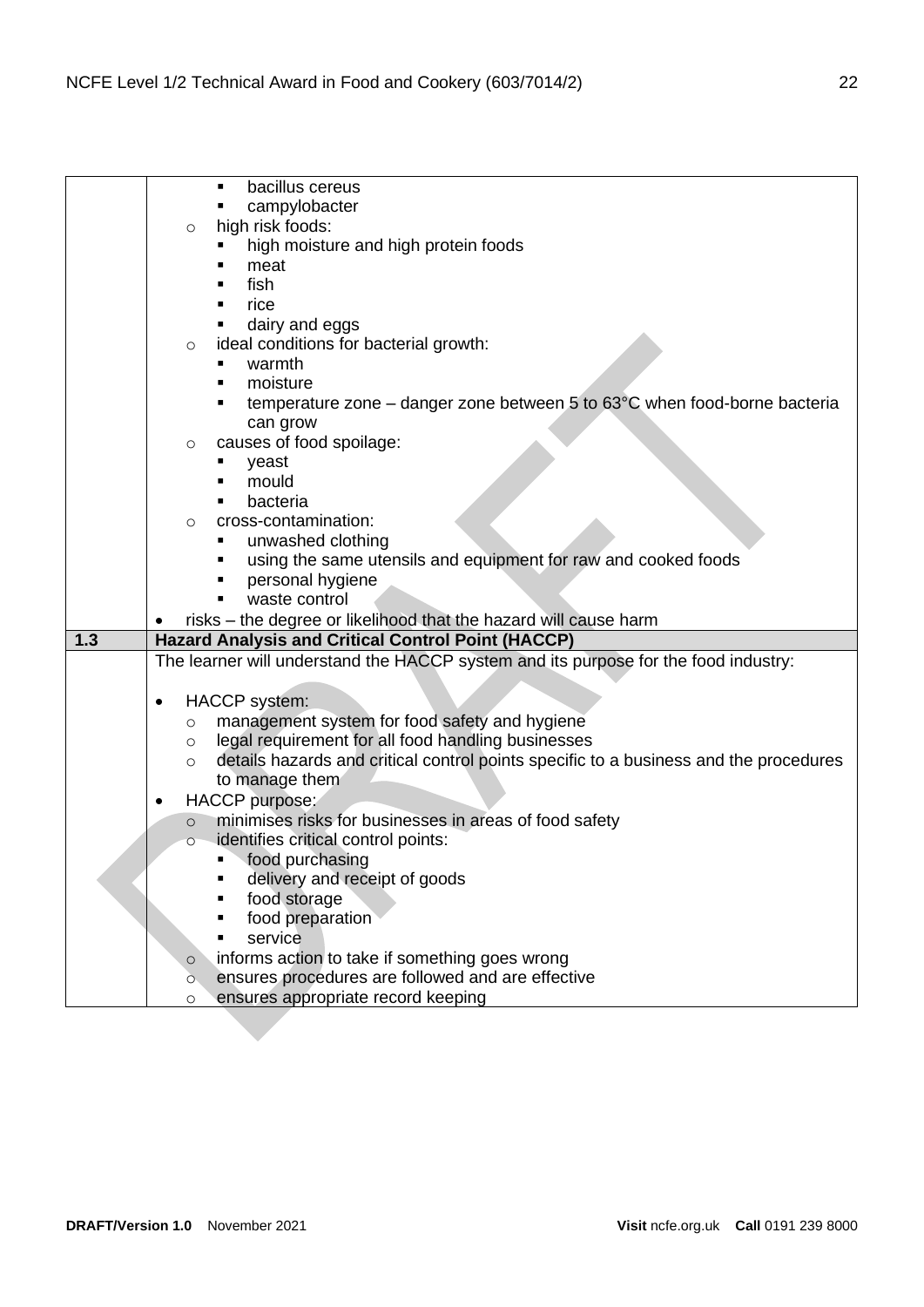| 1.4 | Minimising risk in the cooking environment                                                 |
|-----|--------------------------------------------------------------------------------------------|
|     | The learner will understand the purpose of risk assessments and be able to understand      |
|     | ways to minimise potential hazards when food is prepared and cooked:                       |
|     |                                                                                            |
|     | purpose of risk assessments:<br>$\bullet$                                                  |
|     | understand common hazards and risks in the cooking environment<br>$\circ$                  |
|     | understand how to minimise risks<br>$\circ$                                                |
|     | minimise risks:<br>$\bullet$                                                               |
|     | blue plasters for visibility<br>O                                                          |
|     | remove jewellery<br>$\circ$                                                                |
|     | wash hands<br>$\circ$                                                                      |
|     | wash fruit and vegetables<br>$\circ$                                                       |
|     | use colour-coded chopping boards<br>$\circ$                                                |
|     | maintain safe temperature control of foods<br>$\circ$                                      |
|     | ensure safe disposal of waste<br>$\circ$                                                   |
|     | check kitchen for trailing cables, spillages and obstacles<br>$\circ$                      |
| 1.5 | Safe and hygienic working practices when using cooking equipment and utensils              |
|     | The learner will understand the purpose, safe preparation, usage, cleaning and storage of  |
|     | equipment and utensils when food is prepared and cooked:                                   |
|     |                                                                                            |
|     | equipment:<br>$\bullet$                                                                    |
|     | oven used to bake, roast, casserole and reheat food<br>$\circ$                             |
|     | hob used to cook foods in saucepans, frying pans, steamers and pressure cookers<br>$\circ$ |
|     | microwave used to defrost, cook or reheat food<br>$\circ$                                  |
|     | fridge used to chill food<br>$\circ$                                                       |
|     | freezer used to store frozen food and to freeze food that has been cooked or<br>$\circ$    |
|     | prepared                                                                                   |
|     | scales – used to weigh ingredients to ensure a recipe is accurately followed<br>$\circ$    |
|     | utensils:<br>$\bullet$                                                                     |
|     | knives<br>$\circ$                                                                          |
|     | colour-coded chopping boards:<br>$\bullet$                                                 |
|     | red for raw meat<br>$\circ$                                                                |
|     | blue for raw fish<br>$\circ$                                                               |
|     | yellow for cooked meats<br>$\circ$                                                         |
|     | green for salads and fruit                                                                 |
|     | brown for vegetables<br>$\circ$                                                            |
|     | white for bakery and dairy<br>$\circ$                                                      |
|     | saucepans used to cook or heat food<br>$\bullet$                                           |
|     | sieves used for removing lumps and aerating dry ingredients<br>$\bullet$                   |
|     | mixing bowls used for mixing, blending, and storing food<br>$\bullet$                      |
|     | whisks used for aerating ingredients<br>٠                                                  |
|     | rolling pins used for rolling pastry or dough<br>٠                                         |
|     | baking trays used to bake sweet and savoury goods<br>$\bullet$                             |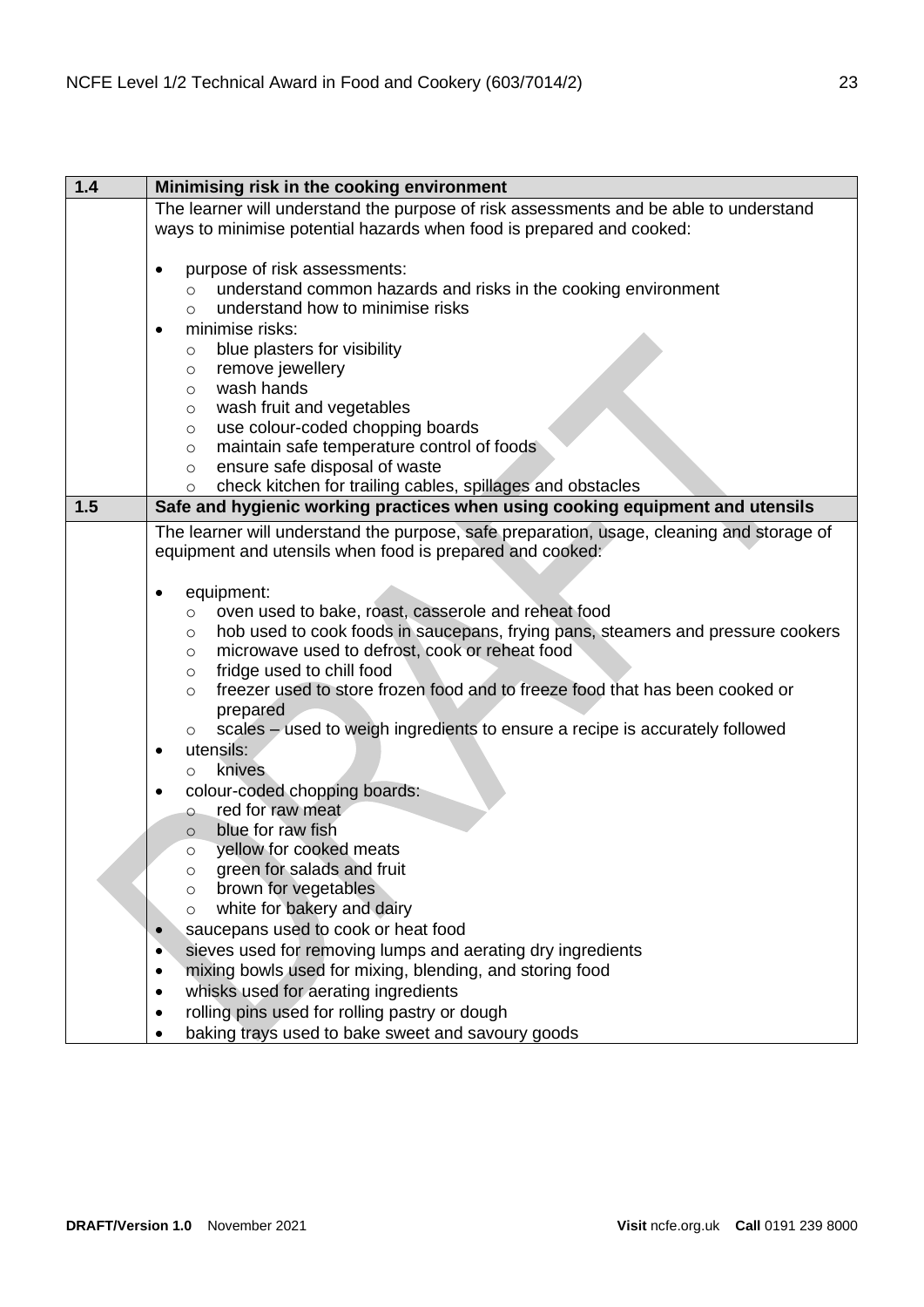# <span id="page-23-0"></span>*2.* **Food legislation and food provenance**

| The learner will understand food legislation and the provenance of food.                   |  |  |  |
|--------------------------------------------------------------------------------------------|--|--|--|
| The Food Standards Agency and food safety legislation                                      |  |  |  |
| The learner will understand the purpose of the Food Standards Agency and current           |  |  |  |
| legislation governing food safety:                                                         |  |  |  |
|                                                                                            |  |  |  |
| the Food Standards Agency:<br>$\bullet$                                                    |  |  |  |
| an independent UK government department<br>$\circ$                                         |  |  |  |
| responsible for protecting public health in relation to food<br>$\circ$                    |  |  |  |
| works with local authorities to enforce food safety regulations<br>$\circ$                 |  |  |  |
| the Food Safety Act 1990 provides:                                                         |  |  |  |
| a framework for all food legislation in England, Wales and Scotland<br>$\circ$             |  |  |  |
| gives the Food Standards Agency the power to act in the consumer's interest<br>$\circ$     |  |  |  |
| the main responsibilities under the Food Safety Act 1990 ensure businesses:<br>$\bullet$   |  |  |  |
| do not include anything in food that would be damaging to health<br>$\circ$                |  |  |  |
| do not remove anything from food that would render it damaging to health<br>$\circ$        |  |  |  |
| do not treat food in any way which would be damaging to the health of people<br>$\circ$    |  |  |  |
| eating it                                                                                  |  |  |  |
| ensure food that is served or sold is of the quality consumers should expect<br>$\circ$    |  |  |  |
| ensure food is labelled, advertised and presented in a way that is not false or<br>$\circ$ |  |  |  |
| misleading                                                                                 |  |  |  |
| <b>Food provenance</b>                                                                     |  |  |  |
| The learner will understand where food comes from. The learner will understand food can    |  |  |  |
| be grown, reared and caught. The learner will understand how food is produced and          |  |  |  |
| transported.                                                                               |  |  |  |
| Grown                                                                                      |  |  |  |
|                                                                                            |  |  |  |
| The learner will understand that food is grown in a variety of different ways:             |  |  |  |
|                                                                                            |  |  |  |
| farm grown in:<br>$\bullet$                                                                |  |  |  |
| fields<br>$\circ$                                                                          |  |  |  |
| orchards<br>$\circ$                                                                        |  |  |  |
| polytunnels<br>$\circ$                                                                     |  |  |  |
| greenhouses<br>$\circ$                                                                     |  |  |  |
| arable farm - crops grown in fields<br>$\bullet$                                           |  |  |  |
| organic farming - crops are grown without using:                                           |  |  |  |
| $\circ$ artificial fertilisers                                                             |  |  |  |
| pesticides<br>O                                                                            |  |  |  |
| herbicides<br>$\circ$                                                                      |  |  |  |
| <b>Reared</b>                                                                              |  |  |  |
| The learner will understand that livestock and poultry are reared in a variety of ways on  |  |  |  |
| different types of farms:                                                                  |  |  |  |
|                                                                                            |  |  |  |
| types of farm:<br>٠                                                                        |  |  |  |
| large scale or factory farms<br>$\circ$                                                    |  |  |  |
| small scale (may be family owned)<br>$\circ$                                               |  |  |  |
| pastoral farming rearing of livestock<br>$\circ$                                           |  |  |  |
| free range farm:<br>$\circ$<br>organic                                                     |  |  |  |
|                                                                                            |  |  |  |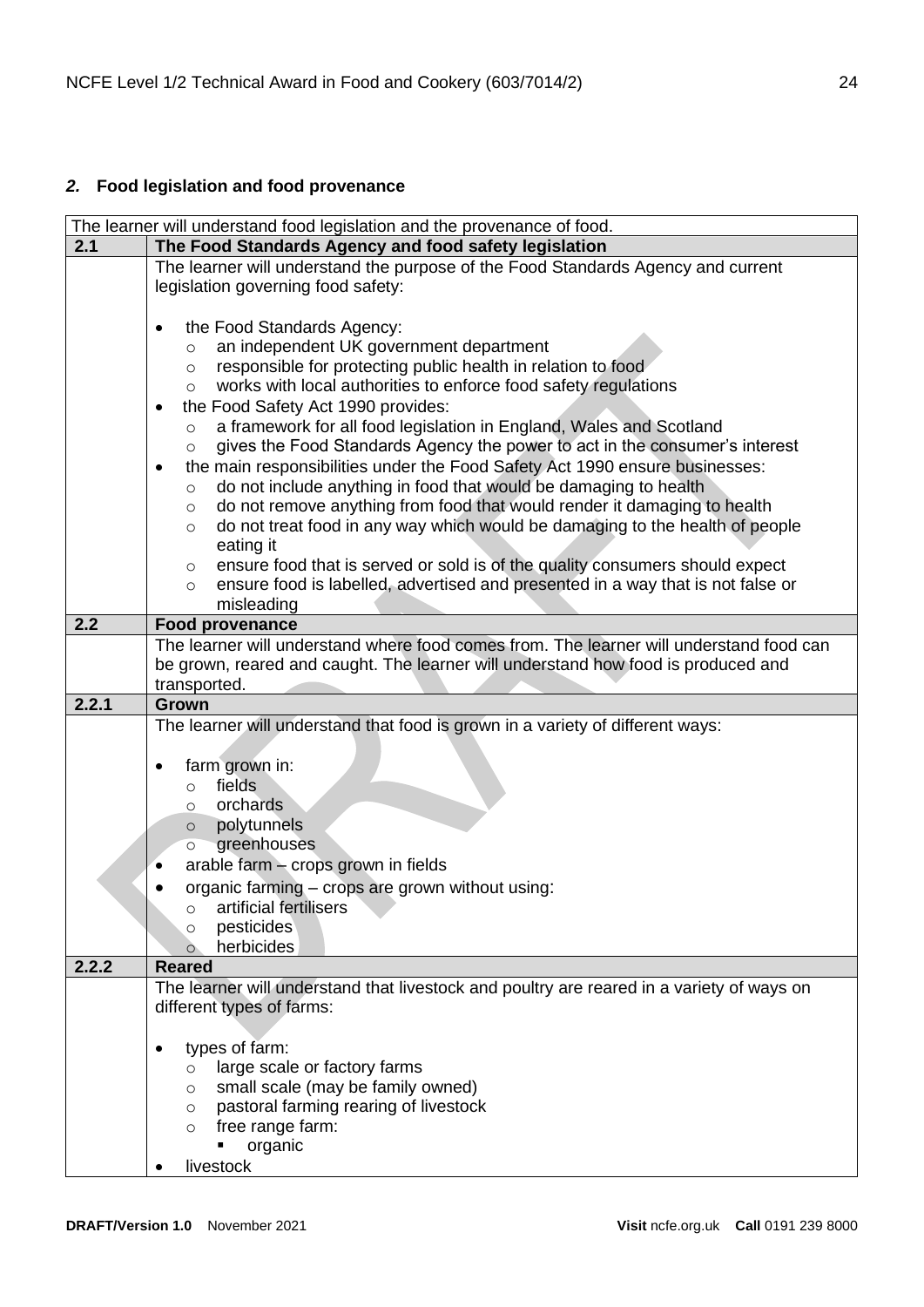|       | poultry                                                                                      |  |  |
|-------|----------------------------------------------------------------------------------------------|--|--|
| 2.2.3 | Caught                                                                                       |  |  |
|       | The learner will understand that fish is caught:                                             |  |  |
|       |                                                                                              |  |  |
|       | at sea                                                                                       |  |  |
|       | in rivers                                                                                    |  |  |
|       | fish farms                                                                                   |  |  |
| 2.3   | <b>Food transportation</b>                                                                   |  |  |
|       | The learner will understand that food is transported and the importance of health and safety |  |  |
|       | requirements when transporting food:                                                         |  |  |
|       |                                                                                              |  |  |
|       | transportation must take into account:                                                       |  |  |
|       | maintenance of the condition of the food<br>$\circ$                                          |  |  |
|       | careful handling if delicate and perishable items<br>$\circ$                                 |  |  |
|       | keeping food chilled<br>$\circ$<br>keeping food frozen                                       |  |  |
|       | $\circ$<br>monitoring temperature margins                                                    |  |  |
|       | $\circ$<br>adhering to time limits and shelf life for health and safety reasons              |  |  |
| 2.4   | $\circ$<br><b>Food processing</b>                                                            |  |  |
|       | The learner will understand the term 'food processing', the purpose of food processing, and  |  |  |
|       | the advantages and disadvantages of consuming processed food:                                |  |  |
|       |                                                                                              |  |  |
|       | food processing - a stage or stages ingredients go through resulting in an edible            |  |  |
|       | product, such as drying or freezing                                                          |  |  |
| 2.4.1 | Why food is processed                                                                        |  |  |
|       | The learner will understand why food is processed:                                           |  |  |
|       |                                                                                              |  |  |
|       | convenience for the customer                                                                 |  |  |
|       | safety                                                                                       |  |  |
|       | prolong the life of the food                                                                 |  |  |
|       | alter the appearance or taste                                                                |  |  |
| 2.4.2 | Advantages of processed food                                                                 |  |  |
|       | The learner will understand the advantages of processed food:                                |  |  |
|       |                                                                                              |  |  |
|       | availability:                                                                                |  |  |
|       | out of season produce obtainable all year round<br>$\circ$                                   |  |  |
|       | access products outside the UK<br>$\circ$                                                    |  |  |
|       | convenience:                                                                                 |  |  |
|       | easier to store<br>$\circ$                                                                   |  |  |
|       | easier to transport<br>$\circ$                                                               |  |  |
|       | easier to buy in bulk<br>$\circ$                                                             |  |  |
|       | cost:<br>$\bullet$                                                                           |  |  |
|       | cheaper<br>$\circ$                                                                           |  |  |
|       | cost reduced if bought in volume<br>$\circ$                                                  |  |  |
|       | nutritional content:                                                                         |  |  |
|       | some food retains greater nutritional value<br>$\circ$<br>fortification of food              |  |  |
|       | $\circ$                                                                                      |  |  |
|       | safety reasons:<br>٠<br>preserves food                                                       |  |  |
|       | $\circ$<br>longer shelf life                                                                 |  |  |
|       | $\circ$                                                                                      |  |  |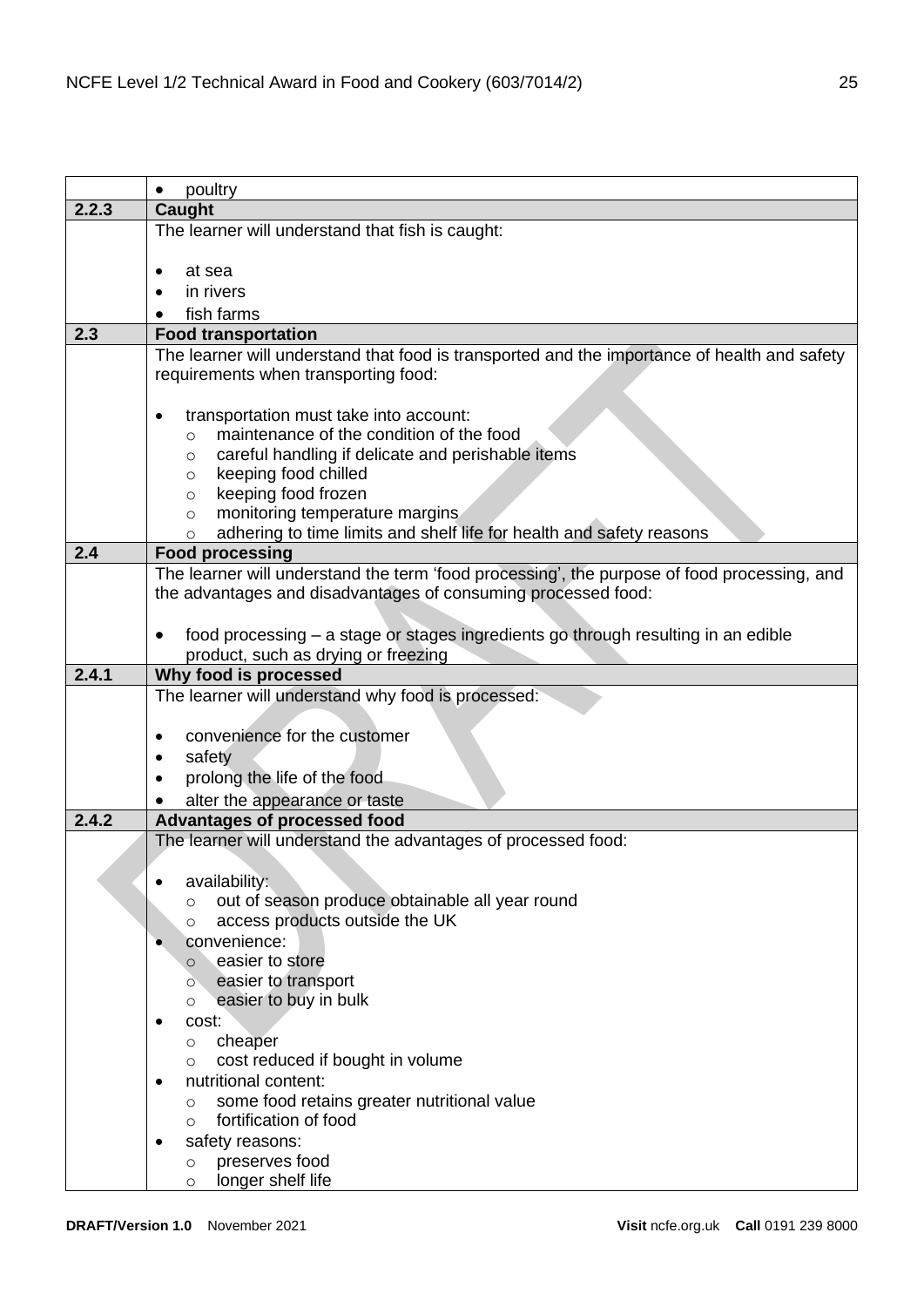|       | taste:                                                                               |  |  |
|-------|--------------------------------------------------------------------------------------|--|--|
|       | frozen vegetables' flavour captured at its peak<br>$\circ$                           |  |  |
| 2.4.3 | Disadvantages of processed food                                                      |  |  |
|       | The learner will understand the disadvantages of processed food:                     |  |  |
|       | some foods lose nutritional value when exposed to high levels of:<br>heat<br>$\circ$ |  |  |
|       | light<br>$\circ$                                                                     |  |  |
|       | oxygen<br>$\circ$                                                                    |  |  |
|       | cooking processes can cause loss of vitamins                                         |  |  |
|       | canning:<br>$\bullet$                                                                |  |  |
|       | taste and appearance change<br>$\circ$                                               |  |  |
|       | higher in salt<br>$\circ$                                                            |  |  |
|       | higher in sugar<br>$\circ$                                                           |  |  |
|       | increased calories<br>$\circ$                                                        |  |  |
|       | loss of texture<br>$\circ$                                                           |  |  |
|       | dehydrating:                                                                         |  |  |
|       | taste and appearance change<br>$\circ$                                               |  |  |
|       | lower nutrient content<br>$\circ$<br>higher in salt                                  |  |  |
|       | $\circ$<br>higher in sugar<br>$\circ$                                                |  |  |
|       | increased calories<br>$\circ$                                                        |  |  |
|       | packaging required:                                                                  |  |  |
|       | plastic and cardboard<br>$\circ$                                                     |  |  |
|       | not always recyclable<br>$\circ$                                                     |  |  |
| 2.5   | <b>Food manufacturing</b>                                                            |  |  |
|       | The learner will understand the term 'food manufacturing', the purpose of food       |  |  |
|       | manufacturing, and the advantages and disadvantages of consuming manufactured food:  |  |  |
|       |                                                                                      |  |  |
|       | food manufacturing – the process of taking a range of edible ingredients and         |  |  |
|       | transforming them into another edible food product, such as biscuits or ready meals  |  |  |
| 2.5.1 | Why food is manufactured                                                             |  |  |
|       | The learner will understand why food is manufactured:                                |  |  |
|       |                                                                                      |  |  |
|       | to create another product                                                            |  |  |
|       | convenience for the customer                                                         |  |  |
|       | safety reasons to eliminate microorganisms                                           |  |  |
|       | prolong the life of the food<br>$\bullet$<br>add nutritional value                   |  |  |
|       | alter the appearance or taste                                                        |  |  |
| 2.5.2 | Advantages of manufactured food                                                      |  |  |
|       | The learner will understand the advantages of manufactured food:                     |  |  |
|       |                                                                                      |  |  |
|       | convenience<br>$\bullet$                                                             |  |  |
|       | time-saving<br>$\bullet$                                                             |  |  |
|       | cost                                                                                 |  |  |
|       | longer shelf life                                                                    |  |  |
|       | choice                                                                               |  |  |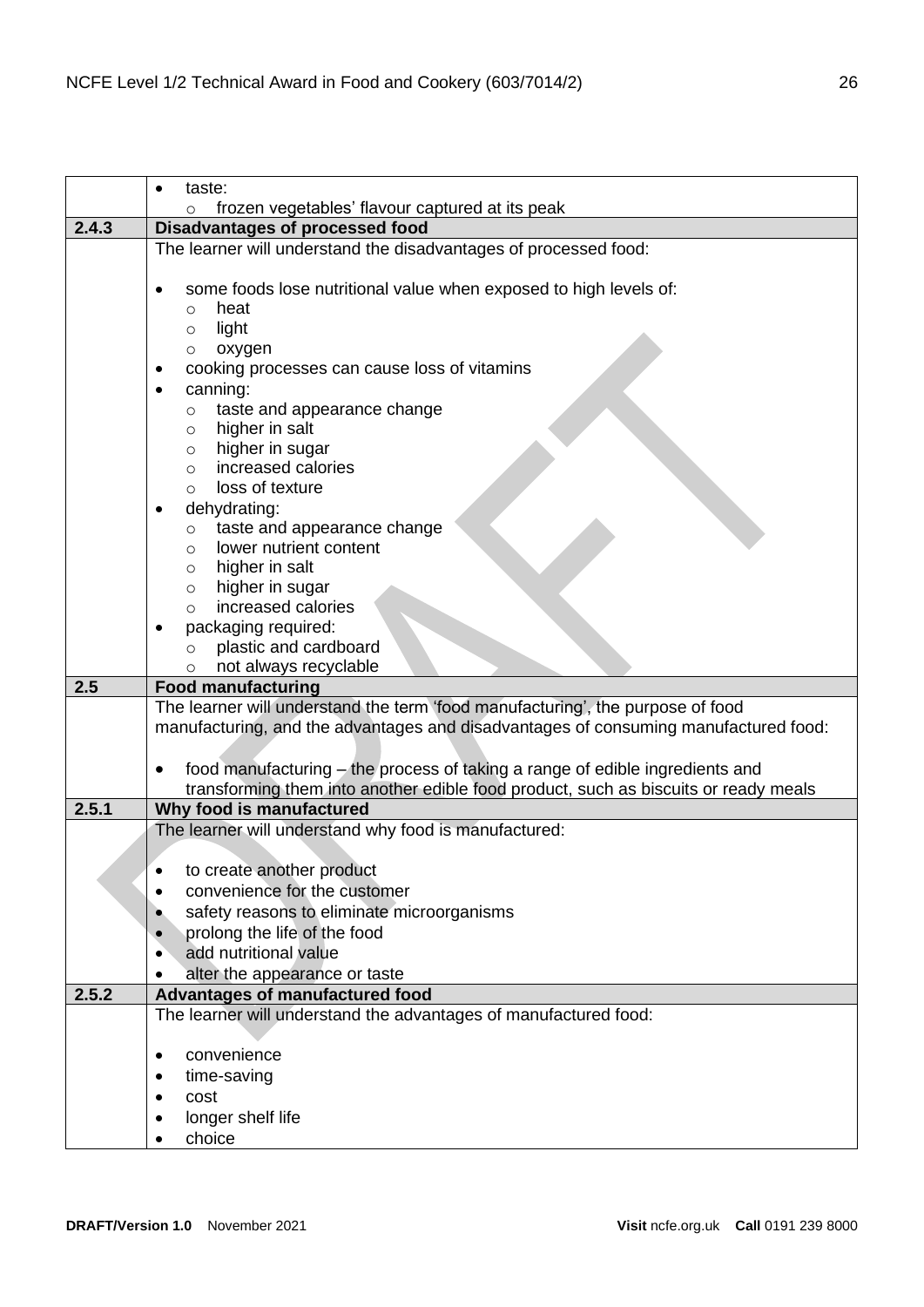| 2.5.3 | Disadvantages of manufactured food                                                                                                                                                                          |  |
|-------|-------------------------------------------------------------------------------------------------------------------------------------------------------------------------------------------------------------|--|
|       | The learner will understand the disadvantages of manufactured food:                                                                                                                                         |  |
|       | more additives included in the product<br>tendency to be less healthy due to addition of other ingredients<br>packaging<br>encourages people not to cook<br>more difficult to determine nutritional content |  |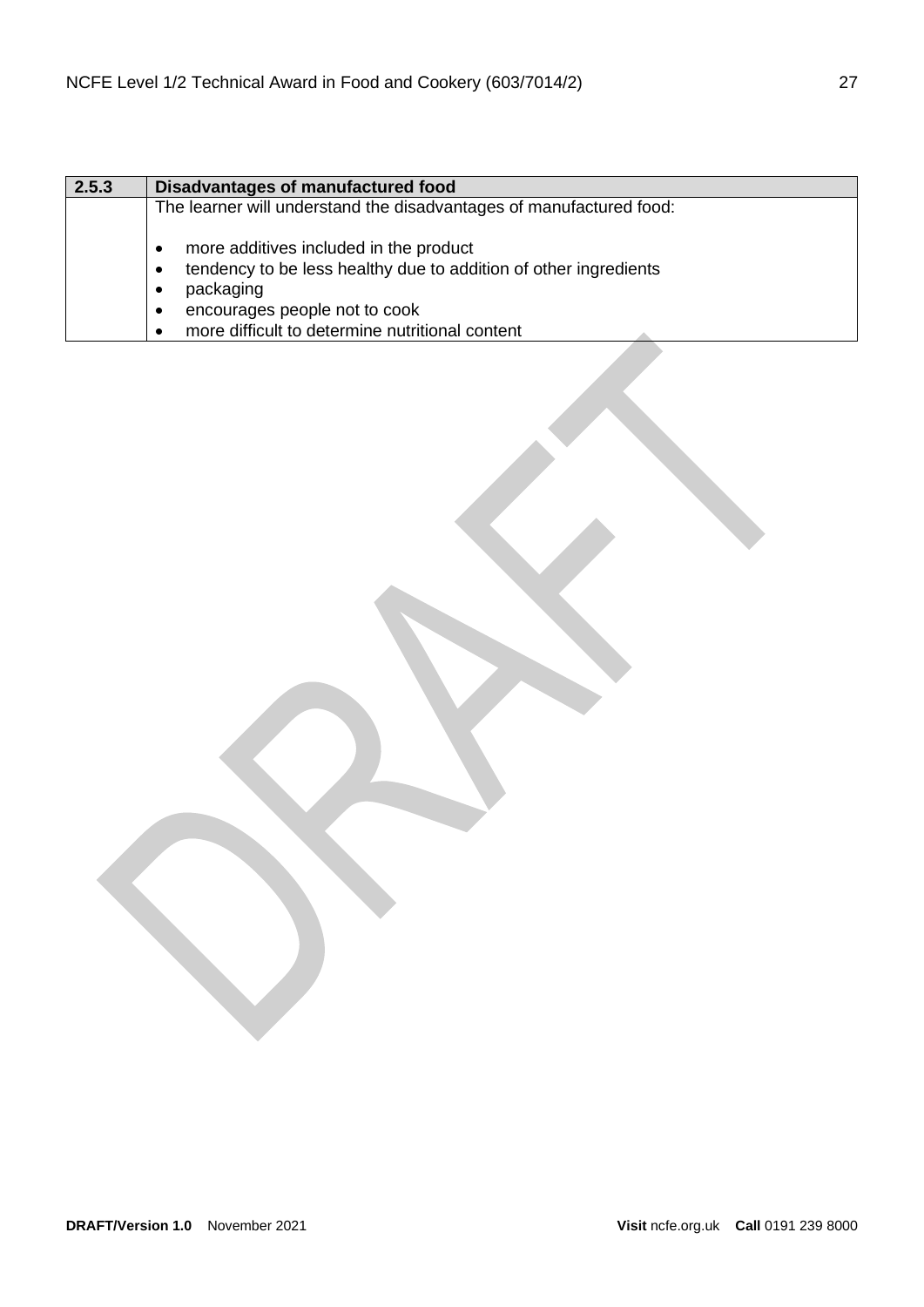# <span id="page-27-0"></span>**3. Food groups, key nutrients and a balanced diet**

|       | The learner will understand the main food groups, key nutrients required for a healthy diet, and the                                                                                                                                                                                                                                                                                                                                                                                                               |  |
|-------|--------------------------------------------------------------------------------------------------------------------------------------------------------------------------------------------------------------------------------------------------------------------------------------------------------------------------------------------------------------------------------------------------------------------------------------------------------------------------------------------------------------------|--|
|       | provision of a healthy diet for specific groups of people when food is prepared and cooked.                                                                                                                                                                                                                                                                                                                                                                                                                        |  |
| 3.1   | <b>Food groups</b>                                                                                                                                                                                                                                                                                                                                                                                                                                                                                                 |  |
|       | The learner will understand the main food groups according to the Eatwell Guide and<br>understand examples of foods for each group:                                                                                                                                                                                                                                                                                                                                                                                |  |
|       | potatoes, bread, rice, pasta, and other starchy carbohydrates<br>$\bullet$<br>fruit and vegetables<br>$\bullet$<br>dairy and alternatives<br>٠<br>beans, pulses, fish, eggs, meat, and other proteins.<br>٠<br>oils and spreads:                                                                                                                                                                                                                                                                                   |  |
|       | $\bullet$<br>monounsaturated fats<br>$\circ$                                                                                                                                                                                                                                                                                                                                                                                                                                                                       |  |
|       | polyunsaturated fats<br>$\circ$                                                                                                                                                                                                                                                                                                                                                                                                                                                                                    |  |
| 3.2   | foods high in fat, salt and/or sugar<br>The components of a balanced diet                                                                                                                                                                                                                                                                                                                                                                                                                                          |  |
|       | The learner will understand what is meant by a balanced diet and how food groups<br>contribute to a balanced diet using current UK dietary recommendations:                                                                                                                                                                                                                                                                                                                                                        |  |
|       | a balanced diet:<br>$\bullet$<br>provides all nutrients in the correct proportion<br>$\circ$<br>water and dietary fibre to meet individual energy and nutritional needs<br>$\circ$<br>should contain a variety of different foods as per the Eatwell Guide<br>$\circ$<br>should be in line with the reference intake (RI) recommendations for:<br>$\circ$<br>fat (including saturated fat)<br>sugar<br>salt<br>should be in line with RIs for:<br>$\circ$<br>protein<br>carbohydrates<br>vitamins<br>minerals<br>ш |  |
| 3.2.1 | Proportions of the food groups                                                                                                                                                                                                                                                                                                                                                                                                                                                                                     |  |
|       | The learner will understand the different proportions of the food groups represented in the<br>Eatwell Guide:                                                                                                                                                                                                                                                                                                                                                                                                      |  |
|       | proportions:                                                                                                                                                                                                                                                                                                                                                                                                                                                                                                       |  |
|       | potatoes, bread, rice, pasta, and other starchy foods - 37%<br>$\circ$<br>fruit and vegetables - 39%                                                                                                                                                                                                                                                                                                                                                                                                               |  |
|       | $\circ$<br>beans, pulses, fish, eggs, meat, and other proteins - 12%<br>$\circ$<br>dairy and alternatives - 8%<br>$\circ$                                                                                                                                                                                                                                                                                                                                                                                          |  |
|       | oils and fats - 1%<br>$\circ$                                                                                                                                                                                                                                                                                                                                                                                                                                                                                      |  |
|       | foods high in fat and sugar (shown outside the Eatwell Guide) $-3\%$<br>$\circ$                                                                                                                                                                                                                                                                                                                                                                                                                                    |  |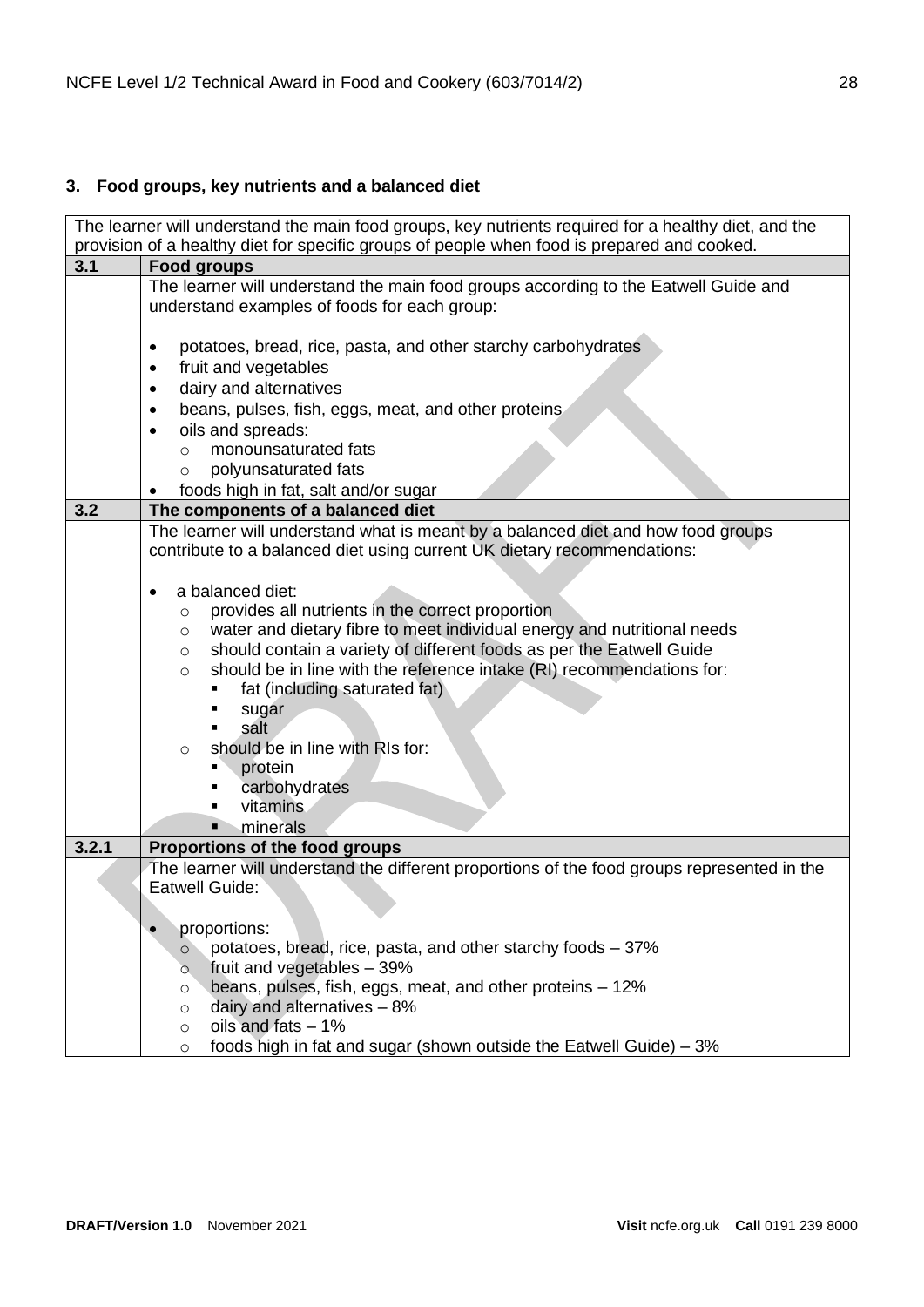| 3.2.2 | UK government healthy eating tips                                                     |
|-------|---------------------------------------------------------------------------------------|
|       | The learner will understand current UK government healthy eating tips:                |
|       |                                                                                       |
|       | base meals on starchy carbohydrates<br>٠                                              |
|       | eat a minimum of 5 portions of fruit and vegetables per day<br>$\bullet$              |
|       | eat at least 2 portions of fish per week, one of which should be an oily fish<br>٠    |
|       | reduce saturated fat and sugar<br>٠                                                   |
|       | reduce salt intake to a maximum of 6g per day<br>٠                                    |
|       | drink plenty of water $- 1.75 - 2$ litres per day<br>٠                                |
|       | do not skip breakfast<br>٠                                                            |
|       | get active and exercise regularly                                                     |
| 3.3   | <b>Nutrients</b>                                                                      |
|       | The learner will understand the sources and functions of the nutrients that make up a |
|       | balanced diet and how they influence a balanced diet.                                 |
| 3.3.1 | Sources and functions of macronutrients                                               |
|       | The learner will understand the sources and functions of macronutrients:              |
|       |                                                                                       |
|       | macronutrients - needed by the body in large amounts and include protein, fats and    |
|       | carbohydrates                                                                         |
|       | carbohydrates:<br>$\bullet$                                                           |
|       | complex carbohydrates:<br>$\circ$                                                     |
|       | long time to break down<br>٠                                                          |
|       | polysaccharides<br>٠                                                                  |
|       | starch<br>٠                                                                           |
|       | simple carbohydrates:<br>$\circ$                                                      |
|       | easy to break down<br>٠                                                               |
|       | monosaccharides and disaccharides                                                     |
|       | ٠<br>sugars                                                                           |
|       | sources of complex carbohydrates:<br>$\circ$                                          |
|       | wholegrain cereals<br>٠                                                               |
|       | vegetables<br>٠<br>beans and legumes                                                  |
|       | sources of simple carbohydrates:                                                      |
|       | $\circ$<br>sugar                                                                      |
|       | refined cereal-based products                                                         |
|       | functions of carbohydrates:<br>$\circ$                                                |
|       | provide and store energy for the workings of the body                                 |
|       | fats:                                                                                 |
|       | visible fat<br>$\circ$                                                                |
|       | invisible fat<br>$\circ$                                                              |
|       | sources of fats:<br>O                                                                 |
|       | saturated fat:                                                                        |
|       | butter                                                                                |
|       | suet                                                                                  |
|       | unsaturated fat:                                                                      |
|       | monounsaturated - olive oil, nuts, oily fish                                          |
|       | polyunsaturated – oily fish, seeds, walnuts, avocados                                 |
|       | functions of fats:                                                                    |
|       | provide a good energy source<br>$\circ$                                               |
|       | form the structure of some cells<br>$\circ$                                           |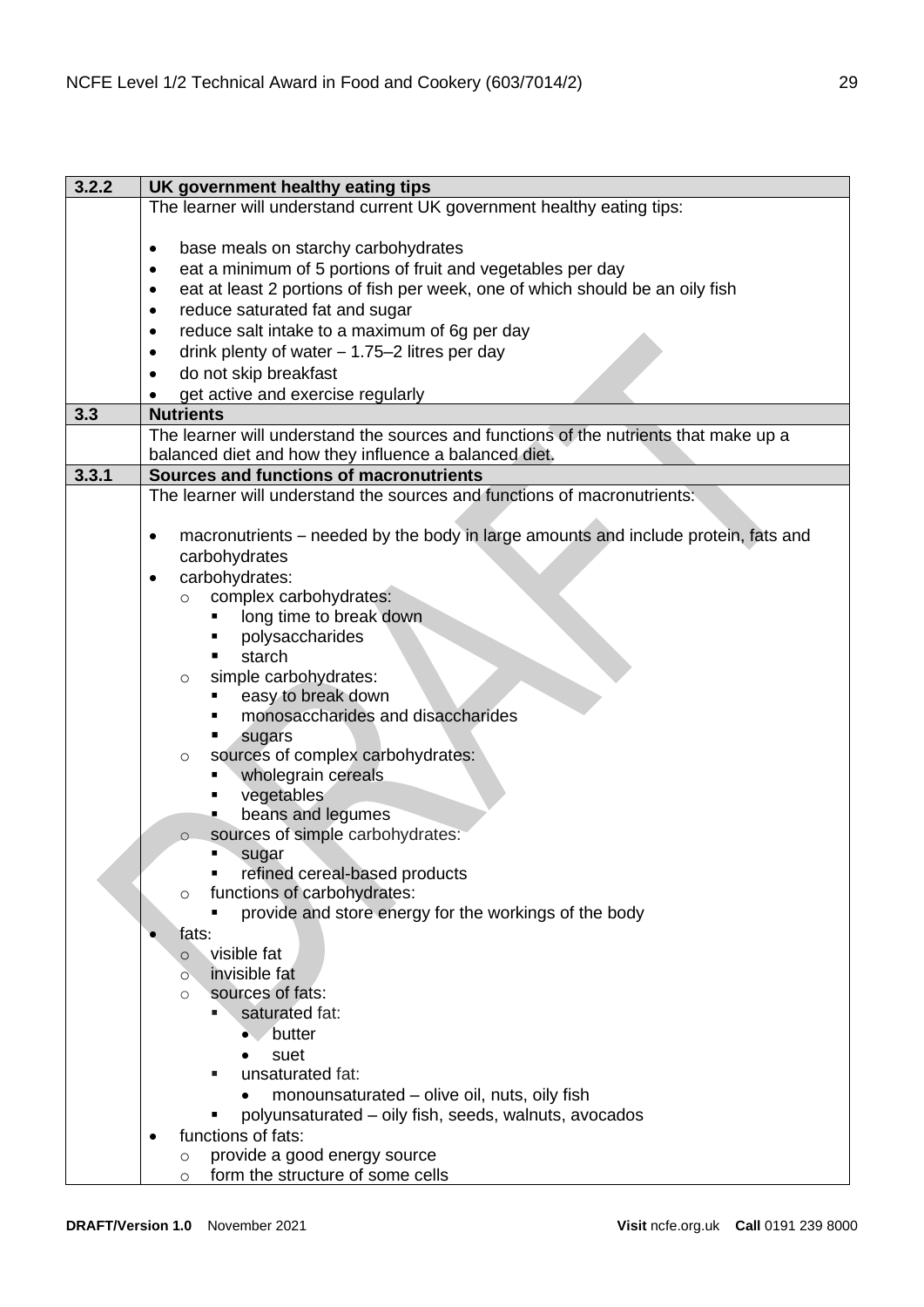|       | insulate the body against the cold<br>$\circ$                                                      |
|-------|----------------------------------------------------------------------------------------------------|
|       | protect vital organs such as the heart, liver and kidney<br>$\circ$                                |
|       | provide a good source of vitamin D<br>$\circ$                                                      |
|       | sources of essential fatty acids omega 3 and 6 (essential to human health, but cannot<br>$\bullet$ |
|       | be made by the body):                                                                              |
|       | omega 3:<br>$\circ$                                                                                |
|       |                                                                                                    |
|       | oily fish                                                                                          |
|       | seeds                                                                                              |
|       | walnut oil                                                                                         |
|       | green leafy vegetables                                                                             |
|       | omega 6:<br>$\circ$                                                                                |
|       | sunflower oil                                                                                      |
|       | corn oil<br>٠                                                                                      |
|       | fruit and vegetables                                                                               |
|       | grains<br>п                                                                                        |
|       | poultry                                                                                            |
|       | seeds                                                                                              |
|       | protein:<br>$\bullet$                                                                              |
|       | made up of essential amino acids                                                                   |
|       | $\circ$                                                                                            |
|       | divided into high biological value (HBV) or low biological value (LBV)<br>$\circ$                  |
|       | HBV proteins:<br>$\circ$                                                                           |
|       | contain all essential amino acids                                                                  |
|       | LBV proteins contain:<br>$\circ$                                                                   |
|       | only some of the essential amino acids                                                             |
|       | complementation - when sources of LBV proteins are combined, all essential                         |
|       | amino acids are available                                                                          |
|       | the learner will also understand that proteins have different biological values<br>$\circ$         |
|       | depending upon their composition                                                                   |
|       | sources of protein:<br>$\bullet$                                                                   |
|       | HBV:<br>$\circ$                                                                                    |
|       | meat<br>٠                                                                                          |
|       | fish<br>$\blacksquare$                                                                             |
|       | eggs                                                                                               |
|       |                                                                                                    |
|       | dairy products<br>LBV:                                                                             |
|       | $\circ$                                                                                            |
|       | pulses                                                                                             |
|       | rice                                                                                               |
|       | wheat                                                                                              |
|       | nuts and seeds                                                                                     |
|       | functions of proteins:                                                                             |
|       | needed for growth, maintenance and repair<br>$\circ$                                               |
|       | provide structure for all cells in the body, enzymes, and carrier molecules<br>$\circ$             |
| 3.3.2 | Sources and functions of micronutrients                                                            |
|       | The learner will understand the sources and functions of micronutrients (vitamins and              |
|       | minerals). The learner will also understand how the functions of the vitamins contained in         |
|       | the food source may be impacted by the cooking method used:                                        |
|       |                                                                                                    |
|       | vitamin A (fat soluble):<br>$\bullet$                                                              |
|       |                                                                                                    |
|       | can be lost when vegetables that are rich in vitamin A are cooked using methods<br>$\circ$         |
|       | where fat is added                                                                                 |
|       | loss can be reduced if some of the juices and fat are used<br>$\circ$                              |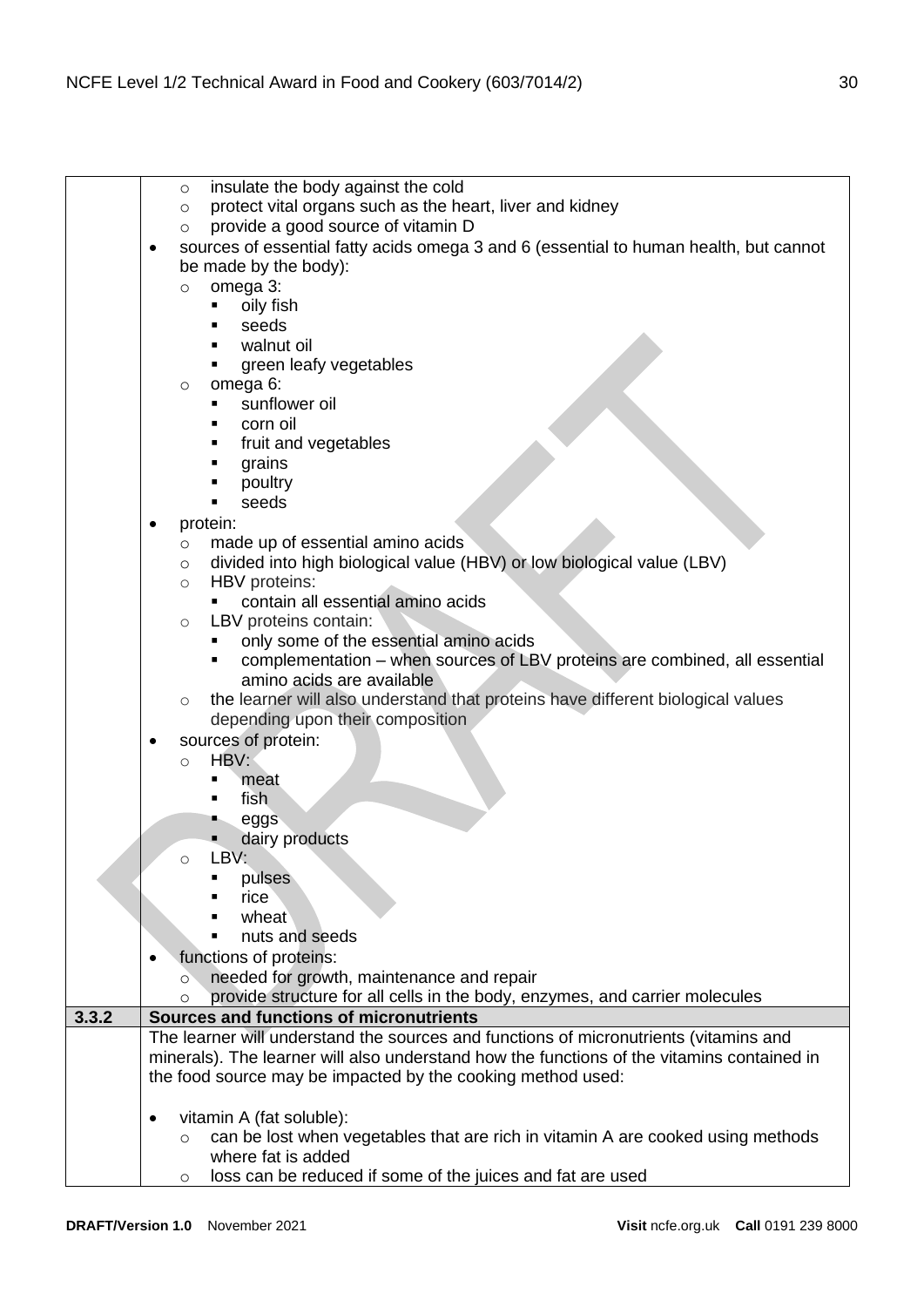|           | sources of vitamin A:<br>$\circ$                                                                                                                                                |
|-----------|---------------------------------------------------------------------------------------------------------------------------------------------------------------------------------|
|           | liver<br>٠                                                                                                                                                                      |
|           | dairy products<br>٠                                                                                                                                                             |
|           | oily fish<br>٠                                                                                                                                                                  |
|           | carrots                                                                                                                                                                         |
|           | green leafy vegetables                                                                                                                                                          |
|           | oranges                                                                                                                                                                         |
|           | tomatoes                                                                                                                                                                        |
|           | functions of vitamin A:<br>$\circ$                                                                                                                                              |
|           | ٠                                                                                                                                                                               |
|           | aid the digestive system                                                                                                                                                        |
|           | aid healthy skin<br>٠                                                                                                                                                           |
|           | increase resistance to infection<br>٠                                                                                                                                           |
|           | support growth in children (bones and teeth)<br>٠                                                                                                                               |
|           |                                                                                                                                                                                 |
| $\bullet$ | vitamin B complex (water soluble): the B complex is made up of a group of vitamins that<br>carry out specific functions in the body; the main vitamins that make up the complex |
|           |                                                                                                                                                                                 |
|           | are:                                                                                                                                                                            |
|           | sources of vitamin B1 (thiamine):<br>$\circ$                                                                                                                                    |
|           | wheat<br>٠                                                                                                                                                                      |
|           | brown rice<br>٠                                                                                                                                                                 |
|           | yeast                                                                                                                                                                           |
|           | meat                                                                                                                                                                            |
|           | eggs                                                                                                                                                                            |
|           | dairy products                                                                                                                                                                  |
|           | beans                                                                                                                                                                           |
|           | nuts and seeds                                                                                                                                                                  |
|           | seafood<br>٠                                                                                                                                                                    |
|           | functions of vitamin B1:<br>$\circ$                                                                                                                                             |
|           | aids release of energy from carbohydrates<br>٠                                                                                                                                  |
|           | supports nerve function<br>в۹                                                                                                                                                   |
|           | aids growth<br>٠                                                                                                                                                                |
|           | sources of vitamin B2 (riboflavin):<br>$\circ$                                                                                                                                  |
|           | kidney<br>в,                                                                                                                                                                    |
|           | liver                                                                                                                                                                           |
|           | meat and poultry                                                                                                                                                                |
|           | milk<br>■                                                                                                                                                                       |
|           | green vegetables                                                                                                                                                                |
|           | salmon                                                                                                                                                                          |
|           | functions of vitamin B2:                                                                                                                                                        |
|           | $\circ$                                                                                                                                                                         |
|           | aids release of energy from carbohydrates<br>٠                                                                                                                                  |
|           | aids growth                                                                                                                                                                     |
|           | keeps skin healthy                                                                                                                                                              |
|           | sources of vitamin B3 (niacin):<br>$\circ$                                                                                                                                      |
|           | meat and poultry<br>٠                                                                                                                                                           |
|           | cereals and grains<br>٠                                                                                                                                                         |
|           | dairy products<br>٠                                                                                                                                                             |
|           | lentils<br>$\blacksquare$                                                                                                                                                       |
|           | functions of vitamin B3:<br>$\circ$                                                                                                                                             |
|           | aids release of energy from carbohydrates                                                                                                                                       |
|           | essential for healthy skin and nerves                                                                                                                                           |
|           | lowers levels of fat in the blood<br>٠                                                                                                                                          |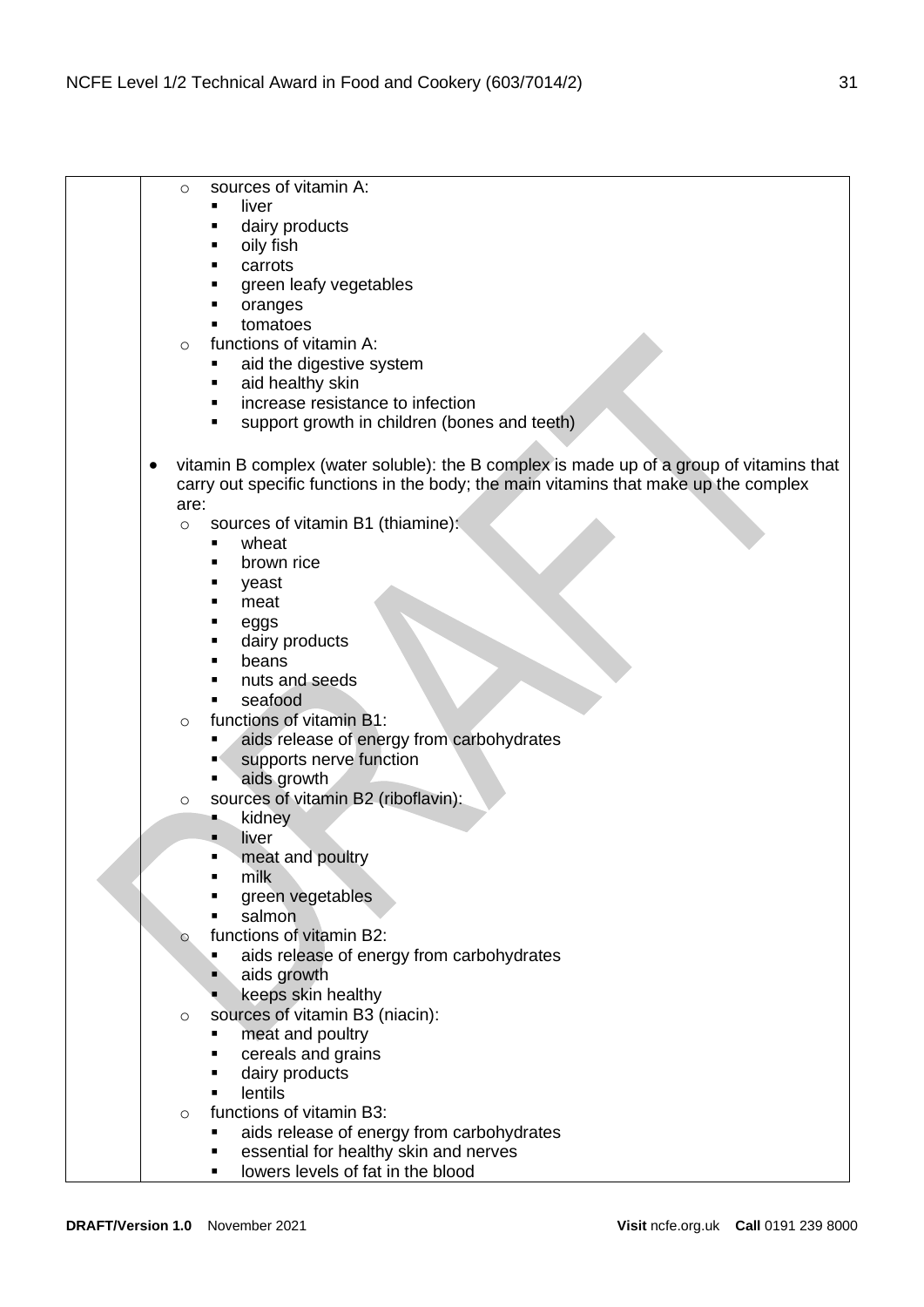|       | sources of vitamin B6 (pyridoxine):<br>$\circ$                                    |
|-------|-----------------------------------------------------------------------------------|
|       | found in a wide range of foods                                                    |
|       | meat and poultry<br>٠                                                             |
|       | cereals and grains                                                                |
|       | function of vitamin B6:<br>$\circ$                                                |
|       | aids release of energy from carbohydrates<br>٠                                    |
|       | sources of vitamin B9 (folate or folic acid):<br>$\circ$                          |
|       | liver<br>٠                                                                        |
|       | kidney<br>٠                                                                       |
|       | wholegrain cereals<br>٠                                                           |
|       | pulses                                                                            |
|       | salmon                                                                            |
|       | spinach                                                                           |
|       | functions of vitamin B9:<br>$\circ$                                               |
|       | helps the body to use proteins                                                    |
|       | essential for the formation of DNA, especially the cells that make red blood<br>٠ |
|       | cells                                                                             |
|       | sources of vitamin B12 (cyanocobalamin):<br>$\circ$                               |
|       | meat<br>٠                                                                         |
|       | fish<br>п                                                                         |
|       | dairy products<br>٠                                                               |
|       | ٠<br>eggs                                                                         |
|       | functions of vitamin B12:<br>$\circ$                                              |
|       | forms a protective layer to protect nerve cells<br>٠                              |
|       | supports production of nerve cells<br>٠                                           |
|       |                                                                                   |
|       | vitamin C (water soluble):<br>٠                                                   |
|       | sources of vitamin C:<br>$\circ$                                                  |
|       | citrus fruit<br>п                                                                 |
|       | red fruit<br>■く                                                                   |
|       | green leafy vegetables                                                            |
|       | functions of vitamin C:<br>$\circ$                                                |
|       | acts as an antioxidant<br>д,                                                      |
|       | is important for the normal structure and functioning of body tissue<br>٠         |
|       | helps the body to absorb iron from non-meat sources, such as vegetables<br>٠      |
|       | helps wounds, cuts and abrasions to heal<br>٠                                     |
|       |                                                                                   |
|       | vitamin D (fat soluble):                                                          |
|       | sources of vitamin D:<br>$\circ$                                                  |
|       | dairy products                                                                    |
|       | eggs                                                                              |
|       | liver                                                                             |
|       | oily fish<br>٠                                                                    |
|       | functions of vitamin D:<br>$\circ$                                                |
|       | absorbs calcium and phosphorous for healthy bones<br>٠                            |
|       | improves muscle strength<br>acts as an antioxidant<br>٠                           |
| 3.3.3 | Sources and functions of minerals                                                 |
|       | The learner will understand the sources and functions of minerals:                |
|       |                                                                                   |
|       | sources of iron:                                                                  |
|       |                                                                                   |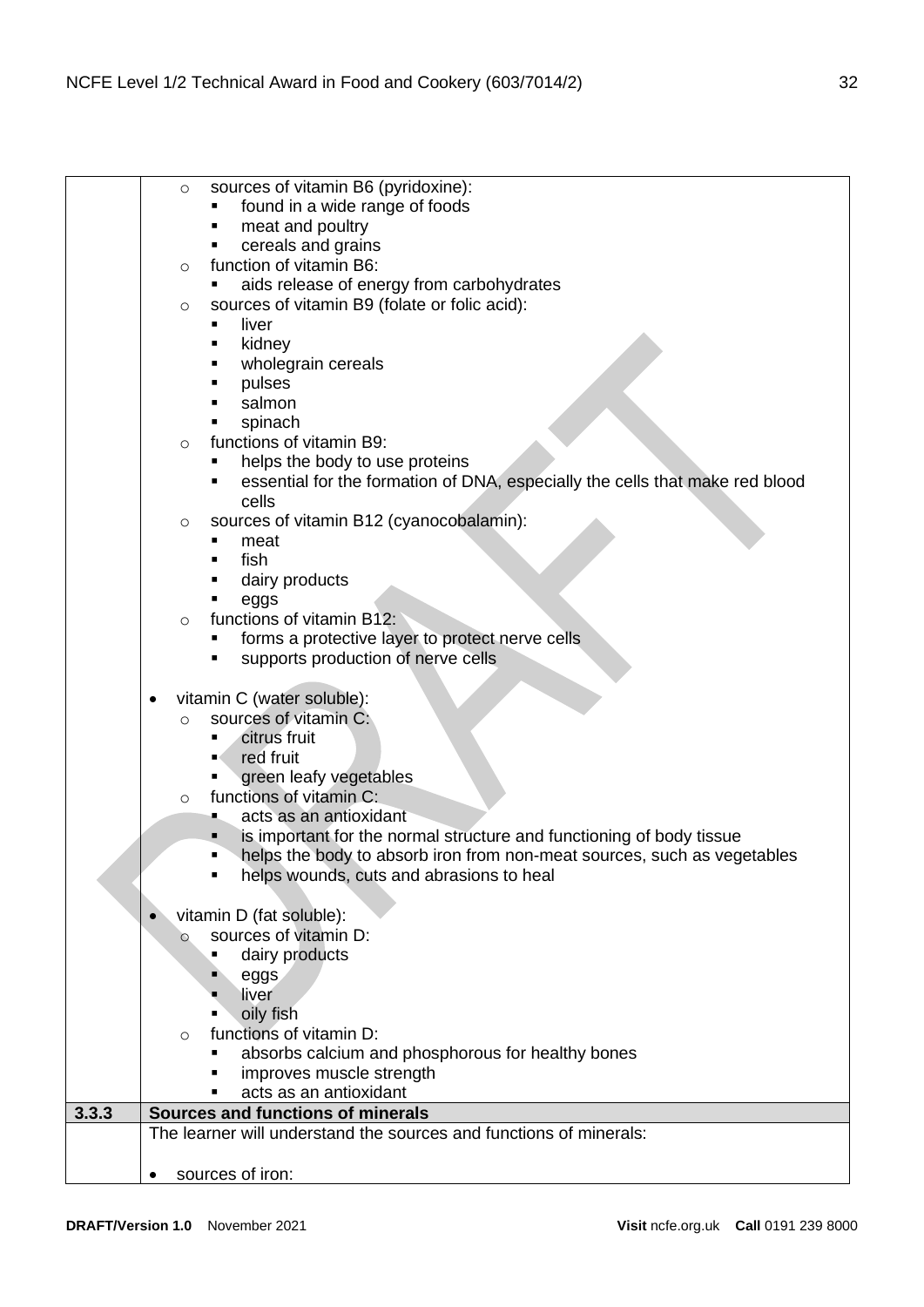|       | red meat and offal<br>$\circ$                                                           |
|-------|-----------------------------------------------------------------------------------------|
|       | green leafy vegetables<br>O                                                             |
|       | egg yolks<br>$\circ$                                                                    |
|       | dried apricots<br>$\circ$                                                               |
|       | lentils<br>$\circ$                                                                      |
|       | functions of iron:<br>$\bullet$                                                         |
|       | carries oxygen around the body<br>$\circ$                                               |
|       | needed for healthy red blood cells<br>$\circ$                                           |
|       | helps energy metabolism<br>O                                                            |
|       | helps maintain a healthy immune system<br>O                                             |
|       | sources of calcium:                                                                     |
|       | dairy products<br>$\circ$                                                               |
|       | oily fish                                                                               |
|       | $\circ$                                                                                 |
|       | nuts and seeds<br>$\circ$                                                               |
|       | functions of calcium:                                                                   |
|       | works with vitamin D, phosphorous and vitamin C to develop strong teeth and<br>$\circ$  |
|       | bones in babies and children                                                            |
|       | maintains strong teeth and bones in adults<br>$\circ$                                   |
|       | helps muscles to function correctly<br>$\circ$                                          |
| 3.3.4 | Sources and functions of water                                                          |
|       | The learner will understand the sources and function of water:                          |
|       |                                                                                         |
|       | sources of water:                                                                       |
|       | found in virtually all foods, from very small to significant amounts                    |
|       | $\circ$                                                                                 |
|       | functions of water:<br>$\bullet$                                                        |
|       | regulates body temperature at 37°C<br>$\circ$                                           |
|       | helps eliminate waste products<br>$\circ$                                               |
|       | helps the body to absorb nutrients<br>$\circ$                                           |
|       | transports nutrients, oxygen, and carbon dioxide around the body<br>$\circ$             |
|       | recommended intake is 1.75–2 litres every day to prevent dehydration<br>O               |
| 3.4   | <b>Nutrient imbalances</b>                                                              |
|       | The learner will understand the impact of an unbalanced diet on the body from a lack or |
|       | excess of key nutrients when food is prepared and cooked:                               |
|       |                                                                                         |
|       | protein:                                                                                |
|       | lack:<br>$\circ$                                                                        |
|       | muscle wastage<br>٠                                                                     |
|       | poor growth in children                                                                 |
|       | cuts are slow to heal                                                                   |
|       |                                                                                         |
|       | fluid build-up under the skin                                                           |
|       | kwashiorkor (a severe protein deficiency)                                               |
|       | excess:<br>O                                                                            |
|       | strain on the kidneys                                                                   |
|       | excess is converted to fat<br>п                                                         |
|       | carbohydrates:                                                                          |
|       | lack:<br>$\circ$                                                                        |
|       | lack of energy                                                                          |
|       | protein used as energy source                                                           |
|       | excess:<br>O                                                                            |
|       | converted to fat, causing weight gain<br>٠                                              |
|       | fat:                                                                                    |
|       |                                                                                         |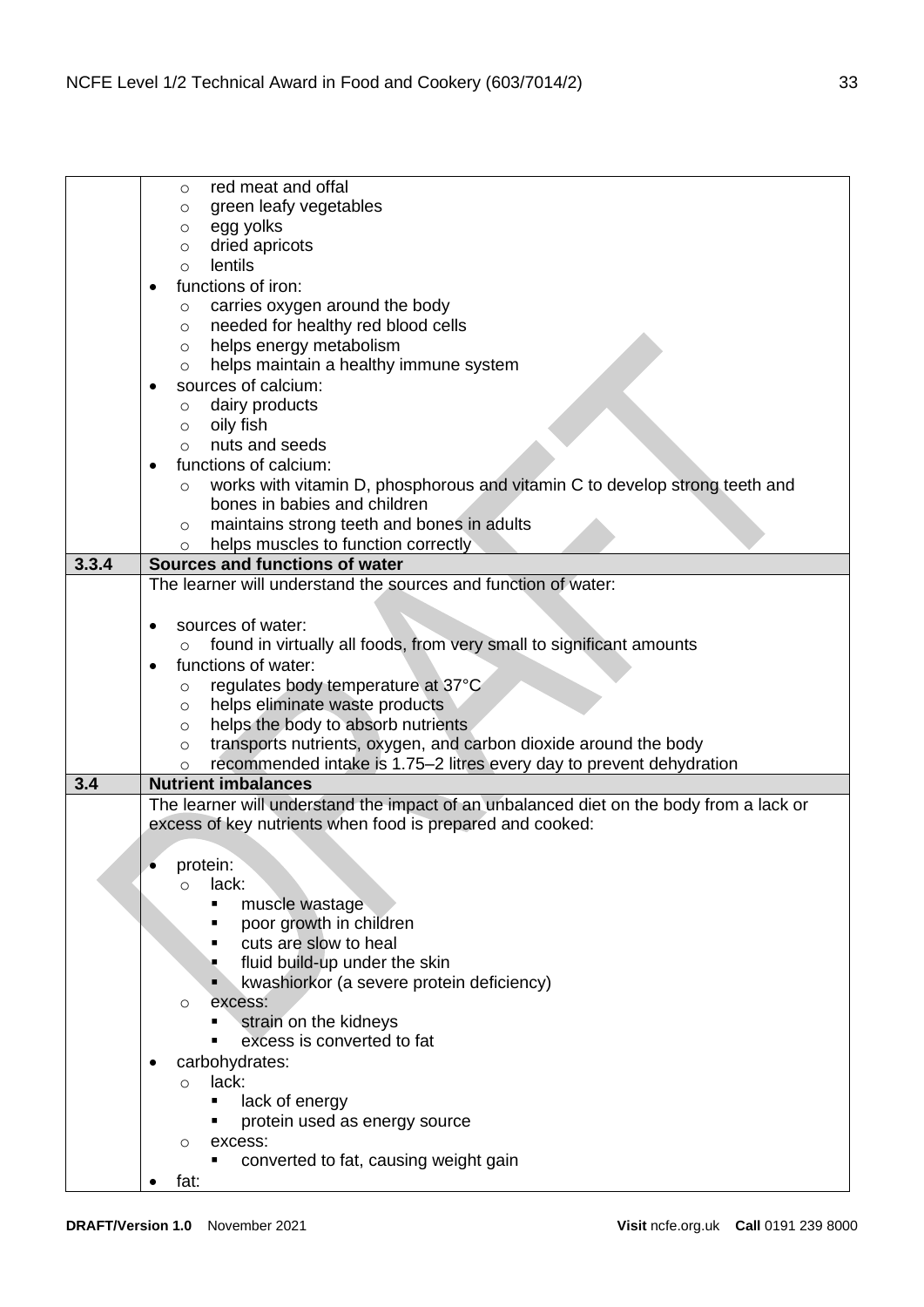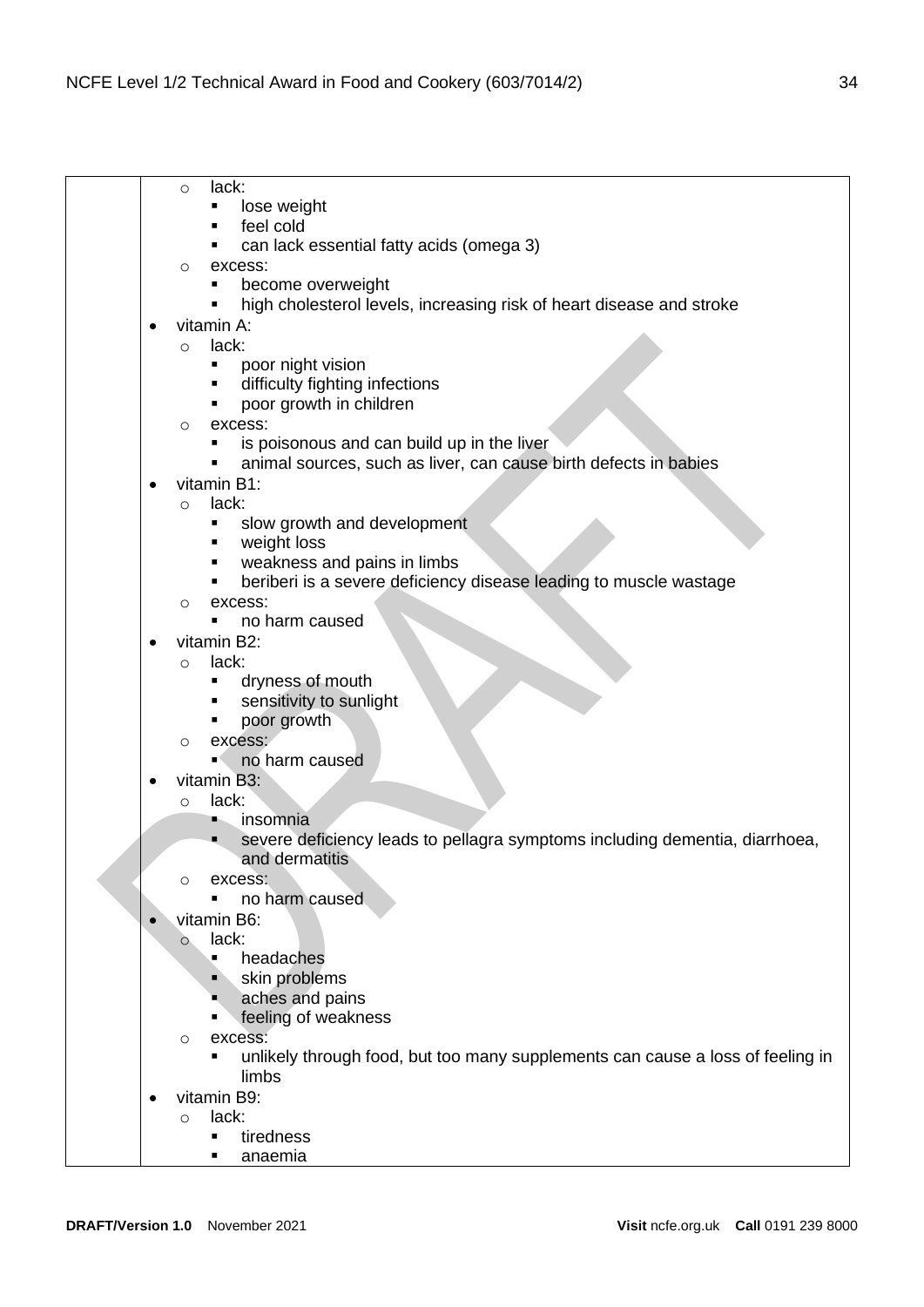|           | insufficient during pregnancy can result in spinal deformation, such as spina<br>bifida |
|-----------|-----------------------------------------------------------------------------------------|
|           |                                                                                         |
|           | excess:<br>O<br>taking too much can hide a deficiency of vitamin B12                    |
|           | vitamin B12:                                                                            |
| $\bullet$ | lack:                                                                                   |
|           | $\circ$<br>tiredness                                                                    |
|           | anaemia                                                                                 |
|           | muscle fatigue                                                                          |
|           | depression                                                                              |
|           | memory problems                                                                         |
|           | excess:                                                                                 |
|           | O<br>no harm caused                                                                     |
|           | vitamin C:                                                                              |
|           | lack:                                                                                   |
|           | $\circ$<br>poor skin health                                                             |
|           | bleeding gums                                                                           |
|           | anaemia                                                                                 |
|           | scurvy                                                                                  |
|           | excess:<br>$\circ$                                                                      |
|           | excreted by the body - not stored                                                       |
|           | no harm caused, but too many vitamin C supplements can cause diarrhoea                  |
|           | vitamin D:                                                                              |
|           | lack:<br>$\circ$                                                                        |
|           | poor calcium absorption leading to rickets and osteoporosis                             |
|           | excess:<br>$\circ$                                                                      |
|           | no harm caused                                                                          |
| $\bullet$ | iron:                                                                                   |
|           | lack:<br>$\circ$                                                                        |
|           | anaemia                                                                                 |
|           | pale complexion                                                                         |
|           | weak and splitting nails                                                                |
|           | excess:<br>$\circ$                                                                      |
|           | over 20mg per day can cause stomach pains and nausea                                    |
|           | calcium:                                                                                |
|           | lack:<br>$\circ$                                                                        |
|           | poor bone structure                                                                     |
|           | rickets                                                                                 |
|           | osteoporosis                                                                            |
|           | blood does not clot properly                                                            |
|           | excess:<br>O                                                                            |
|           | too many supplements can cause constipation                                             |
|           | water:                                                                                  |
|           | lack:<br>$\circ$                                                                        |
|           | dehydration                                                                             |
|           | headaches                                                                               |
|           | nausea                                                                                  |
|           | weakness                                                                                |
|           | change in blood pressure                                                                |
|           | excess:<br>O                                                                            |
|           | excessive sweating                                                                      |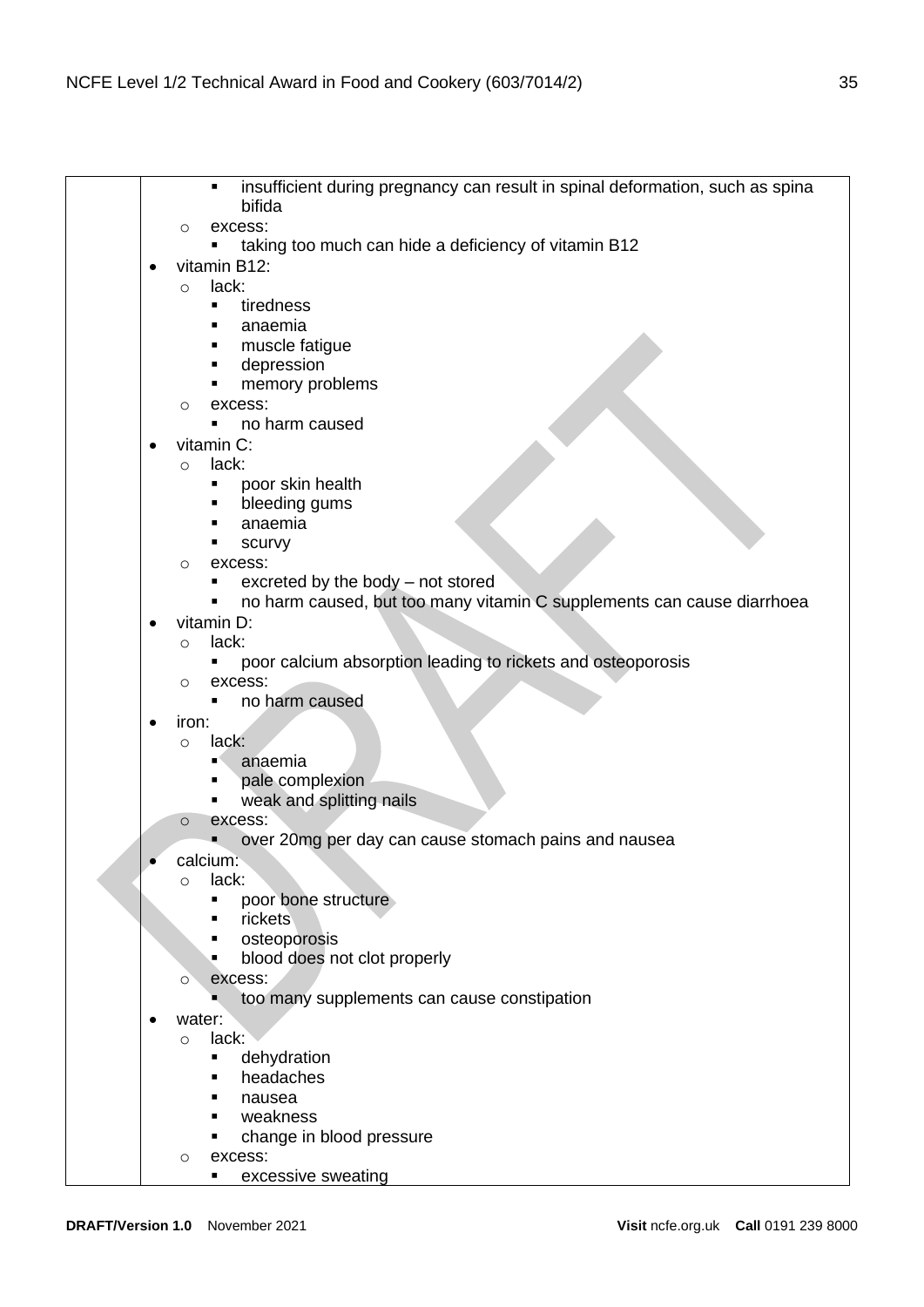|     | rapid breathing<br>٠                                                                                                  |
|-----|-----------------------------------------------------------------------------------------------------------------------|
|     | fatigue                                                                                                               |
|     | headaches                                                                                                             |
|     |                                                                                                                       |
|     | nausea                                                                                                                |
|     | reduced salt in the body                                                                                              |
| 3.5 | <b>Fibre</b>                                                                                                          |
|     | The learner will understand the sources and functions of fibre and the impact of fibre as<br>part of a balanced diet: |
|     | fibre - a non-starch polysaccharide (NSP) which cannot be digested by the body<br>٠                                   |
|     | sources of fibre (soluble):<br>$\bullet$                                                                              |
|     | pulses<br>$\circ$                                                                                                     |
|     | most fruit and vegetables where skin is left on<br>$\circ$                                                            |
|     | functions of soluble fibre:<br>$\bullet$                                                                              |
|     |                                                                                                                       |
|     | slows the digestive process<br>$\circ$                                                                                |
|     | slows the absorption of carbohydrates<br>$\circ$                                                                      |
|     | helps regulate blood sugar levels<br>$\circ$                                                                          |
|     | helps control blood cholesterol levels<br>$\circ$                                                                     |
|     | sources of insoluble fibre:                                                                                           |
|     | wholegrain cereals<br>$\circ$                                                                                         |
|     | wholemeal bread<br>$\circ$                                                                                            |
|     | fibrous fruits<br>$\bigcirc$                                                                                          |
|     | functions of insoluble fibre:                                                                                         |
|     | provides bulk which helps move waste through the digestive system<br>$\circ$                                          |
|     | helps to prevent constipation<br>$\circ$                                                                              |
|     | helps to prevent serious diseases such bowel cancer and diverticular disease<br>$\circ$                               |
|     | effects of not having sufficient fibre in the diet:<br>٠                                                              |
|     | constipation<br>$\circ$                                                                                               |
|     | bloating<br>$\circ$                                                                                                   |
|     | bowel disorders<br>O                                                                                                  |
| 3.6 | Nutritional requirements for different groups of people                                                               |
|     | The learner will understand the nutritional requirements for different groups of people, how                          |
|     | this may change as they grow older, and how their level of activity impacts on their                                  |
|     | nutritional needs:                                                                                                    |
|     |                                                                                                                       |
|     | babies (age 0–6 months):<br>$\bullet$                                                                                 |
|     | all nutrients required are contained in breast or formula milk                                                        |
|     | $\circ$                                                                                                               |
|     | toddlers (age 2-4 years) – rapid stage of development:                                                                |
|     | protein for growth<br>$\circ$                                                                                         |
|     | fats and carbohydrates for energy<br>$\circ$<br>need fat soluble vitamins                                             |
|     | $\circ$                                                                                                               |
|     | calcium and vitamin D for strong bones and teeth<br>$\circ$                                                           |
|     | iron for healthy red cell development<br>$\circ$                                                                      |
|     | vitamin C to aid the absorption of iron and encourage healthy skin<br>$\circ$                                         |
|     | vitamin B to aid digestion, for development of the nervous system and for muscle<br>$\circ$                           |
|     | growth                                                                                                                |
|     | children (age 5-12 years) – stage of development with rapid growth:<br>٠                                              |
|     | protein for growth<br>$\circ$                                                                                         |
|     | carbohydrates for energy<br>$\circ$                                                                                   |
|     | fibre to aid digestion<br>$\circ$                                                                                     |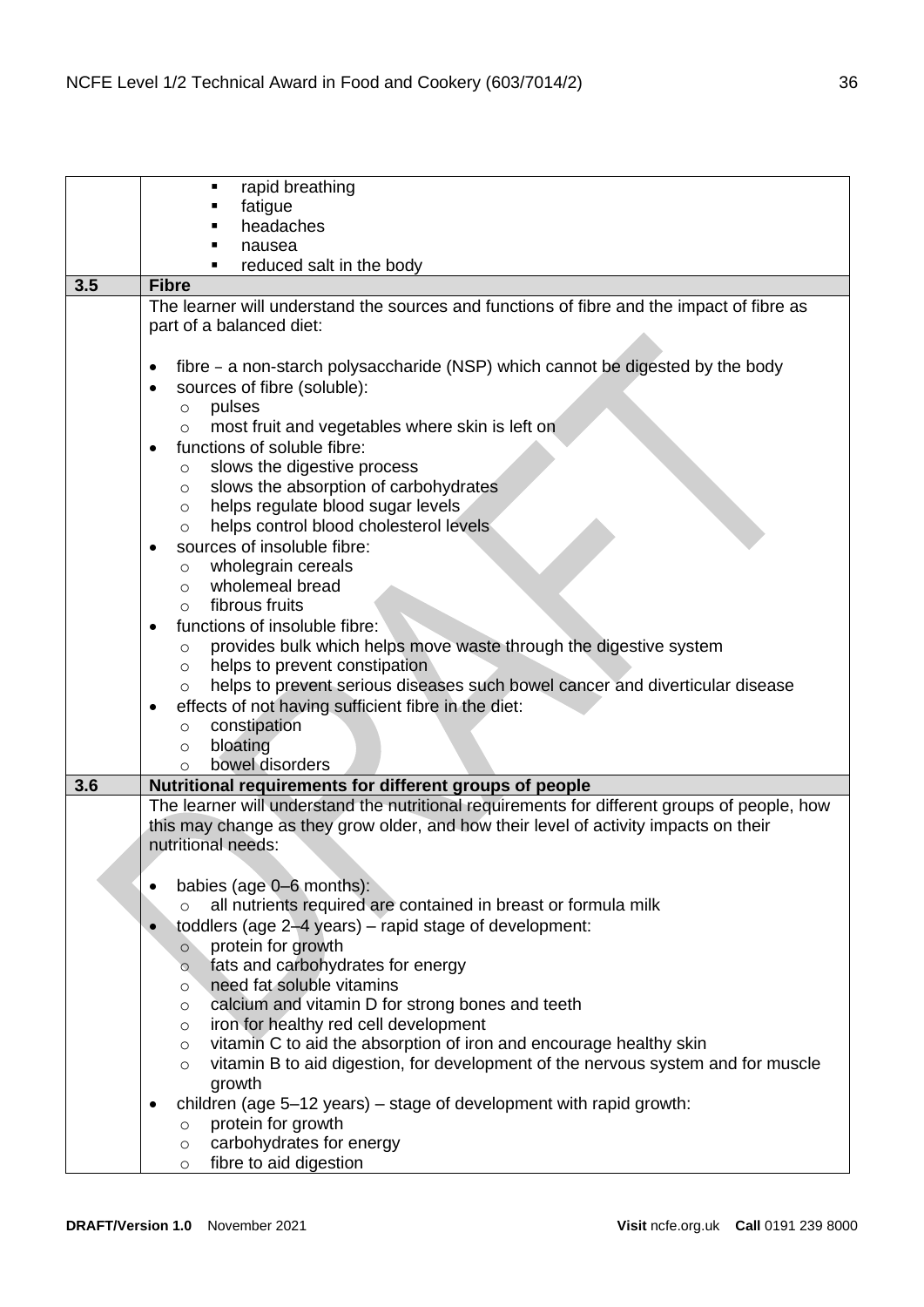|       | fat as a source of energy and to protect vital organs and provide a source of<br>$\circ$        |
|-------|-------------------------------------------------------------------------------------------------|
|       | vitamins A and D                                                                                |
|       |                                                                                                 |
|       | adolescents (age 13-19 years) - period of growth spurts and changes to the body:                |
|       | protein needed for growth and repair<br>$\circ$                                                 |
|       | calcium for strong bones and teeth<br>$\circ$                                                   |
|       | iron particularly for girls of menstrual age<br>$\circ$                                         |
|       | adults (age 20-65 years):<br>٠                                                                  |
|       | body needs nutrients for maintenance and to ensure it functions correctly<br>$\circ$            |
|       | balanced diet is key to prevent weight gain or fluctuation<br>$\circ$                           |
|       | older people (age 65+ years):                                                                   |
|       | calcium to prevent osteoporosis<br>$\circ$                                                      |
|       | sufficient water and fibre to prevent constipation and bowel disorders<br>$\circ$               |
|       | iron to prevent anaemia<br>$\circ$                                                              |
|       | vitamin C to aid the absorption of iron<br>$\circ$                                              |
|       | less fat and sugar as physical activity is reduced<br>$\circ$                                   |
|       | less salt to reduce blood pressure and risk of heart disease<br>$\circ$                         |
| 3.7   | <b>Food-related health conditions</b>                                                           |
|       | The learner will understand what food is unsuitable or should be avoided and which foods        |
|       | should be included in the diet for specific health conditions, intolerances, and allergies. For |
|       | the most common allergies, the learner will also understand which foods cause a reaction        |
|       | and what alternative ingredients/foods are recommended.                                         |
| 3.7.1 | <b>Health conditions</b>                                                                        |
|       | The learner will understand what food is unsuitable or should be avoided and which foods        |
|       | should be included in the diet for specific health conditions:                                  |
|       |                                                                                                 |
|       | coronary heart disease:<br>$\bullet$                                                            |
|       | a common but serious heart condition, where the blood vessels supplying blood to<br>$\circ$     |
|       | the heart are blocked or narrowed                                                               |
|       | foods a person with coronary heart disease should avoid:<br>$\circ$                             |
|       | saturated fats                                                                                  |
|       | fatty meat<br>٠                                                                                 |
|       | cakes and pastries                                                                              |
|       | cream                                                                                           |
|       | foods high in salt                                                                              |
|       | to lower the risk of coronary heart disease:<br>$\circ$                                         |
|       | reduce saturated fat intake                                                                     |
|       | reduce salt intake                                                                              |
|       | increase fruit and vegetable intake                                                             |
|       | increase fibre intake<br>П                                                                      |
|       | choose healthier methods of cookery, such as grilling, poaching and baking<br>П                 |
|       | type 2 diabetes:                                                                                |
|       | a condition that causes too much sugar (glucose) in the blood known as<br>$\circ$               |
|       | hyperglycaemia                                                                                  |
|       | high blood pressure or raised cholesterol levels<br>$\circ$                                     |
|       | symptoms include:<br>$\circ$                                                                    |
|       | feeling very thirsty<br>٠                                                                       |
|       | blurred vision<br>٠                                                                             |
|       | itching of the skin<br>٠                                                                        |
|       | slow healing of cuts and wounds<br>٠                                                            |
|       | the following foods should be included in the diet to prevent or stabilise diabetes:<br>O       |
|       | carbohydrates with high fibre content                                                           |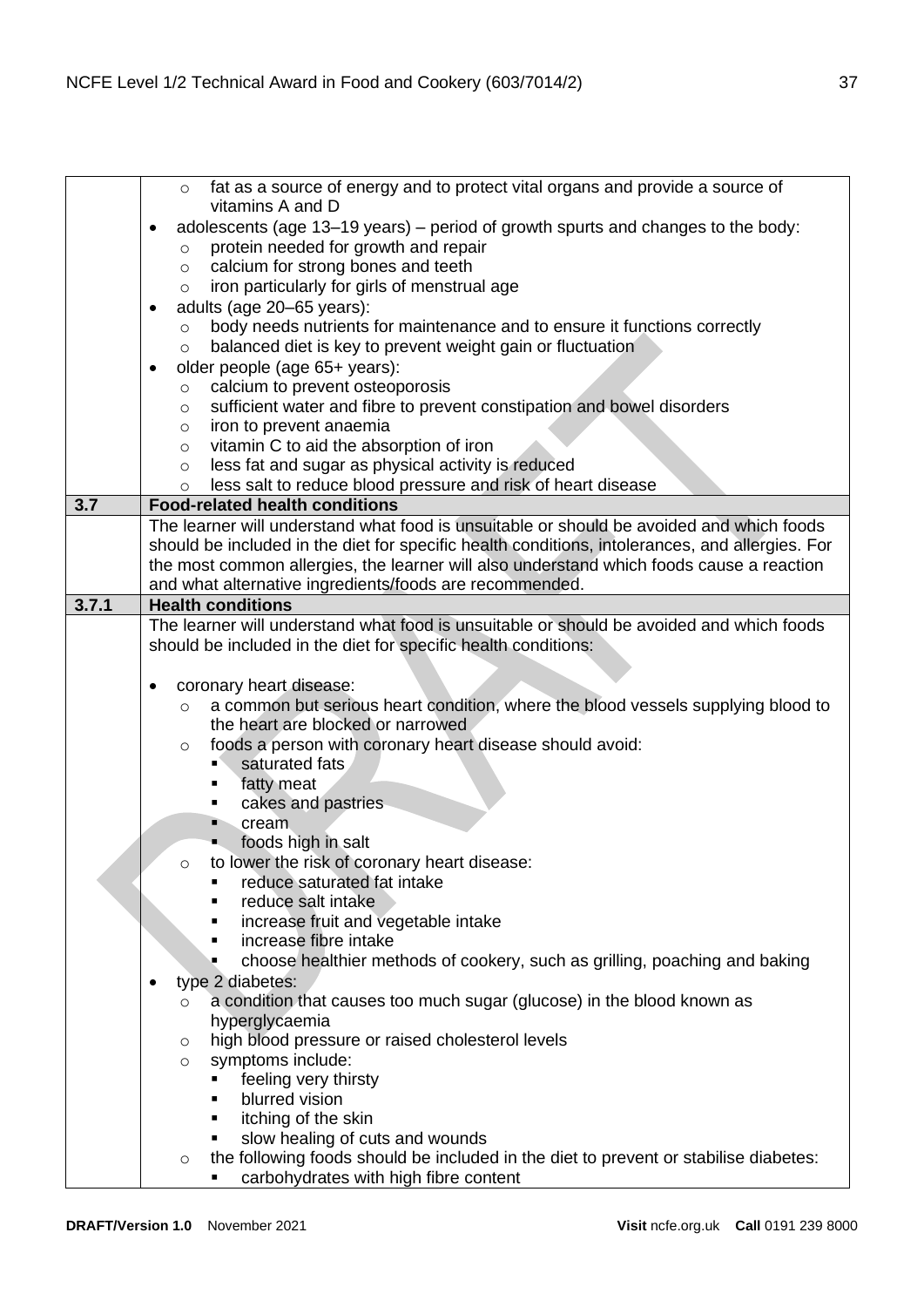|       | reduced salt intake<br>٠                                                                     |
|-------|----------------------------------------------------------------------------------------------|
|       | lean sources of protein<br>п                                                                 |
|       | less red and processed meat<br>п                                                             |
|       | sugar free sweeteners<br>п                                                                   |
|       | low fat milks<br>٠                                                                           |
|       | olive oil<br>$\blacksquare$                                                                  |
|       | coeliac disease:                                                                             |
|       | immune system attacks and damages the gut when gluten is eaten<br>O                          |
|       | body finds it more difficult to absorb other nutrients<br>$\circ$                            |
|       | can experience symptoms of diarrhoea, stomach aches, bloating, weight loss and<br>$\circ$    |
|       | loss of energy                                                                               |
|       | products a coeliac should avoid:<br>$\circ$                                                  |
|       | bread<br>п                                                                                   |
|       | pasta<br>п                                                                                   |
|       | cereals<br>$\blacksquare$                                                                    |
|       | biscuits, cakes and pastries<br>٠                                                            |
|       | alternative products available for a coeliac:<br>$\circ$                                     |
|       | quinoa<br>п                                                                                  |
|       | rice                                                                                         |
|       | potatoes                                                                                     |
|       | nuts and seeds                                                                               |
|       | oats<br>п                                                                                    |
| 3.7.2 | <b>Intolerances</b>                                                                          |
|       | The learner will understand what food is unsuitable or should be avoided and which foods     |
|       | should be included in the diet for specific intolerances:                                    |
|       |                                                                                              |
|       | lactose intolerance – a person who is lactose intolerant:<br>$\bullet$                       |
|       | cannot digest lactose (the sugar is found in milk)<br>$\circ$                                |
|       | products a lactose intolerant person should avoid:<br>٠                                      |
|       | dairy products<br>$\circ$                                                                    |
|       | lactose free alternative products:                                                           |
|       | soya milk<br>$\circ$                                                                         |
|       | milk derived from nuts<br>$\circ$                                                            |
|       | oat milk<br>$\circ$                                                                          |
|       | rice milk<br>$\bigcirc$                                                                      |
|       | wheat intolerance – a person who is wheat intolerant:                                        |
|       | their body is unable to break down wheat for it to be absorbed into the digestive<br>$\circ$ |
|       | system                                                                                       |
|       | can experience symptoms of bloating, flatulence, and diarrhoea<br>$\circ$                    |
|       | products a wheat intolerant person should avoid:                                             |
|       | bread<br>O                                                                                   |
|       | couscous<br>O                                                                                |
|       | flour<br>$\circ$                                                                             |
|       | pasta<br>O                                                                                   |
|       | spelt<br>O                                                                                   |
|       | semolina<br>O                                                                                |
|       | wheat free alternative products:                                                             |
|       | rice<br>$\circ$                                                                              |
|       | oats<br>$\circ$                                                                              |
|       | corn<br>O                                                                                    |
|       | rye<br>O                                                                                     |
|       |                                                                                              |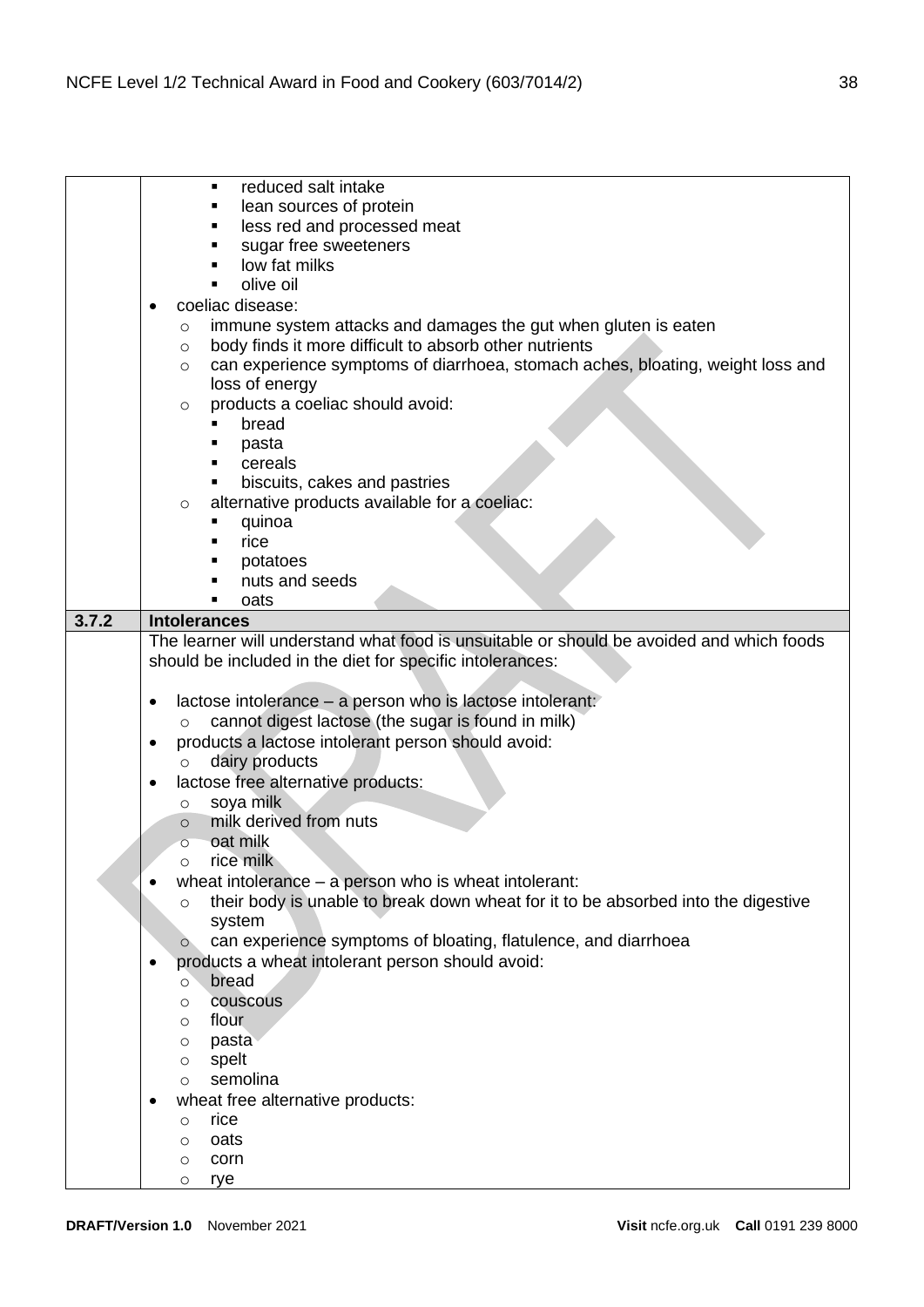|       | barley<br>$\circ$                                                                                                                                                                                                                                                                                                                                                                                                                                                                                                                                                                                                                                                                                                                                                                                                                                                                                                                                                                                                                                                                                                                             |
|-------|-----------------------------------------------------------------------------------------------------------------------------------------------------------------------------------------------------------------------------------------------------------------------------------------------------------------------------------------------------------------------------------------------------------------------------------------------------------------------------------------------------------------------------------------------------------------------------------------------------------------------------------------------------------------------------------------------------------------------------------------------------------------------------------------------------------------------------------------------------------------------------------------------------------------------------------------------------------------------------------------------------------------------------------------------------------------------------------------------------------------------------------------------|
| 3.7.3 | <b>Allergies</b>                                                                                                                                                                                                                                                                                                                                                                                                                                                                                                                                                                                                                                                                                                                                                                                                                                                                                                                                                                                                                                                                                                                              |
|       | The learner will understand what food is unsuitable or should be avoided and which foods<br>should be included in the diet for specific allergies. For the most common allergies, the<br>learner will also understand which foods cause a reaction and what alternative<br>ingredients/foods are recommended:                                                                                                                                                                                                                                                                                                                                                                                                                                                                                                                                                                                                                                                                                                                                                                                                                                 |
|       | allergies - an adverse physical reaction to allergens found in food:<br>$\bullet$<br>nut allergies – the most common nuts to cause a reaction are peanuts and tree<br>$\circ$<br>nuts such as almonds, walnuts, cashews and pine nuts<br>a person who has a nut allergy:<br>$\circ$<br>can experience a minor to a severe reaction which can be life threatening<br>can experience:<br>raised red bumps on the skin<br>runny nose<br>cramps<br>٠<br>swelling of the lips and eyelids<br>$\bullet$<br>nausea or vomiting<br>severe reaction is anaphylaxis:<br>٠<br>usually appears very quickly<br>throat swells preventing breathing<br>$\bullet$<br>people with a severe reaction carry an EpiPen to provide adrenaline to<br>reduce the allergic reaction<br>products – people with a nut allergy should always read food labels and avoid any<br>$\circ$<br>product containing nuts, or products processed in locations where nuts are present<br>the following products can be available for a person with a nut allergy as an<br>$\circ$<br>alternative because they can be substituted in recipes:<br>pumpkin seeds<br>sunflower seeds |
|       | chickpeas                                                                                                                                                                                                                                                                                                                                                                                                                                                                                                                                                                                                                                                                                                                                                                                                                                                                                                                                                                                                                                                                                                                                     |
| 3.8   | <b>Nutritional information on food labels</b>                                                                                                                                                                                                                                                                                                                                                                                                                                                                                                                                                                                                                                                                                                                                                                                                                                                                                                                                                                                                                                                                                                 |
|       | The learner will understand the symbols on food labels and the purpose of each of these:                                                                                                                                                                                                                                                                                                                                                                                                                                                                                                                                                                                                                                                                                                                                                                                                                                                                                                                                                                                                                                                      |
|       | the Food Standards Agency developed the traffic light system that informs the<br>consumer about the nutritional information on food labels, to help them make an<br>informed choice about:<br>fat<br>$\circ$<br>saturated fat<br>$\circ$<br>salt<br>$\circ$<br>sugar<br>$\circ$<br>energy content<br>$\circ$<br>red - high amounts present<br>$\bullet$                                                                                                                                                                                                                                                                                                                                                                                                                                                                                                                                                                                                                                                                                                                                                                                       |
|       | amber - medium amounts present<br>٠                                                                                                                                                                                                                                                                                                                                                                                                                                                                                                                                                                                                                                                                                                                                                                                                                                                                                                                                                                                                                                                                                                           |
|       | green - low amounts present<br>$\bullet$                                                                                                                                                                                                                                                                                                                                                                                                                                                                                                                                                                                                                                                                                                                                                                                                                                                                                                                                                                                                                                                                                                      |
|       | reference intake (RI) – the maximum number of calories and nutrients to be consumed<br>$\bullet$                                                                                                                                                                                                                                                                                                                                                                                                                                                                                                                                                                                                                                                                                                                                                                                                                                                                                                                                                                                                                                              |
|       | on an average day<br>vegetarian and vegan symbol - the V label is a registered symbol for labelling vegan<br>$\bullet$                                                                                                                                                                                                                                                                                                                                                                                                                                                                                                                                                                                                                                                                                                                                                                                                                                                                                                                                                                                                                        |
|       | and vegetarian products, which appears on packaging                                                                                                                                                                                                                                                                                                                                                                                                                                                                                                                                                                                                                                                                                                                                                                                                                                                                                                                                                                                                                                                                                           |
|       | allergy advice – there are 14 known allergens that need to be included on food labels<br>٠<br>by law:                                                                                                                                                                                                                                                                                                                                                                                                                                                                                                                                                                                                                                                                                                                                                                                                                                                                                                                                                                                                                                         |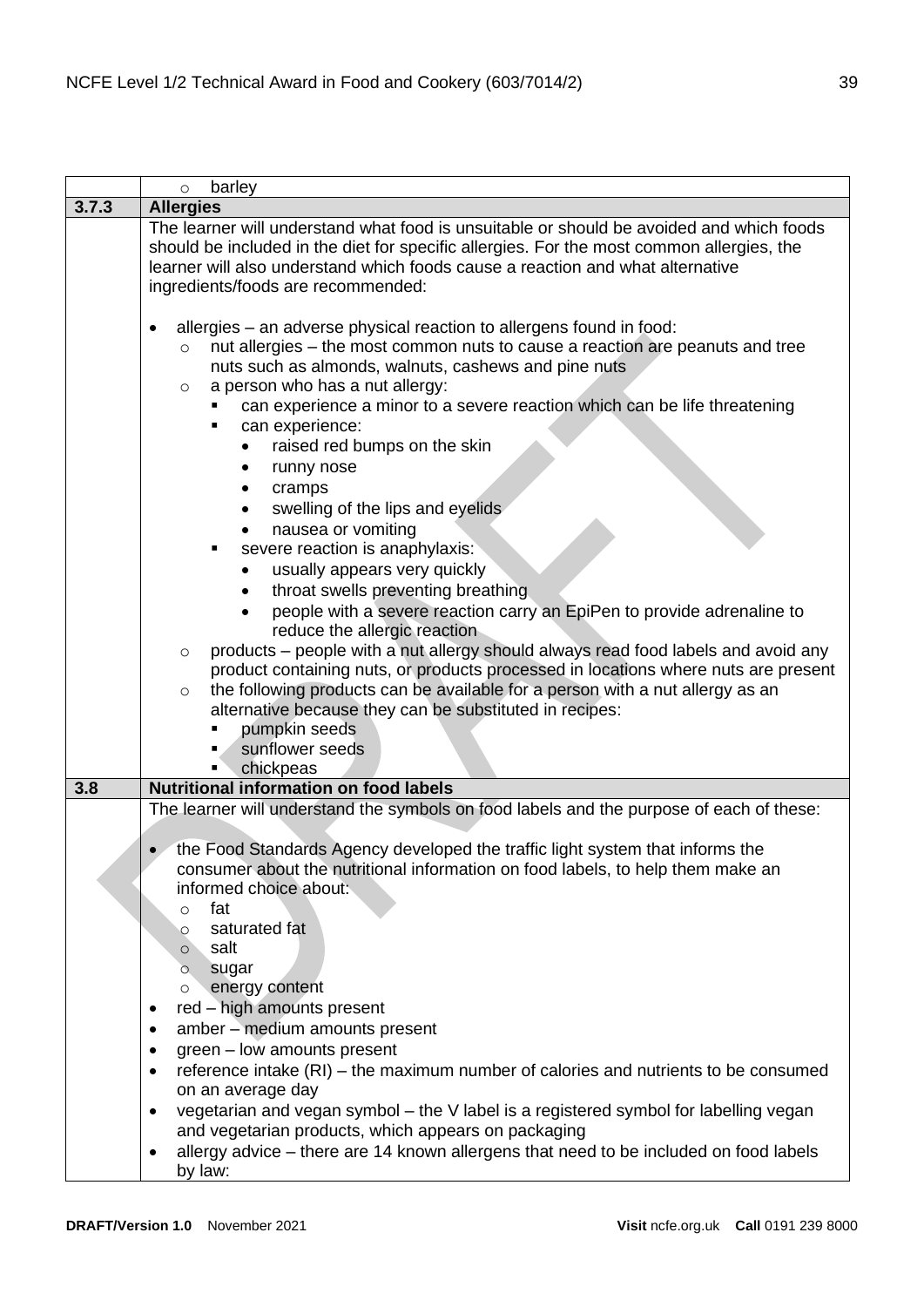| O        | celery                                                                            |
|----------|-----------------------------------------------------------------------------------|
| $\circ$  | cereals containing gluten (wheat, rye, barley and oats)                           |
| $\circ$  | crustaceans (prawns, crab and lobster)                                            |
| O        | eggs                                                                              |
| $\circ$  | fish.                                                                             |
| $\circ$  | lupin                                                                             |
| $\Omega$ | milk                                                                              |
| $\circ$  | molluscs (mussels, whelks and snails)                                             |
| $\Omega$ | mustard                                                                           |
| $\circ$  | nuts                                                                              |
| O        | peanuts                                                                           |
| $\circ$  | sesame seeds                                                                      |
| O        | sulphur dioxide or sulphites (if levels are more than 10mg per kilogram or litre) |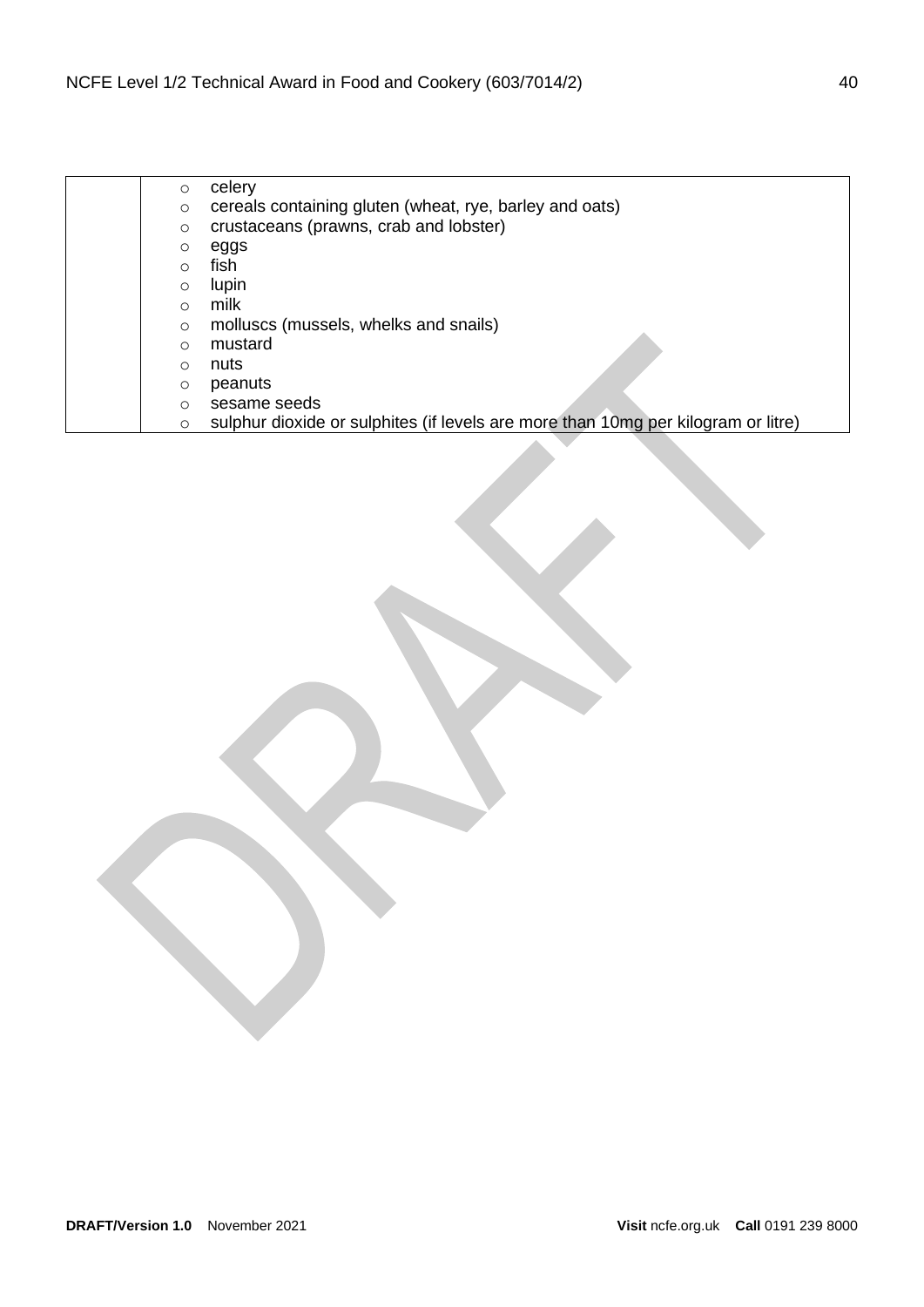# <span id="page-40-0"></span>**4. Factors affecting food choice**

|              | The learner will understand that there are many factors that influence what we choose to eat when |
|--------------|---------------------------------------------------------------------------------------------------|
|              | food is prepared and cooked. They include social factors, the environmental impact and seasonal   |
| constraints. |                                                                                                   |
| 4.1          | <b>Social factors</b>                                                                             |
|              | The learner will understand the range of social factors that determine food choices and           |
|              | understand how food choices may be changed to maintain a balanced diet:                           |
|              |                                                                                                   |
|              | locality:<br>urban                                                                                |
|              | O<br>rural<br>$\circ$                                                                             |
|              | accessibility:                                                                                    |
|              | closeness to shops<br>$\circ$                                                                     |
|              | transport<br>$\circ$                                                                              |
|              | access to internet<br>$\circ$                                                                     |
|              | personal:                                                                                         |
|              | upbringing<br>$\circ$                                                                             |
|              | religious influences<br>$\circ$                                                                   |
|              | ethical beliefs<br>$\circ$                                                                        |
|              | choice:<br>$\circ$                                                                                |
|              | vegetarian<br>٠                                                                                   |
|              | vegan                                                                                             |
|              | Fairtrade<br>$\blacksquare$                                                                       |
|              | experience of other cultures<br>$\circ$                                                           |
|              | dietary or medical requirements<br>$\circ$                                                        |
|              | allergies<br>$\circ$                                                                              |
|              | economic:                                                                                         |
|              | availability<br>O<br>variety                                                                      |
|              | $\circ$<br>choice of brand<br>$\circ$                                                             |
|              | income<br>$\circ$                                                                                 |
|              | nutritional composition<br>$\circ$                                                                |
| 4.2          | <b>Environmental factors</b>                                                                      |
|              | The learner will understand environmental factors and how they affect food choices and            |
|              | the impact on the environment:                                                                    |
|              |                                                                                                   |
|              | organic:                                                                                          |
|              | lack of pesticide and fertiliser usage<br>O                                                       |
|              | cost<br>O                                                                                         |
|              | no use of hormones<br>$\circ$                                                                     |
|              | better welfare standards<br>O                                                                     |
|              | carbon footprint:<br>emissions                                                                    |
|              | O<br>food miles                                                                                   |
|              | $\circ$<br>cost<br>$\circ$                                                                        |
|              | packaging<br>$\circ$                                                                              |
|              | weather:                                                                                          |
|              | availability of product<br>$\circ$                                                                |
|              | cost linked to supply and demand<br>O                                                             |
|              | pesticides:<br>٠                                                                                  |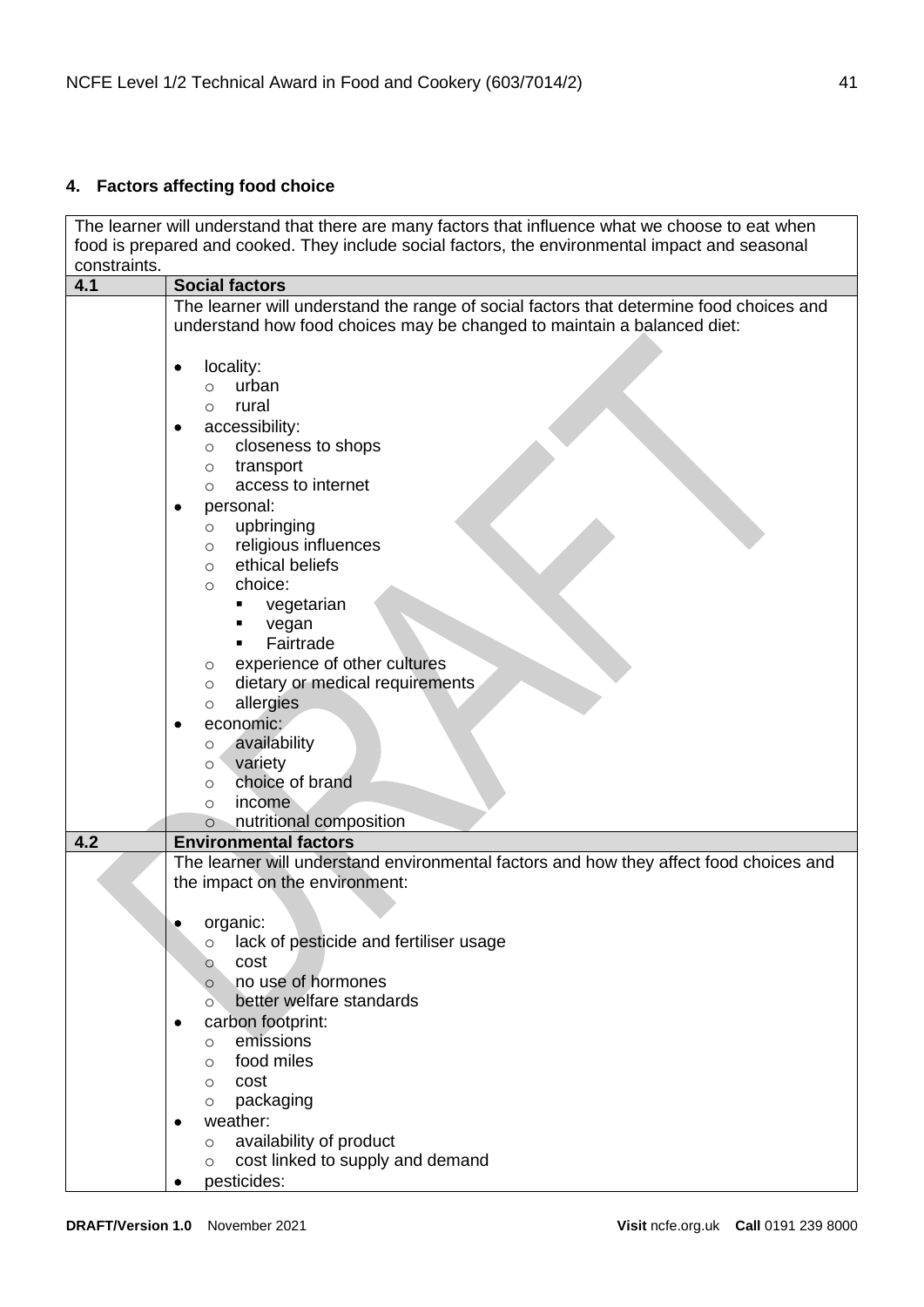|     | maximise the amount of produce<br>$\circ$                                               |
|-----|-----------------------------------------------------------------------------------------|
|     | kill insects and pests<br>$\circ$                                                       |
|     | run-off pollutes rivers<br>$\circ$                                                      |
|     | use linked to some diseases<br>$\circ$                                                  |
|     | food waste:<br>$\bullet$                                                                |
|     | managing food within sell by dates<br>$\circ$                                           |
|     | supermarket offers<br>$\circ$                                                           |
|     | shelf life<br>$\circ$                                                                   |
|     | discarding food as it does not meet standards (shape, colour)<br>$\circ$                |
| 4.3 | <b>Seasonality</b>                                                                      |
|     | The learner will understand how the seasons affect food availability, types of seasonal |
|     | fruit and vegetables grown in the UK, and the benefits of using seasonal produce during |
|     | each season:                                                                            |
|     |                                                                                         |
|     | spring<br>٠                                                                             |
|     | summer<br>٠                                                                             |
|     | autumn                                                                                  |
|     | winter                                                                                  |
|     | benefits of using seasonal foods:<br>$\bullet$                                          |
|     | nutritional value:<br>$\circ$                                                           |
|     | higher in nutritional value                                                             |
|     | some antioxidants such as vitamin C will rapidly decline when stored for                |
|     | periods of time                                                                         |
|     | flavour:<br>$\circ$                                                                     |
|     | seasonal foods are fresher and taste better, sweeter and are fully ripe                 |
|     | availability:<br>$\circ$                                                                |
|     | produce in season is plentiful and more readily available                               |
|     | cost:<br>$\circ$                                                                        |
|     | food in season is generally cheaper<br>٠                                                |
|     | where produce is local, availability is improved as food miles are reduced,<br>٠        |
|     | making it cheaper                                                                       |
|     | reduced food miles:<br>$\circ$                                                          |
|     | if seasonal fruit is eaten in the country of origin or locally, food miles are<br>Ξ     |
|     | significantly reduced:                                                                  |
|     | reduction in transport                                                                  |
|     | labour costs                                                                            |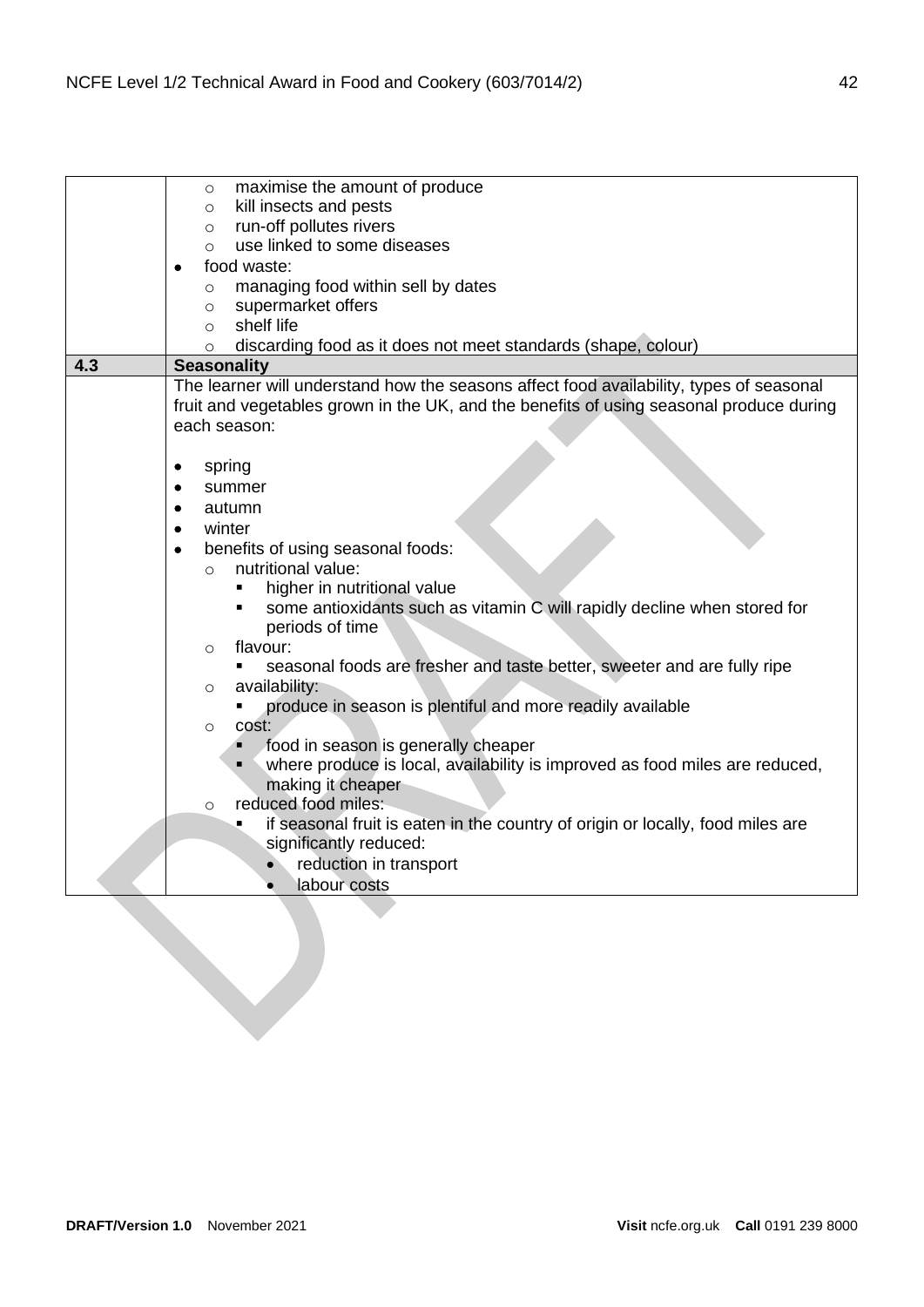## <span id="page-42-0"></span>**5. Food preparation, cooking skills and techniques**

The learner will understand the stages and purpose of a recipe when food is prepared and cooked, and the importance of practice and reflection and how this relates to a successful outcome that can be replicated over time. The learner will understand the function of ingredients and the food preparation, cooking skills and techniques used. The learner will also understand how to present completed dishes, developing garnishing and decorative techniques.

| uu vuupii iy | garmoning and according tooningaco.                                                      |
|--------------|------------------------------------------------------------------------------------------|
| 5.1          | Key stages and the purpose of a recipe                                                   |
|              | The learner will understand the key stages of a recipe and factors that impact on the    |
|              | recipe:                                                                                  |
|              |                                                                                          |
|              | key stages:                                                                              |
|              | ingredients<br>$\circ$                                                                   |
|              | equipment needed<br>O                                                                    |
|              | sequence<br>$\circ$                                                                      |
|              | timing<br>O                                                                              |
|              | method<br>$\circ$                                                                        |
|              | oven times<br>$\circ$                                                                    |
|              |                                                                                          |
|              | oven temperature<br>$\circ$                                                              |
|              | skills<br>$\circ$                                                                        |
|              | factors that impact on a recipe:<br>$\bullet$                                            |
|              | time<br>$\circ$                                                                          |
|              | waste<br>O                                                                               |
|              | accuracy<br>$\circ$                                                                      |
|              | preparation<br>O                                                                         |
|              | consistency of practice<br>$\circ$                                                       |
|              | ability to successfully replicate the dish over time<br>$\circ$                          |
|              | cost<br>$\circ$                                                                          |
| 5.2          | The characteristics and function of ingredients                                          |
|              | The learner will understand how ingredients have different characteristics and functions |
|              | in a recipe when food is prepared and cooked. The learner will understand the different  |
|              | working characteristics of ingredients and the processes required to achieve uniform and |
|              | consistent results each time food is prepared and cooked, and how to manipulate          |
|              | ingredients and processes when things go wrong to achieve a successful outcome:          |
|              |                                                                                          |
|              |                                                                                          |
|              | aeration – the addition of air to a mixture                                              |
|              | thickening (gelatinisation) – starch granules heated in a liquid absorb the liquid and   |
|              | thicken the mix                                                                          |
|              | shortening - fats or oils coat flour and prevent gluten forming                          |
|              | setting – combining ingredients with a setting agent                                     |
|              | aesthetics – the appearance of the dish that is pleasing to the eye                      |
|              | taste - appropriate seasoning and the combination of flavours                            |
| 5.3          | <b>Preparation skills</b>                                                                |
|              | The learner will understand the need to work in a safe, hygienic manner when carrying    |
|              | out a range of preparation skills needed to complete a recipe, and how they may impact   |
|              | upon a recipe when food is prepared and cooked. The learner will also understand the     |
|              |                                                                                          |
|              | importance of honing their skills by practising to achieve consistent results:           |
|              |                                                                                          |
|              | weighing and measuring:                                                                  |
|              | importance of accuracy<br>$\circ$                                                        |
|              | ratio of ingredients<br>$\circ$                                                          |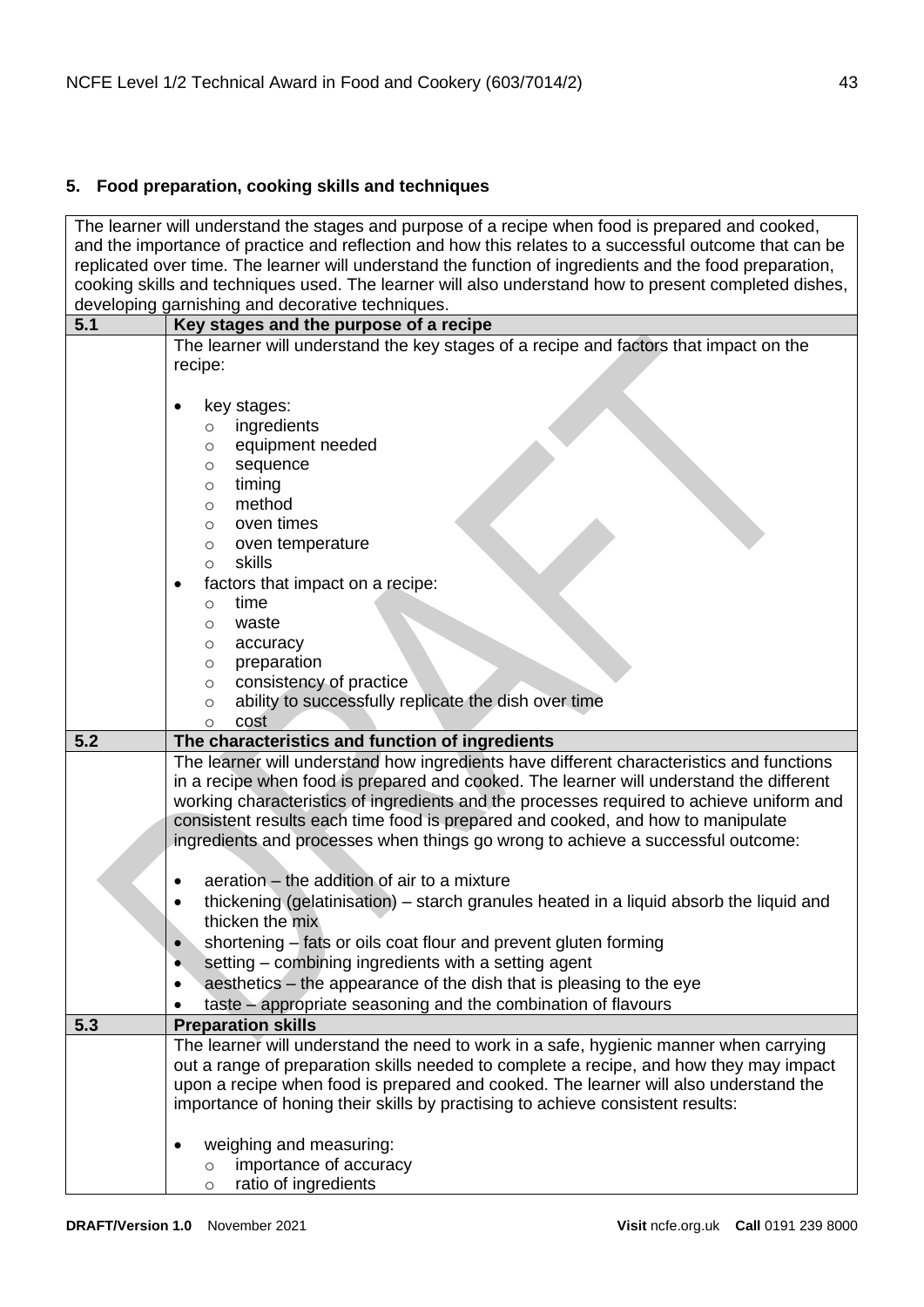|     | impact on the finished dish:<br>$\circ$                                                        |
|-----|------------------------------------------------------------------------------------------------|
|     | taste                                                                                          |
|     | texture                                                                                        |
|     | edibility                                                                                      |
|     | appearance                                                                                     |
|     | consistency and uniformity of product                                                          |
|     | peeling:<br>٠                                                                                  |
|     | minimal amount of skin removed<br>$\circ$                                                      |
|     | impact on the finished dish:<br>$\circ$                                                        |
|     | nutritional content<br>٠                                                                       |
|     | taste                                                                                          |
|     | ٠<br>appearance                                                                                |
|     | knife skills:<br>$\bullet$                                                                     |
|     | choice of knife appropriate to the task when preparing and cooking vegetables,<br>$\circ$      |
|     | herbs, fruit, fish, meat and dessert items                                                     |
|     | cut into a variety of sizes and shapes<br>$\circ$                                              |
|     | filleting fish<br>$\circ$                                                                      |
|     | slicing, dicing and trimming meats<br>$\circ$                                                  |
|     | mixing, shaping and removing items from a tray<br>$\circ$                                      |
|     | preparation of tins:                                                                           |
|     | lining<br>$\circ$                                                                              |
|     | greasing<br>$\circ$                                                                            |
|     | flouring<br>$\circ$                                                                            |
| 5.4 | <b>Cooking techniques</b>                                                                      |
|     | The learner will understand a range of different cooking techniques and their application      |
|     | and impact on a recipe:                                                                        |
|     |                                                                                                |
|     | creaming:                                                                                      |
|     | beating butter and sugar together to form a light and fluffy texture<br>$\circ$                |
|     | incorporating sufficient air<br>$\circ$                                                        |
|     | rubbing-in:<br>٠                                                                               |
|     | rubbing together flour and fat using the fingertips until the mixture resembles<br>$\circ$     |
|     | breadcrumbs                                                                                    |
|     | whisking:<br>$\bullet$                                                                         |
|     | blending ingredients until smooth<br>$\circ$                                                   |
|     | incorporating sufficient air for meringues, sponges and batters<br>$\circ$                     |
|     | kneading:                                                                                      |
|     | in the making of bread or dough, combining flour and water together so that<br>$\circ$         |
|     | strands of gluten are formed, which gives bread its texture                                    |
|     | grating:                                                                                       |
|     | creating small pieces of food by rubbing the food against a grater used for<br>$\circ$         |
|     | cheese, vegetables and fruit                                                                   |
|     | marinading:                                                                                    |
|     | soaking in a blend of oil, acid, spices and herbs to tenderise and flavour meat,<br>$\circ$    |
|     | fish or alternatives prior to cooking                                                          |
|     | basting:<br>$\bullet$                                                                          |
|     | cooking meat with either its own juices or a preparation such as a sauce or<br>$\circ$         |
|     |                                                                                                |
|     | marinade; the meat is left to cook then periodically coated with the juice                     |
|     | blanching:<br>$\bullet$                                                                        |
|     | quickly or partially cooking vegetables in boiling water then placing in cold water<br>$\circ$ |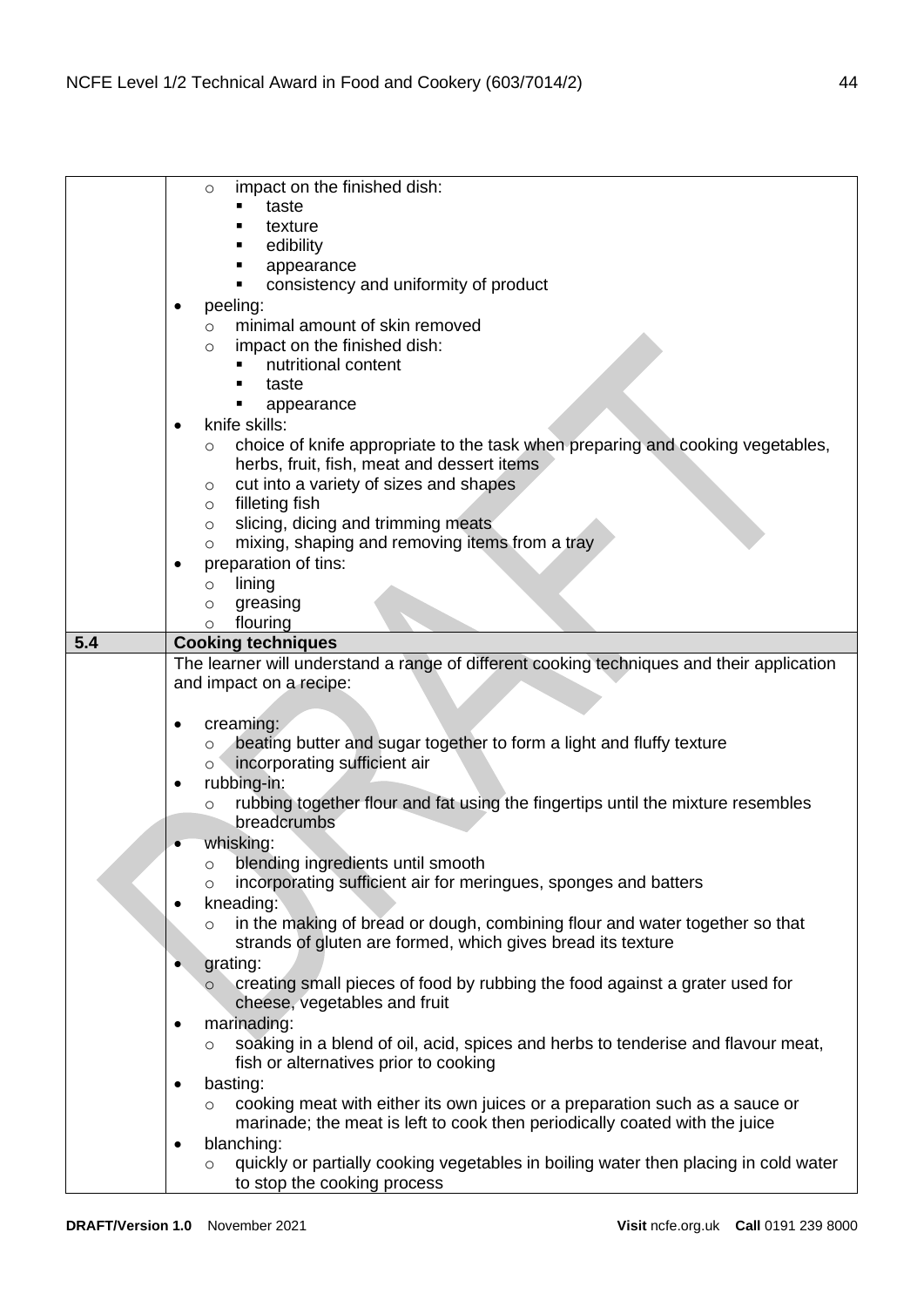|     | reducing:<br>$\bullet$                                                                            |
|-----|---------------------------------------------------------------------------------------------------|
|     | thickening and intensifying the flavour of a liquid by rapidly boiling the contents in<br>$\circ$ |
|     | an uncovered pan to evaporate excess liquid; this is used generally for soups                     |
|     | and sauces                                                                                        |
| 5.5 | <b>Cooking methods</b>                                                                            |
|     | The learner will understand a range of different cooking methods, their function and the          |
|     | impact on the nutritional content when cooking food. The learner will also understand the         |
|     | most suitable ingredients for the methods chosen:                                                 |
|     |                                                                                                   |
|     | simmering<br>$\bullet$                                                                            |
|     | boiling<br>$\bullet$                                                                              |
|     | stir frying                                                                                       |
|     | grilling                                                                                          |
|     | shallow frying<br>$\bullet$                                                                       |
|     | deep frying<br>$\bullet$                                                                          |
|     | microwaving<br>$\bullet$                                                                          |
|     | roasting                                                                                          |
|     | steaming<br>$\bullet$                                                                             |
|     | poaching                                                                                          |
|     | sautéing                                                                                          |
|     | baking                                                                                            |
|     | stewing<br>$\bullet$                                                                              |
|     | braising                                                                                          |
|     | pot roasting<br>$\bullet$                                                                         |
|     | en papillote (paper bag cooking)<br>$\bullet$                                                     |
| 5.6 | casseroling<br><b>Presentation skills</b>                                                         |
|     | The learner will understand a range of presentation skills, garnishing, decorating and            |
|     | choosing and dressing a serving plate or dish, and how all these impact on the success            |
|     | of a completed dish:                                                                              |
|     |                                                                                                   |
|     | choice of plate<br>$\bullet$                                                                      |
|     | choice of utensils                                                                                |
|     | design                                                                                            |
|     | colour<br>$\bullet$                                                                               |
|     | texture<br>$\bullet$                                                                              |
|     | flavour<br>$\bullet$                                                                              |
|     | garnish<br>$\bullet$                                                                              |
|     | decoration<br>$\bullet$                                                                           |
|     |                                                                                                   |
|     |                                                                                                   |
|     |                                                                                                   |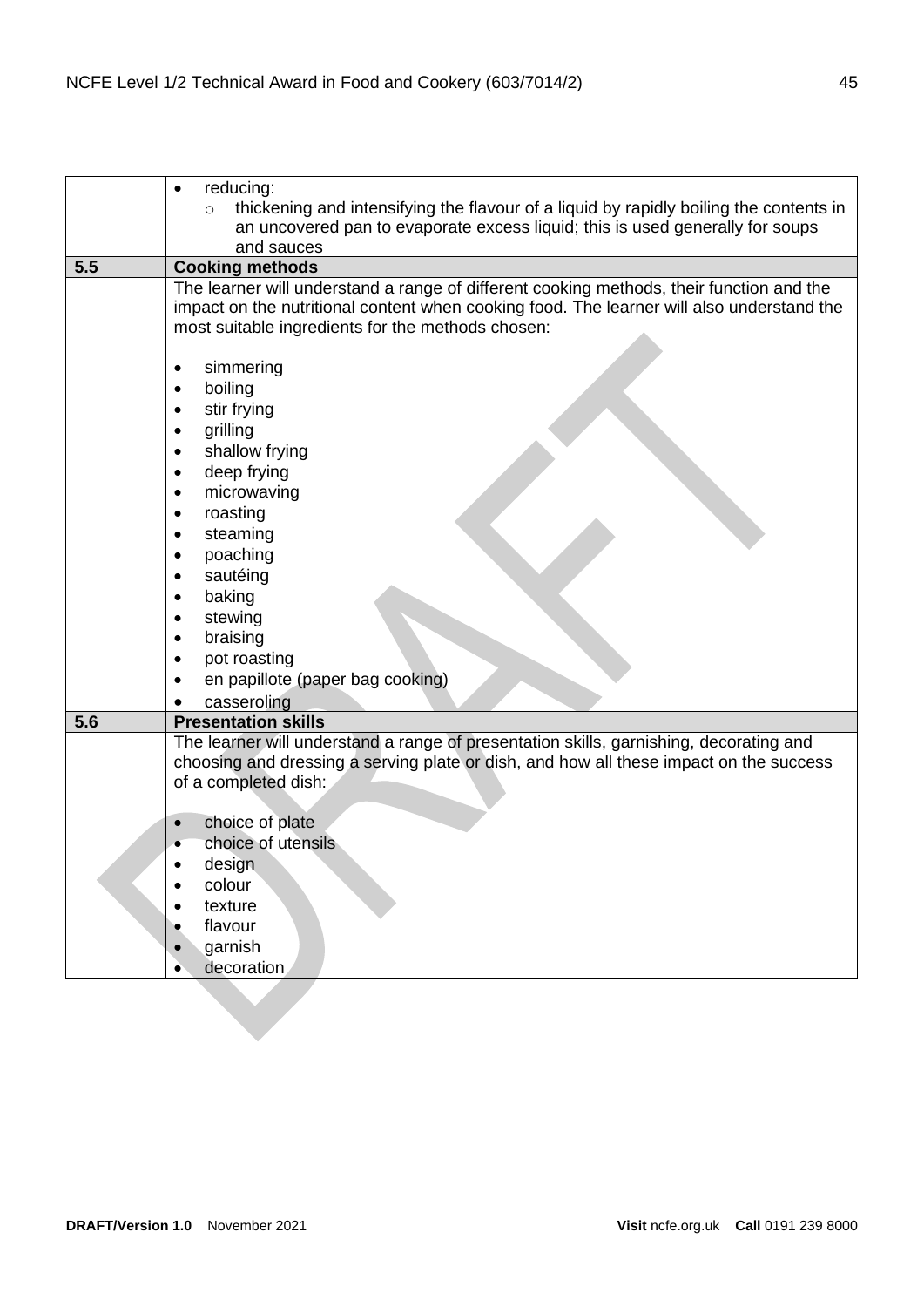## <span id="page-45-0"></span>**6. Recipe amendment, development and evaluation**

The learner will understand the importance of developing their palate to ensure their amendments show an appropriate combination and balance of ingredients and flavours which they adjust through seasoning and taste to ensure a pleasing, edible dish. The learner will understand how a recipe can be amended, developed, and evaluated to meet the nutritional needs of individuals, occasion and specific groups of people when food is prepared and cooked. **6.1 Recipe amendment** The learner will understand that recipe amendment may take into account: • factors affecting food choice: o social o environmental o seasonality o individual characteristics of ingredients and altered characteristics when paired with other ingredients • food-related health conditions • occasion • budget sensory factors **6.1.1 Amending and developing recipes** The learner will understand how to amend and develop recipes when food is prepared and cooked, using a range of ingredients for: different groups of people activity level • food-related health conditions factors affecting food choice: o social o environmental o seasonality **6.2 Evaluating completed dishes** The learner will understand how amended dishes are evaluated and the factors which must be considered: • choice of alternative ingredients and the impact of their individual characteristics on: o taste o appearance/presentation o smell o texture • nutritional content of completed dishes final presentation of cooked dishes • how the completed dishes could be improved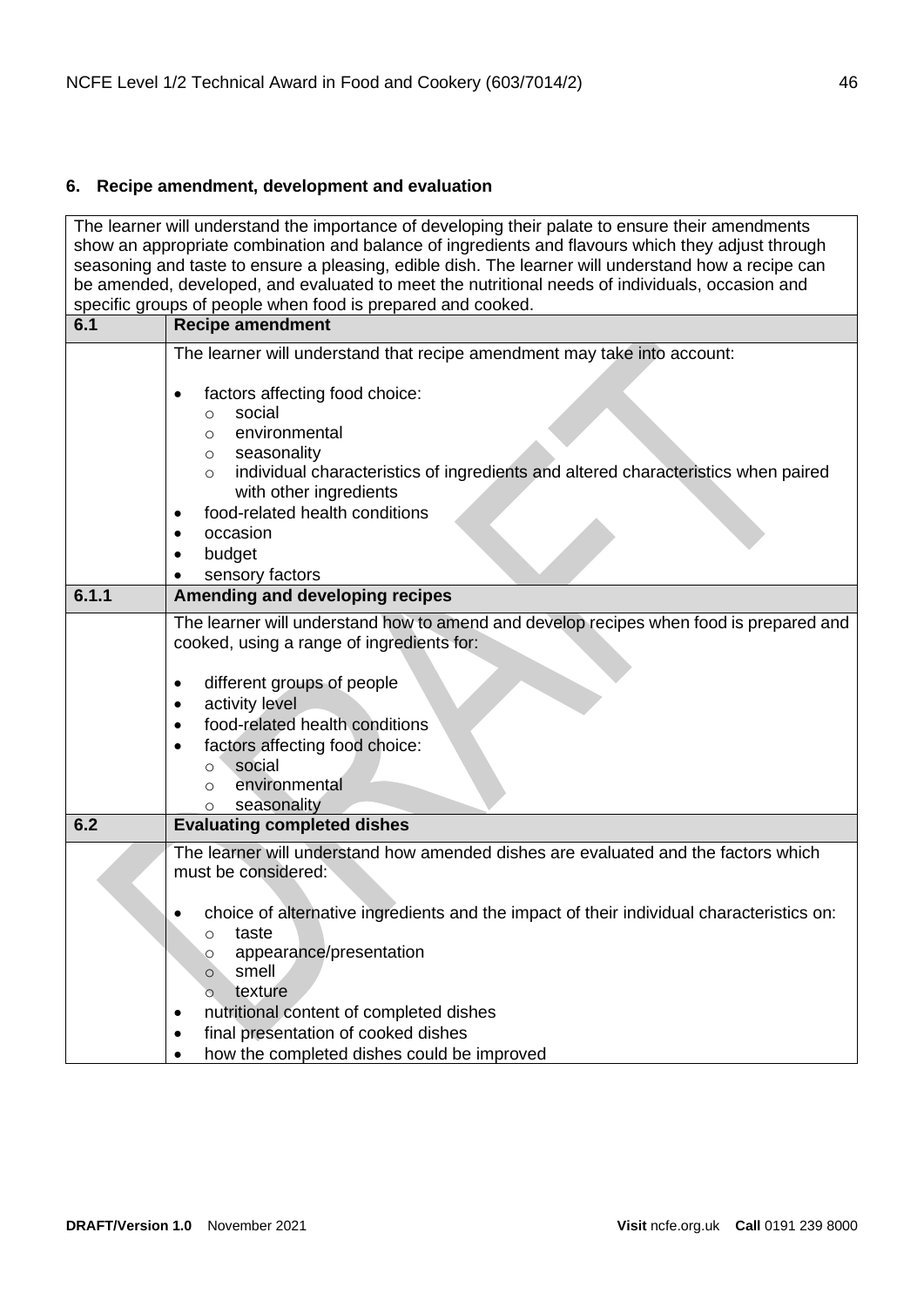# <span id="page-46-0"></span>**7. Menu and action planning for completed dishes**

|                                                                                                   | The learner will understand the requirements of a customer brief, menus, and action planning to |  |
|---------------------------------------------------------------------------------------------------|-------------------------------------------------------------------------------------------------|--|
| prepare and cook dishes. The learner will understand how to evaluate the planning stages and the  |                                                                                                 |  |
| success of the completed dishes. The learner will also understand how well the customer brief was |                                                                                                 |  |
| met and what improvements could be made.                                                          |                                                                                                 |  |
| 7.1                                                                                               | Interpreting a customer brief                                                                   |  |
|                                                                                                   | The learner will understand the purpose of a customer brief:                                    |  |
|                                                                                                   |                                                                                                 |  |
|                                                                                                   | specific requirements to determine:                                                             |  |
|                                                                                                   | theme of the menu<br>$\circ$                                                                    |  |
|                                                                                                   | number of courses<br>$\circ$                                                                    |  |
|                                                                                                   | number of dishes required<br>$\circ$                                                            |  |
|                                                                                                   | number of people being catered for<br>$\circ$                                                   |  |
|                                                                                                   | budget<br>$\circ$                                                                               |  |
|                                                                                                   | nutritional content<br>$\circ$                                                                  |  |
|                                                                                                   | food-related health conditions<br>$\circ$                                                       |  |
|                                                                                                   | range of preparation, cooking methods and techniques<br>$\circ$                                 |  |
|                                                                                                   | factors affecting food choice<br>$\circ$                                                        |  |
|                                                                                                   | sensory features of chosen dishes<br>$\circ$                                                    |  |
|                                                                                                   | selection of appropriate dishes to meet the customer's requirements                             |  |
|                                                                                                   | reasons for choice to the customer                                                              |  |
| 7.2                                                                                               | <b>Menu planning</b>                                                                            |  |
|                                                                                                   | The learner will understand the purpose of planning a menu for customers:                       |  |
|                                                                                                   |                                                                                                 |  |
|                                                                                                   | considerations when planning a menu:                                                            |  |
|                                                                                                   | factors affecting food choice<br>$\circ$                                                        |  |
|                                                                                                   | food-related health conditions<br>$\circ$                                                       |  |
|                                                                                                   | nutritional value<br>$\circ$                                                                    |  |
|                                                                                                   | individual's skillset<br>$\circ$                                                                |  |
|                                                                                                   | budget<br>$\circ$                                                                               |  |
| 7.3                                                                                               | <b>Action planning</b>                                                                          |  |
|                                                                                                   | The learner will understand the stages of planning to cook dishes within a specified            |  |
|                                                                                                   | timeframe to meet the requirements of a customer brief:                                         |  |
|                                                                                                   |                                                                                                 |  |
|                                                                                                   | planning:                                                                                       |  |
|                                                                                                   | safe and hygienic working practices for self and the cooking environment                        |  |
|                                                                                                   | selection of a range of skills and techniques in the chosen menu<br>O                           |  |
|                                                                                                   | selection of ingredients<br>$\circ$                                                             |  |
|                                                                                                   | selection of equipment<br>$\circ$                                                               |  |
|                                                                                                   | timeline<br>$\circ$                                                                             |  |
|                                                                                                   | dovetailing<br>$\circ$                                                                          |  |
|                                                                                                   | fridge/oven space<br>$\circ$                                                                    |  |
|                                                                                                   | oven temperature and timing<br>$\circ$                                                          |  |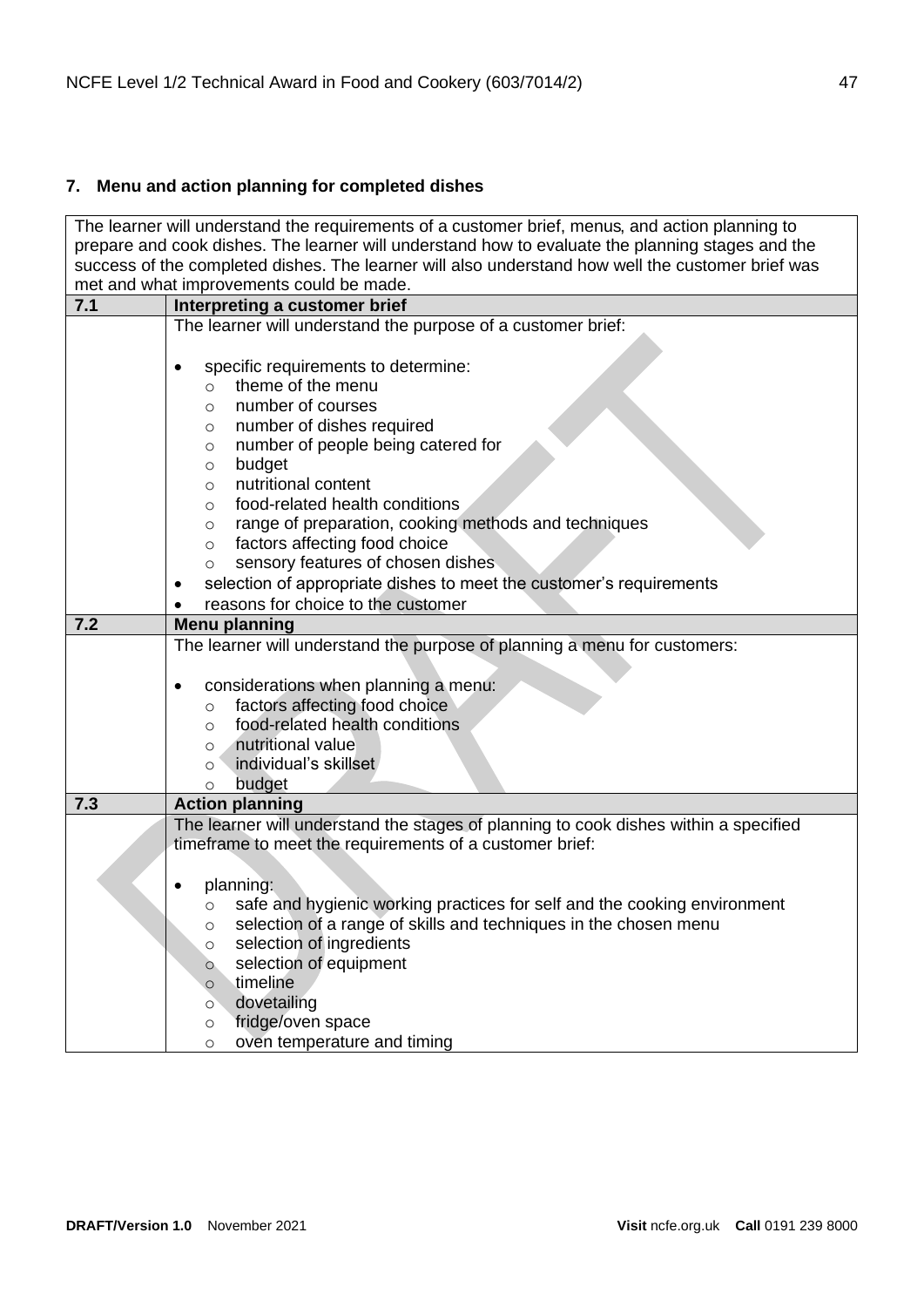| 7.4 | Evaluate the planning and outcome of completed dishes against the requirements<br>of a customer brief |
|-----|-------------------------------------------------------------------------------------------------------|
|     | The learner will understand the strengths and weaknesses to consider when dishes are<br>evaluated:    |
|     | how well the customer brief was met<br>٠                                                              |
|     | menu planning                                                                                         |
|     | action planning<br>$\bullet$                                                                          |
|     | an ability to follow recipes                                                                          |
|     | preparation, cooking methods and techniques<br>$\bullet$                                              |
|     | an ability to demonstrate a developed palate by balancing a combination of<br>$\bullet$               |
|     | ingredients with different characteristics, resulting in a pleasing, edible menu                      |
|     | nutritional content of completed dishes<br>٠                                                          |
|     | the success of the sensory attributes:<br>$\bullet$                                                   |
|     | taste<br>O                                                                                            |
|     | texture<br>$\Omega$                                                                                   |
|     | appearance/presentation<br>$\circ$                                                                    |
|     | smell<br>∩                                                                                            |
|     | how the completed dishes could be improved                                                            |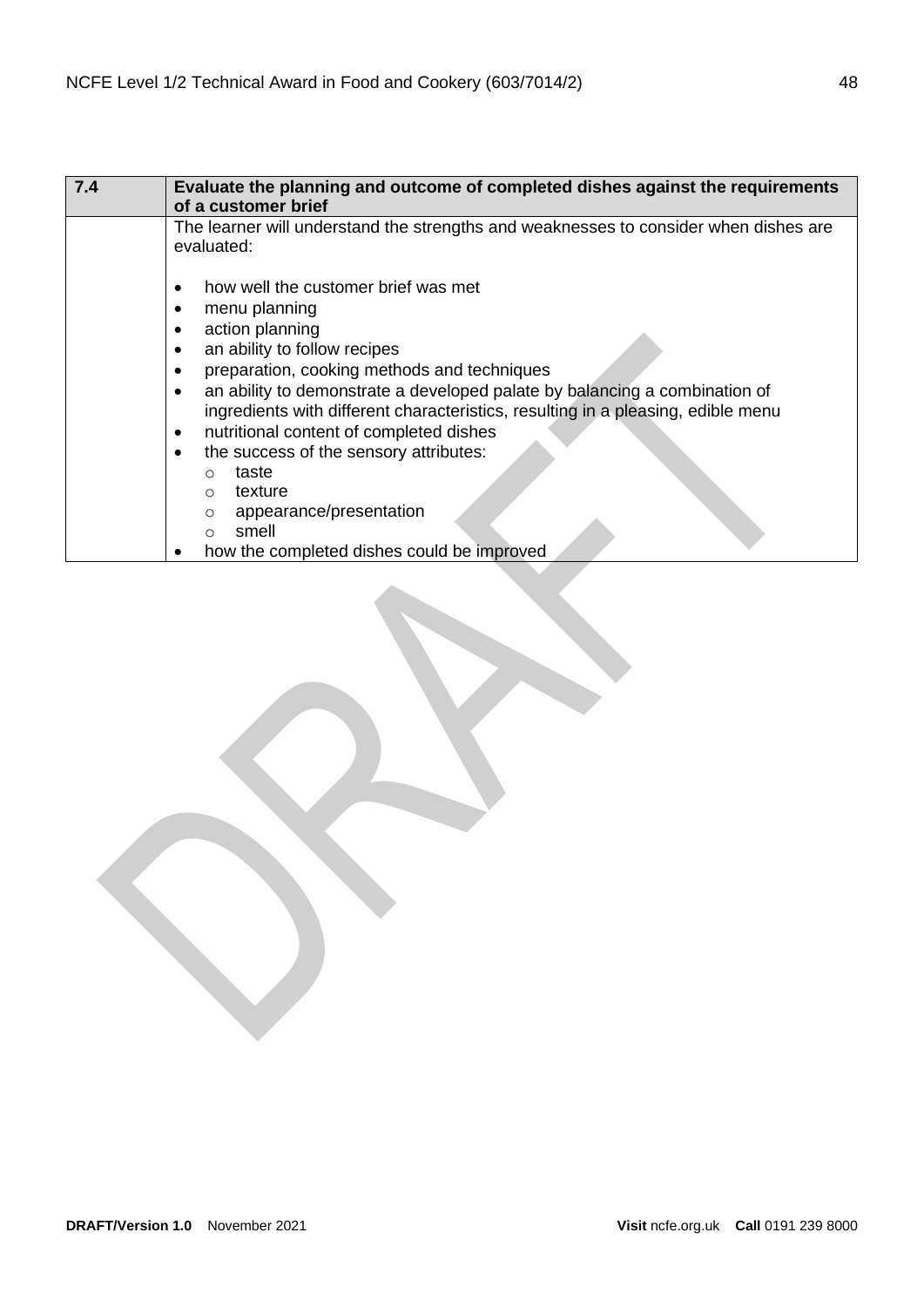## <span id="page-48-0"></span>**Teaching guidance**

In this section, we provide some useful advice and suggested guidance to support the delivery of the teaching content.

Website links are provided as sources of potentially useful information for delivery/learning of this subject area. NCFE does not explicitly endorse any learning resources available on these websites. For official NCFE endorsed learning resources, please see the additional and teaching materials sections on the qualification page on the NCFE website.

## **1. Teaching guidance – health and safety relating to food, nutrition and the cooking environment**

It is important that learners are given the opportunity to gain knowledge and understanding of the importance of safe preparation of food in the cooking environment, and the implications of poor food safety.

Learners need to be able to demonstrate from the outset the importance of good personal hygiene practices and ensure this is practised at every step.

Similarly, keeping themselves safe whilst working in the cooking environment needs to be introduced at the start and embedded throughout practical work. It is recommended that the HSE website is used for real examples of case studies to help the learners understand the wide range of potential risks in food preparation areas.

## **Suggested activities:**

Design a poster which shows the personal hygiene standards needed in a kitchen, including protective clothing, identifying the reasons why the standards are necessary. The posters could be used as a reference point during practical lessons.

Learners could complete a hazard spotting exercise on their school kitchen (or kitchen at home) by identifying sources and types of contamination, including chemical, physical and bacterial food poisoning.

Learners could demonstrate the ways that cross-contamination could take place in a kitchen whilst preparing raw chicken, showing all potential routes.

Learners could complete a risk assessment for the prevention of food poisoning in the kitchen by identifying the range of food poisoning bacteria that may be present. This could be extended to include the risks at all stages, including shopping, storage, preparation, cooking and serving.

A template for a health and safety risk assessment could be provided for learners to identify the range of health and safety risks in their kitchen (classroom or home kitchen). This could be shared and discussed before completing one for a larger scale kitchen. This could be their school kitchen or following a visit to a local restaurant kitchen.

Learners could be asked to design a chart to show the range of cleaning methods required for a selection of both small and large equipment. They should be able to use correct terminology, including detergent, bactericide and sanitiser, and understand the importance of using hot soapy water at 60ºC when other cleaning chemicals are not available.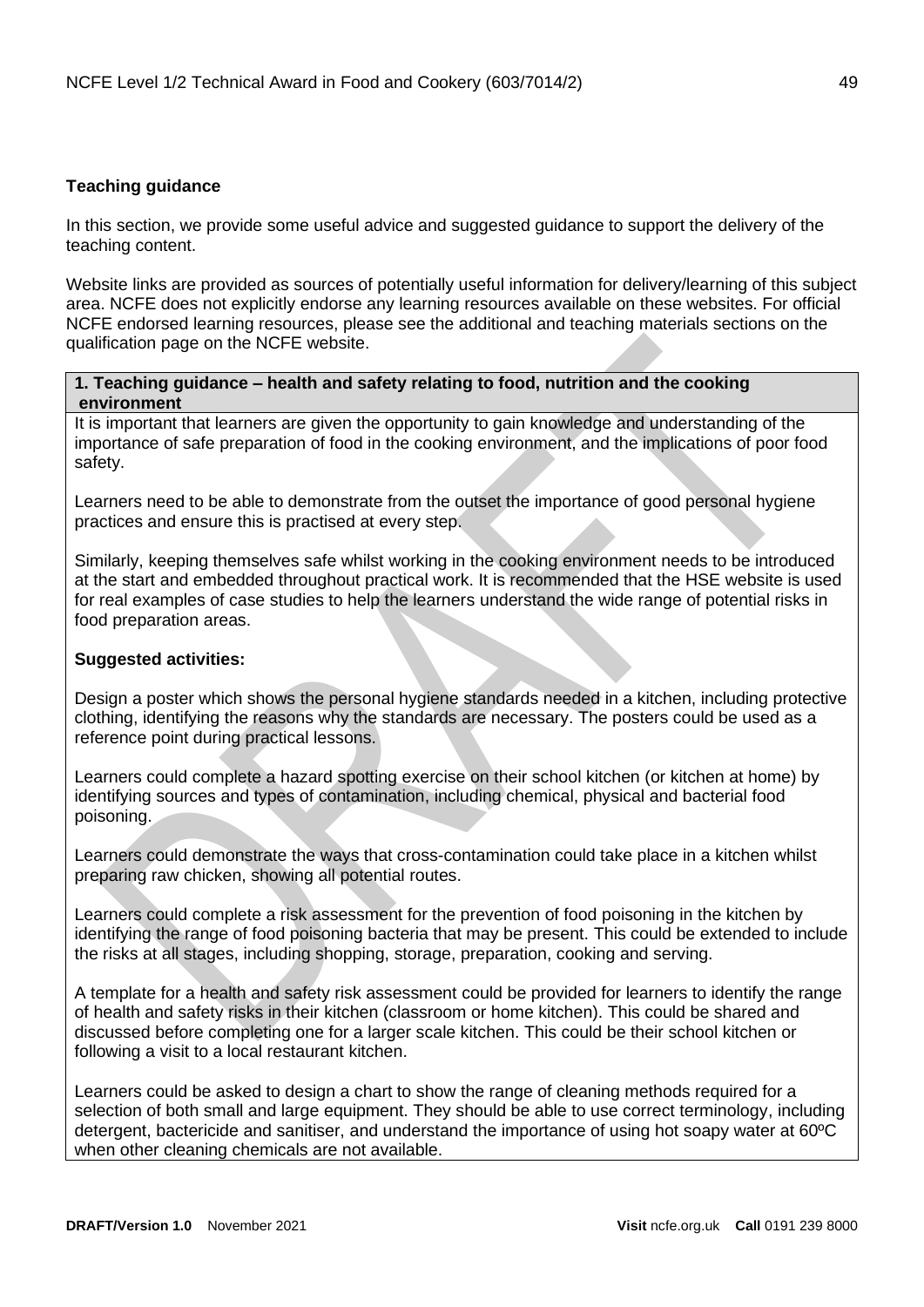## **1. Teaching guidance – health and safety relating to food, nutrition and the cooking environment**

Use 'opening and closing checklists' during practical lessons. Learners could take turns at completing a checklist and presenting their findings to the group. They could consider:

- personal presentation
- cleanliness of all surfaces before they begin
- food checks
- correct food storage (including the temperature of fridges and freezes)
- storage of equipment
- standards of cleaning completed
- correct disposal of waste

## **Resources:**

Classroom teaching pack:

- PowerPoint
- lesson plans
- scheme of work
- worksheets

## **Other resources:**

Safer Food, Better Business pack/range of teaching resources:

[www.food.gov.uk/business-guidance/safer-food-better-business-teaching-resources-for-colleges](https://www.food.gov.uk/business-guidance/safer-food-better-business-teaching-resources-for-colleges)

## **Video clips:**

[www.bbc.co.uk/teach/class-clips-video/design-and-technology-gcse-the-causes-of-food](https://www.bbc.co.uk/teach/class-clips-video/design-and-technology-gcse-the-causes-of-food-poisoning/zftkjhv)[poisoning/zftkjhv](https://www.bbc.co.uk/teach/class-clips-video/design-and-technology-gcse-the-causes-of-food-poisoning/zftkjhv)

## **Posters and worksheets on food safety/health and safety:**

## [www.twinkl.co.uk](https://www.twinkl.co.uk/)

## **External visits/guest speakers:**

The learners would benefit from listening to a local environmental health officer discuss how they work with local small and large businesses to keep the public safe. It may be easier to find a local restaurant chef or cook at a nearby care home, hospital, or from their school kitchen.

A visit to their own school kitchen or another local, large-scale kitchen is highly recommended, so that learners appreciate the range of equipment that is needed, as well as being able to listen to the unit supervisor explain the need for personal hygiene, correct protective clothing and their approach to all aspects of food safety and health and safety.

Additionally, practitioners may be contacted through a variety of methods and speak to learners via Google Hangouts, Microsoft Teams, or other online platforms.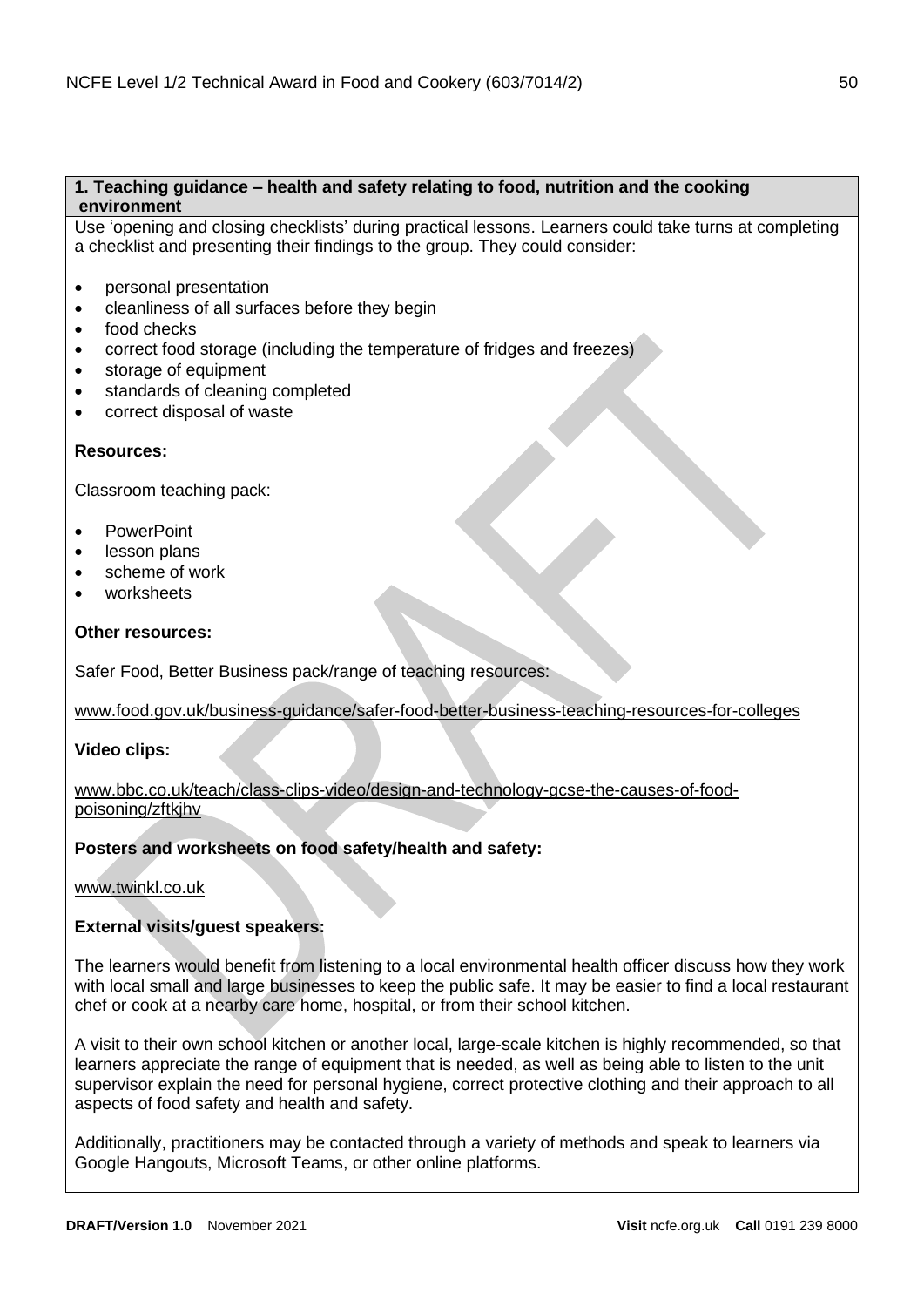## **1. Teaching guidance – health and safety relating to food, nutrition and the cooking environment Useful websites:**

[www.food.gov.uk](http://www.food.gov.uk/) [www.who.int](http://www.who.int/) [www.hse.gov.uk/simple-health-safety/risk](http://www.hse.gov.uk/simple-health-safety/risk)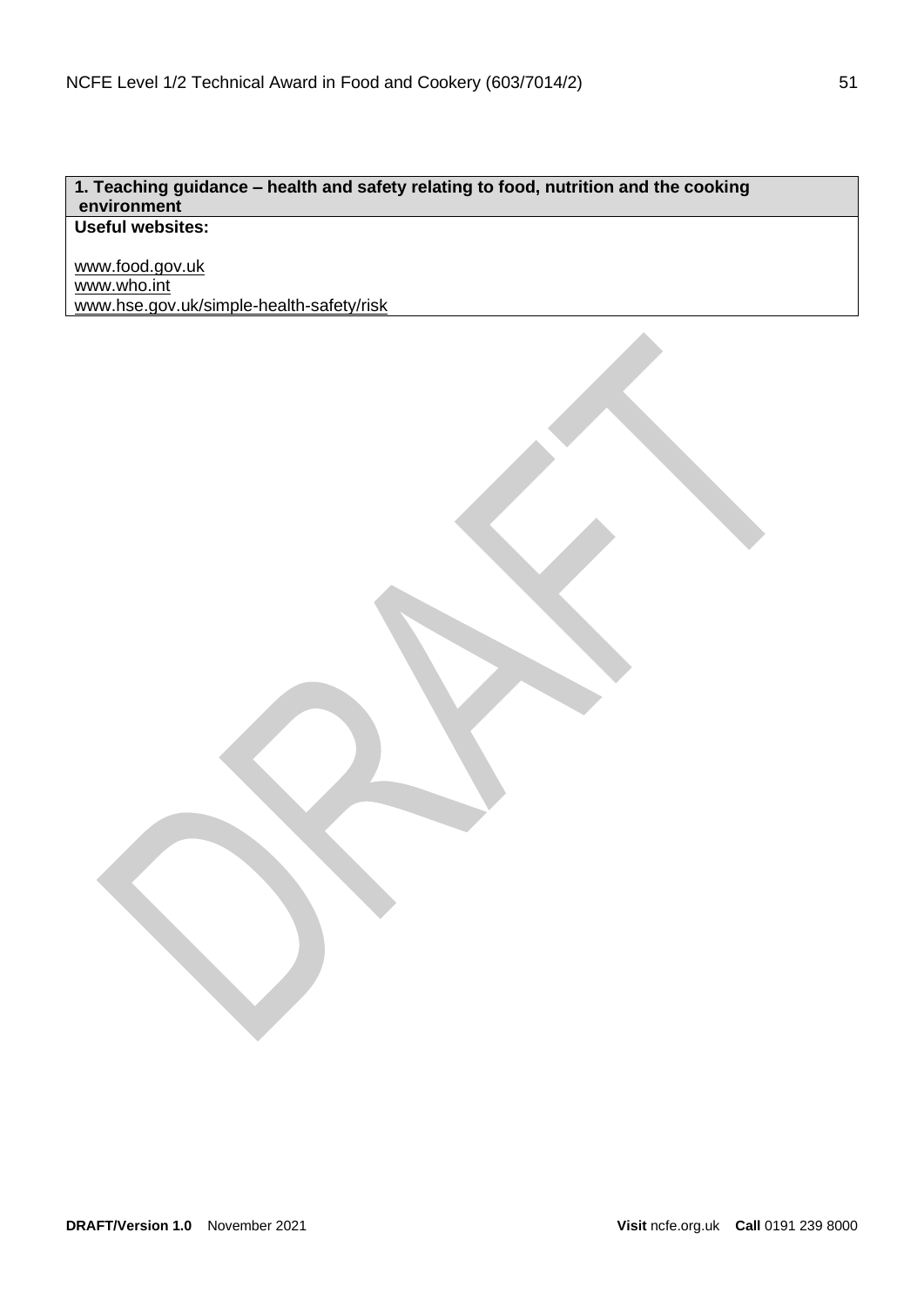## **2. Teaching guidance – food legislation and food provenance**

It is important that learners are given the opportunity to gain knowledge and understanding about where food comes from, and the part it plays in our daily diet in the UK. They should explore the wide range of foods now available and understand the role that processed and manufactured foods play, including their nutritional significance.

## **Suggested activities:**

Class discussion: where do the learners' families buy their food? Do they use local shops and markets or larger supermarkets? Encourage learners to share their ideas and the implications of their shopping, including the cost, quality, choice of foods available, and carbon footprint.

This could include a follow-up visit to a supermarket to look at the advantages and disadvantages in comparison with local, smaller shops. This could be linked to a shopping trip to buy produce and cost it for a recipe that learners are to prepare and cook, comparing the types of ingredients (for example, fresh, frozen, tinned, dried).

Class discussion: what are the different ways in which food is grown? Does all food come from an animal or a plant? Can the learners identify how some of the food is then processed ready for eating?

Class discussion: how many learners regularly eat fish and chips? Do they know where the fish comes from? How viable are our fish supplies?

Learners could be asked to choose a food commodity (for example, red meat, poultry, fish, milk, cereals, fruit and vegetables) and research how the food is produced and present this on a poster. This could be completed as a group project and extended to examine a range of issues, such as seasonality, availability, transport, organic farming, and free range.

Learners could conduct a sensory analysis of a range of different produce to compare quality across a range of processed foods, such as fresh and frozen fruit, fresh and dried pasta, and fresh/frozen/tinned vegetables. Learners could discuss the impact of the manufacturing process on colour, texture, and taste.

Learners could compare fresh and dried pasta, looking at the ingredients used in each and exploring how both types have been made. Learners could prepare their own pasta, and cook pasta dishes using both types of pasta, designing a dish to suit a vegetarian or someone who is wheat intolerant.

What makes some processed foods less healthy? Ask the learners to keep a food diary of their meals for a week and identify how many items would be classed as 'processed'. This could include any foods we are already advised to cut down on, such as ice cream, ham, sausages, crisps, massproduced bread, breakfast cereals, biscuits, carbonated drinks, fruit-flavoured yogurts, and instant soup. Ask the learners to discuss their findings. What are the recommendations of the British Heart Foundation on processed foods?

## **Resources:**

Classroom teaching pack:

- PowerPoint
- lesson plans
- scheme of work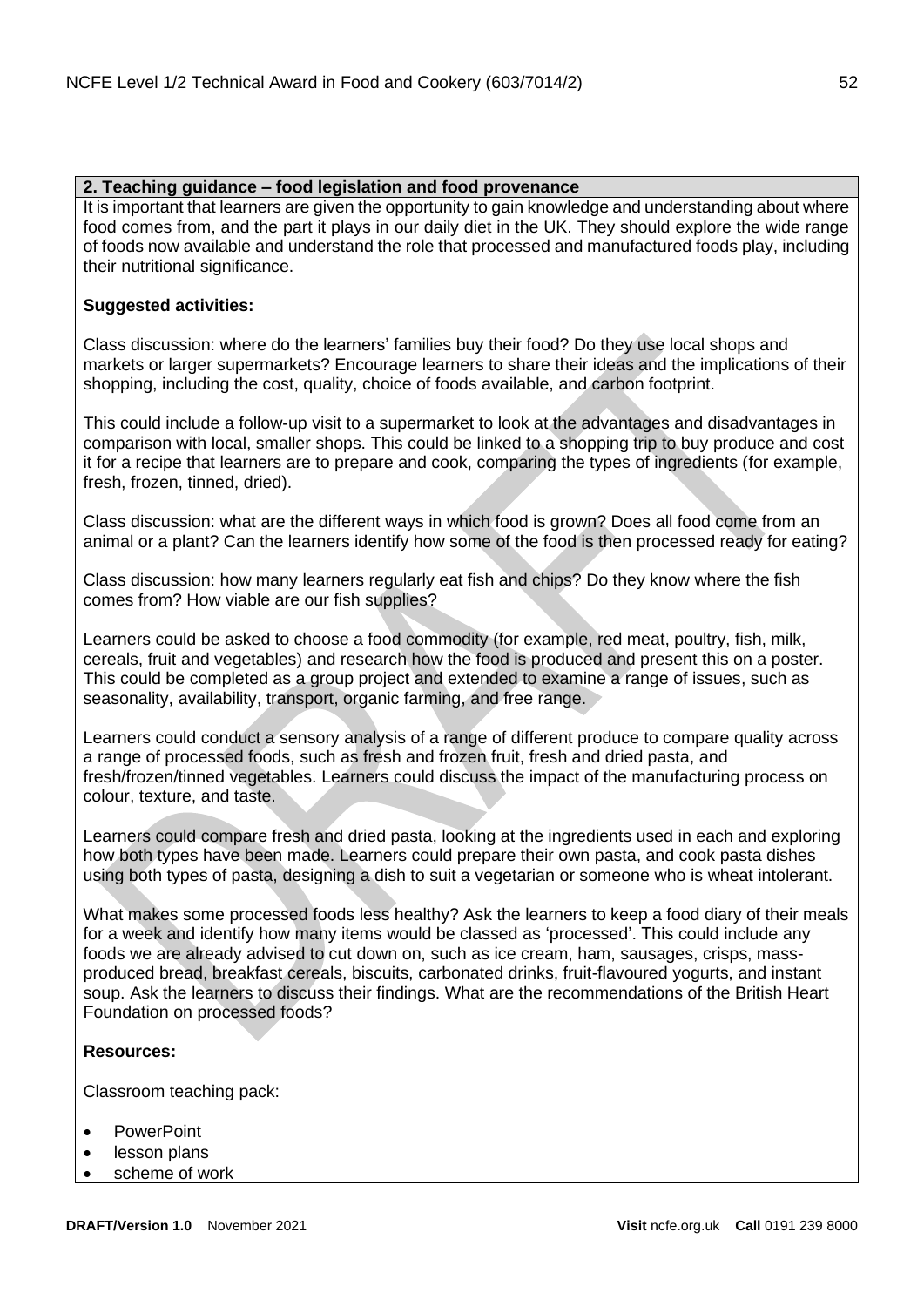## **2. Teaching guidance – food legislation and food provenance**

• worksheets

## **Other resources:**

**Video clips:**

[www.bbc.co.uk/teach/class-clips-video/design-and-technology-gcse-food-preparation-and](https://www.bbc.co.uk/teach/class-clips-video/design-and-technology-gcse-food-preparation-and-nutrition/zvjh8xs)[nutrition/zvjh8xs](https://www.bbc.co.uk/teach/class-clips-video/design-and-technology-gcse-food-preparation-and-nutrition/zvjh8xs)

## **External visits/guest speakers:**

The learner may benefit from listening to the owner of a local farm shop discuss how they source their produce and why.

Additionally, practitioners may be contacted through a variety of methods and speak to learners via Google Hangouts, Microsoft Teams, or other online platforms.

## **Useful websites:**

[www.gov.uk/food-labelling-and-packaging](https://www.gov.uk/food-labelling-and-packaging) [www.nutrition.org.uk/putting-it-into-practice/food-labelling/looking-at-labels](https://www.nutrition.org.uk/putting-it-into-practice/food-labelling/looking-at-labels/?level=Consumer) [www.foodafactoflife.org.uk/14-16-years/where-food-comes-from/food-quality-and-assurance](https://www.foodafactoflife.org.uk/14-16-years/where-food-comes-from/food-quality-and-assurance/) [www.bbcgoodfood.com/howto/guide/what-processed-food](http://www.bbcgoodfood.com/howto/guide/what-processed-food) [www.soilassociation.org](https://www.soilassociation.org/) [www.nutritionsociety.org/publications/british-journal-nutrition](https://www.nutritionsociety.org/publications/british-journal-nutrition%22%20https:/www.nutritionsociety.org/publications/british-journal-nutrition%22nal-nutrition) [www.bda.uk.com](https://www.bda.uk.com/) (British Dietetic Association)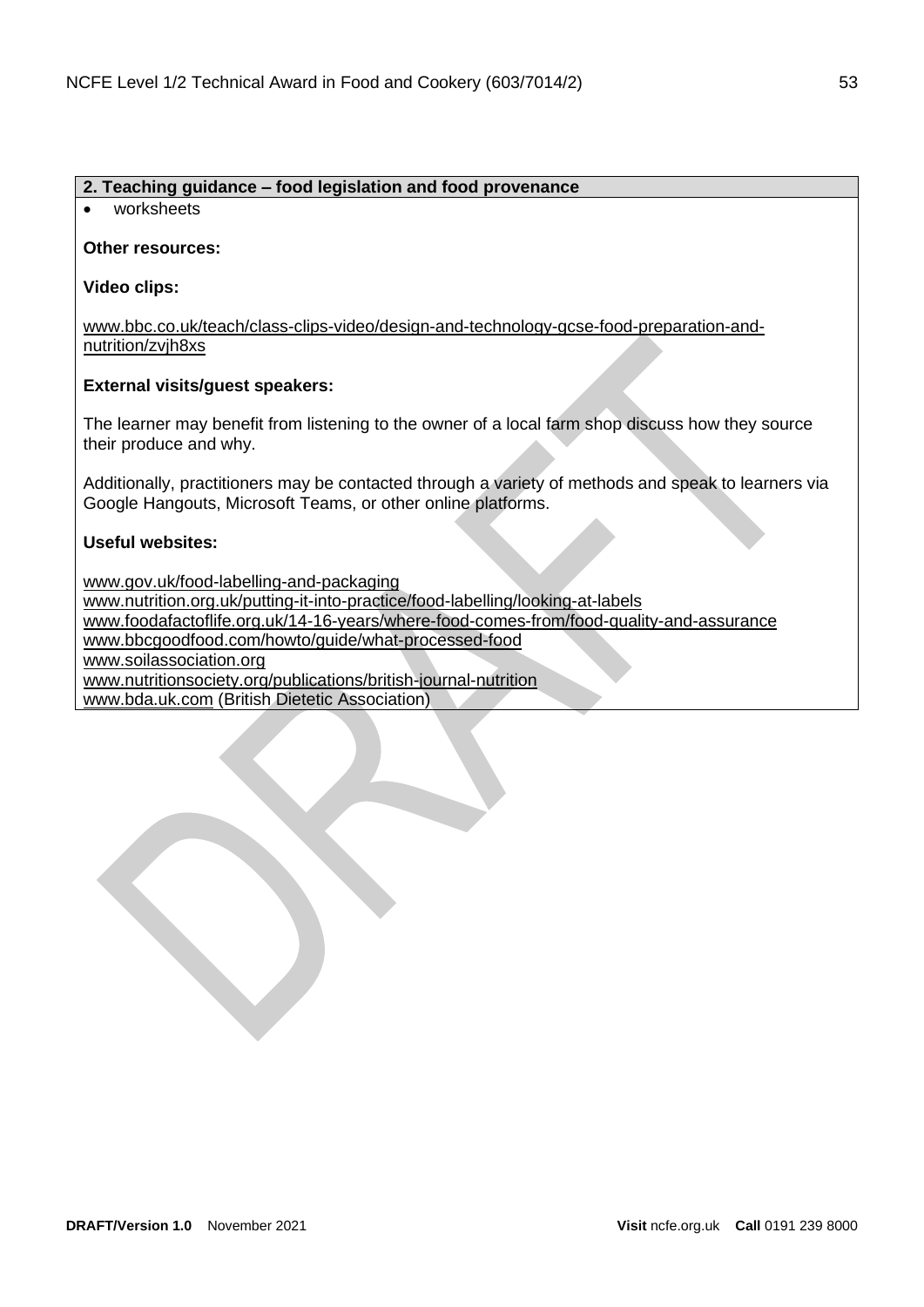## **3. Teaching guidance – food groups, key nutrients and a balanced diet**

It is important that learners are given the opportunity to gain knowledge and understanding about each of the main food groups, the key nutrients and their main sources and functions, and the part they play in providing a balanced diet. Learners should be taught the full content so they are aware of the different dietary needs of a wide range of groups of people across age ranges.

It is important that the learners fully understand the terms 'food groups' and 'nutrients', are able to differentiate clearly between these, and are ready to apply this knowledge in both the examined assessment and non-exam assessment.

Learners need to be able to identify the 8 government healthy eating tips and should be able to apply them to different contexts of meal planning, identifying cause and effect of excess or insufficient nutrients. Learners should understand the impact a restricted diet can have on an individual and the importance of meal planning to ensure that appropriate nutrients are included.

This learning needs to be followed through to their practical sessions and the teacher should encourage this at every opportunity. There are many useful teaching resources available for this topic, and the teacher should make use of them in organising colourful displays and by providing reference sources around the classroom.

There is a lot of information to cover in this section; new technical terms, as well as names of specific nutrients and recommended amounts, and such displays can be referred to throughout lessons. For example, learners could be asked to complete a group activity to construct a display on the food and cookery room wall to inform all learners who use the room about main food groups and food sources.

Learners could work together and take one section of the Eatwell Guide and carry out research to find out the proportion of the diet represented by the food group and the reasons for the recommendation. They could discuss the foods that fit into each group and consider a range of recipes to show which ingredients belong to which section.

## **Suggested activities:**

Learners could make a poster to illustrate each of the 8 healthy diet guidelines to present to younger children to help them understand the importance. Learners could choose a particular age group and decide how they might present their poster to them.

Learners could consider their own daily food consumption and whether they eat enough fibre. They could then think about how they could improve the amount they eat.

Learners could make a list of the fibre content of a selection of foods. (For example, wholegrain bread, brown rice, porridge oats, pear, lentils, packet breakfast cereal). The learners could consider their fluid intake at the same time.

Learners could be introduced to food diaries and how they can be used by various professionals; this could be done by showing an example of a food diary and asking the learners to identify what is healthy about it, what is less healthy, what could be improved and how.

Learners could complete their own food diary, listing everything they had to eat and drink yesterday, and analyse it, considering what is healthy about it, what is less healthy, what could be improved and how. They could do this by colour-coding the diary. Learners could consider the diets of other people over a 3 day period.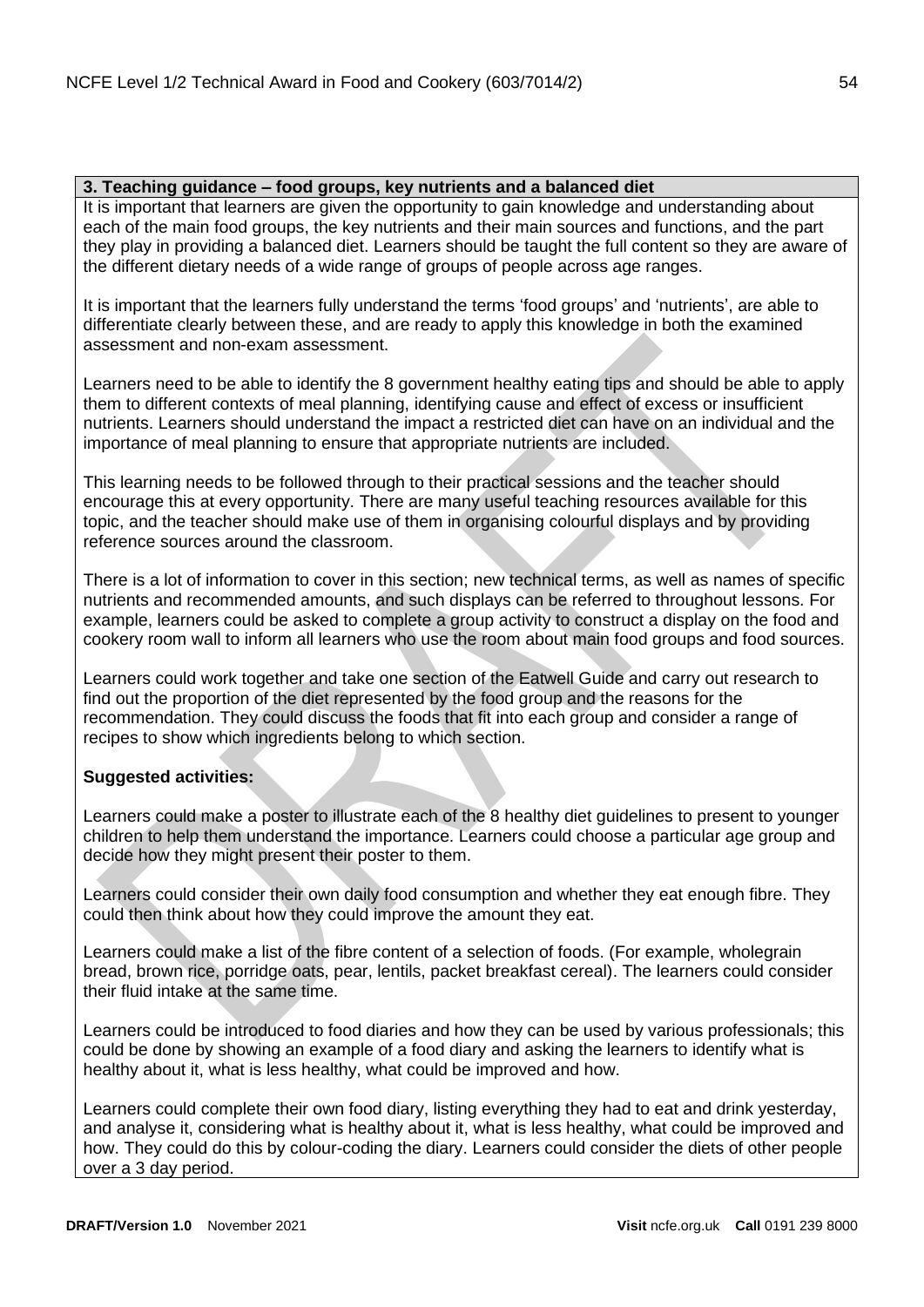#### **3. Teaching guidance – food groups, key nutrients and a balanced diet**

Analyse the findings: are the '8 tips for healthy eating' being followed? What recommendations would they suggest, making their diets healthier, and give reasons why.

Learners could create ideas for incorporating 5 portions of fruit and vegetables for a student living away from home and consider the cost and range of fruits and vegetables available. Ask the learners to list what counts as a portion.

Learners could prepare a meal using healthier cooking methods (for example, a healthier version of a traditional fried breakfast). Why is the meal healthier? Discuss the outcomes and impact on taste as well as nutrition.

Learners could prepare a visual display of what 100 kcals looks like in a range of foods. Learners could weigh/measure out the food, such as cheese, butter, yogurt, breakfast cereal, porridge oats, biscuits, cakes, apples, apple juice, tomatoes, chocolate, milk, wholemeal and white bread. They could discuss the energy-rich foods and determine which are not useful in our diets.

Using the Eatwell Guide, consider asking learners to look at a range of recipes and place each main ingredient in the appropriate food group (for example, in a vegetable lasagne, there is protein in the milk, carbohydrate in the pasta, and fat in the roux sauce). Learners should look at the guide and work out if the dish is balanced and compare their findings with others working on different dishes. Consider holding a class discussion on the outcomes.

Learners could consider the information provided on food labels about their vitamin and mineral content. Learners could then discuss their findings.

A chart could be created, listing vitamins and minerals in the first column with facts about each one's role or importance in the second column, and the foods it is associated with in the third.

Learners could be asked to research typical energy values of food per 100g (kJ and kcal) in popular snack foods (for example, crisps, nuts, biscuits, yogurts, chocolate bars and breakfast bars). Comparisons could be made, and learners could determine which have the highest energy values. Learners could devise and prepare a healthier snack that is low in sugar, fat and salt and evaluate the product for taste and appeal as an alternative to higher calorie purchased items.

Learners could be asked to adapt a traditional recipe to create a healthier version (for example, shepherd's pie, spaghetti Bolognese, lasagne, apple crumble and custard, chicken curry, burgers, scones and pizza). Learners could complete a sensory analysis of the healthier options and report the changes to fat, sugar, salt and energy levels in the dishes.

Food labelling: learners could investigate a range of food labels, and the information provided by manufacturers across a range of products. What claims do the manufacturers make and are these accurate? For example, to make a health claim about calcium, a product must contain at least 15% of the daily reference intake. Learners could work in groups to examine a range of labels and health claims such as 'low fat', 'no added sugar' and 'high in fibre'. The learners could explain the significance of the allergens being written in a bold font on the label.

Traffic light system on food labels: ask learners to compare 2 or 3 similar processed products, such as tinned, frozen and manufactured, and produce a report on the nutritional content in each. What do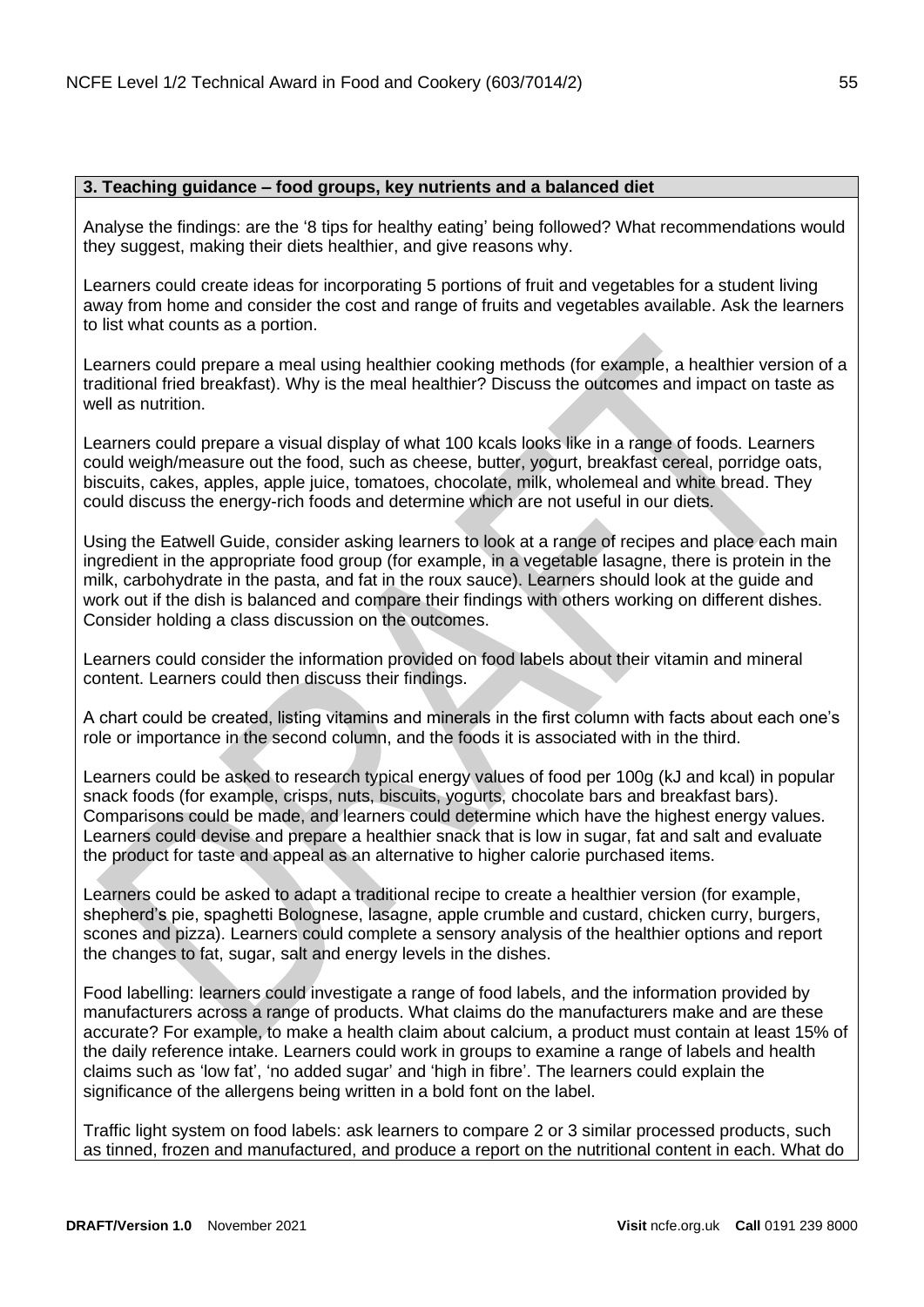## **3. Teaching guidance – food groups, key nutrients and a balanced diet**

the figures really mean for fat, sugar and salt content? How useful is our present labelling system and does it help us to choose the food we eat?

## **Resources:**

Classroom teaching pack:

- PowerPoint
- lesson plans
- scheme of work
- worksheets

## **Other resources:**

**Video clips:**

[www.bbc.co.uk/teach/class-clips](https://www.bbc.co.uk/teach/class-clips) (the science behind dietary fibre/protein/fat)

## **Posters and worksheets:**

[www.foodafactoflife.org.uk](https://www.foodafactoflife.org.uk/)

## **External visits/guest speakers:**

The learners may benefit from listening to the BBC video clips to encourage initial discussions at the start of lessons. Additionally, practitioners may be contacted through a variety of methods and speak to learners via Google Hangouts, Microsoft Teams, or other online platforms.

## **Useful websites:**

[https://foodteacherscentre.co.uk/resources](https://foodteacherscentre.co.uk/resources/) [www.nutrition.org.uk](https://www.nutrition.org.uk/)

## **4. Teaching guidance – factors affecting food choice**

It is important that learners are given the opportunity to gain knowledge and understanding about the wide range of influences on an individual's food choice, and how it has an impact on the food we prepare and cook.

## **Suggested activities:**

Are learners able to detect foods by smell alone? Teachers could use a range of strong-smelling foods, such as cheese, anchovies, honey, mint sauce, garlic and golden syrup. This task could be extended by getting the learners to set up their own mystery tasting stations and ask others to see if they recognise foods by smell alone, or by smell and texture. Learners could use fruit or vegetables with different textured skin or flesh, such as lychees, peppers, kiwi fruit, oranges and peaches. How many learners can only detect foods by their taste? Ask them to discuss their findings as a class.

Learners could examine the spices used in curry dishes. They could each prepare a basic vegetable curry made with 3 spices of their choice (in addition to some chilli), keeping the recipe to themselves.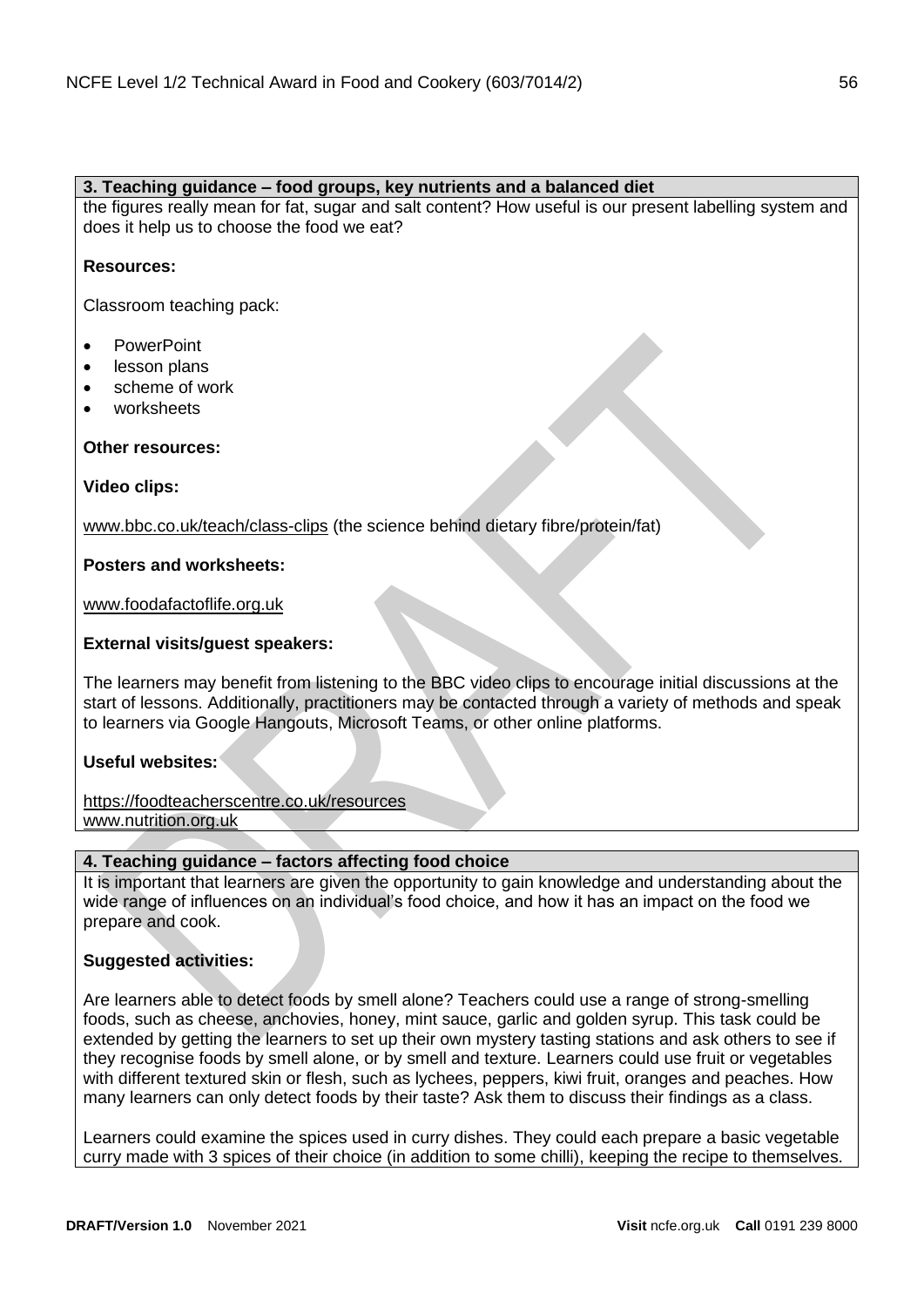## **4. Teaching guidance – factors affecting food choice**

Learners could taste each other's dishes to identify the spices that have been used. Learners could consider what makes a curry hot, discuss this and other aspects that affect the taste.

Learners could compile a list of what factors would influence food choice for a range of people to include:

- a family with 3 children and a busy lifestyle
- a single parent with 2 school age children
- a teenage student who is an active swimmer
- an elderly person living on a state pension
- a single person who wants to eat organic food
- a couple living in a city centre with limited access to food shops

Teachers could ask learners to work in small groups to encourage discussion and, by sharing the range of issues raised, they should be able to compile a comprehensive list. Social, environmental, nutritional, and seasonal factors could be highlighted.

How seasons affect food and availability: learners could be asked to complete a diagram showing the 4 seasons of the year with foods that are seasonal, and give the name of a dish that could be made using each food (for example, in autumn, apples and apple pie). A group discussion could then explore why we can buy foods that are not in season (for example, strawberries in January). What impact can this have on the environment, on cost, and on taste?

Learners could be provided with a fictional (or real) restaurant menu from a local hotel, for a party of guests arriving from a range of countries. Ask the learners to give advice as to the suitability of each item on the menu, considering the possible religious backgrounds the guests might have. They should indicate the religious groups for which the dishes will be suitable, or not suitable. The menu could include items such as prawn skewers, steak in pepper sauce, pork burgers, chicken curry, and bacon and tomato quiche.

Learners could be asked to make a simple everyday meal that is also readily available as a shop bought ready to eat meal (for example, chilli con carne, shepherd's pie, chicken curry). They could cost out the fresh ingredients and buy them at a local supermarket alongside the ready to eat meal. Alternatively, they could cost out the fresh ingredients using an online shopping site. They must prepare and cook the dish, and then compare both dishes for cost, nutritional content, and sensory aspects, and arrive at their preferred choice and discuss why, referring to social, environmental and seasonal factors.

In small groups, learners could be asked to research into the dietary requirements of a range of individuals and produce a poster for classroom display. This could include diabetes, heart disease, obesity, lactose intolerance and coeliac disease.

## **Other resources:**

**Video clips:**

[www.bbc.co.uk/bitesize](https://www.bbc.co.uk/bitesize) [archive.foodafactoflife.org.uk](http://archive.foodafactoflife.org.uk/) (sensory analysis templates)

**External visits/guest speakers:**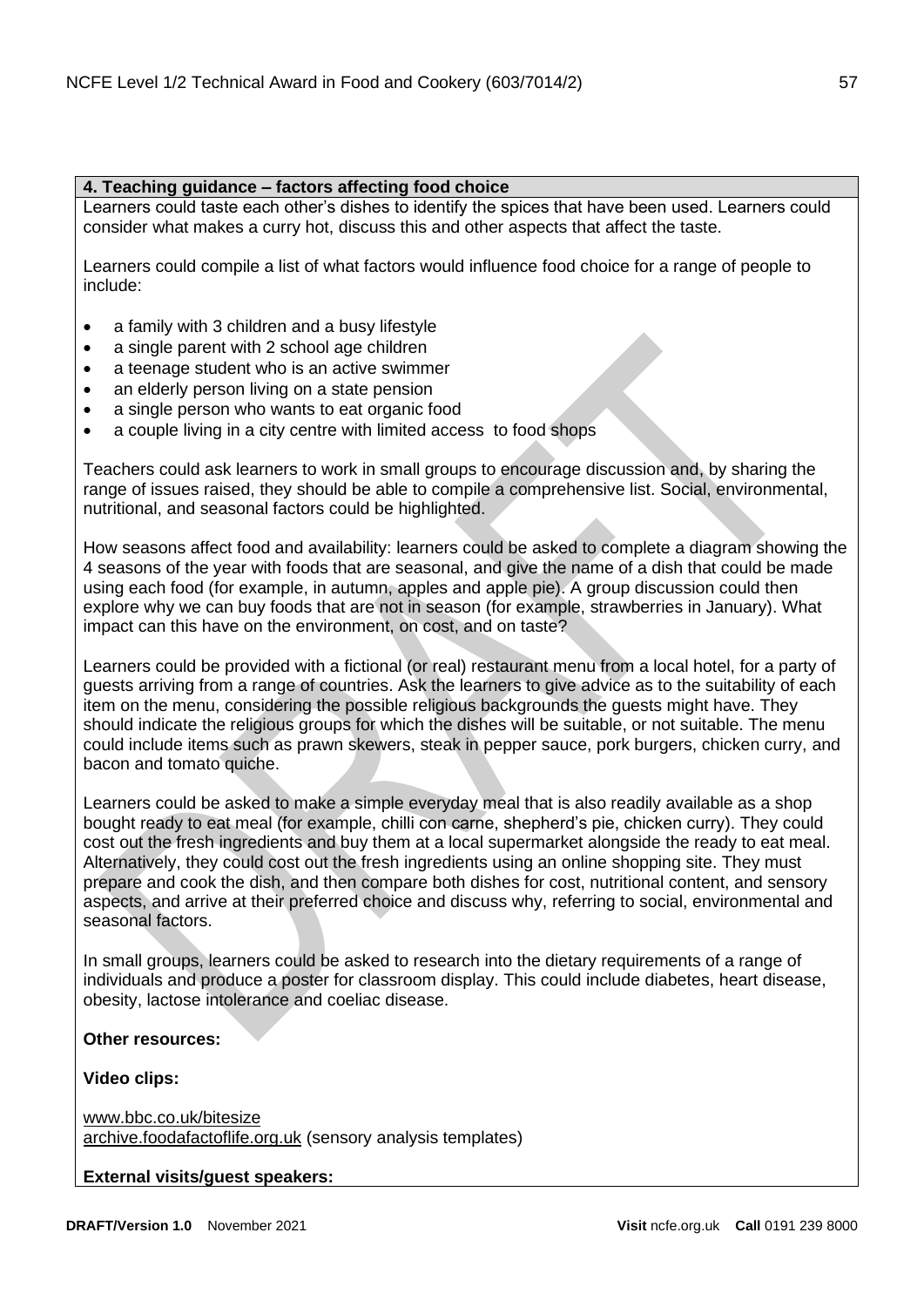## **4. Teaching guidance – factors affecting food choice**

Additionally, professionals may be contacted through a variety of methods and speak to learners via Google Hangouts, Microsoft Teams, or other online platforms.

## **Useful websites:**

[www.bbc.co.uk/bitesize](https://www.bbc.co.uk/bitesize) [www.food4life.org.uk](https://www.food4life.org.uk/) [www.foodafactoflife.org.uk](https://www.foodafactoflife.org.uk/)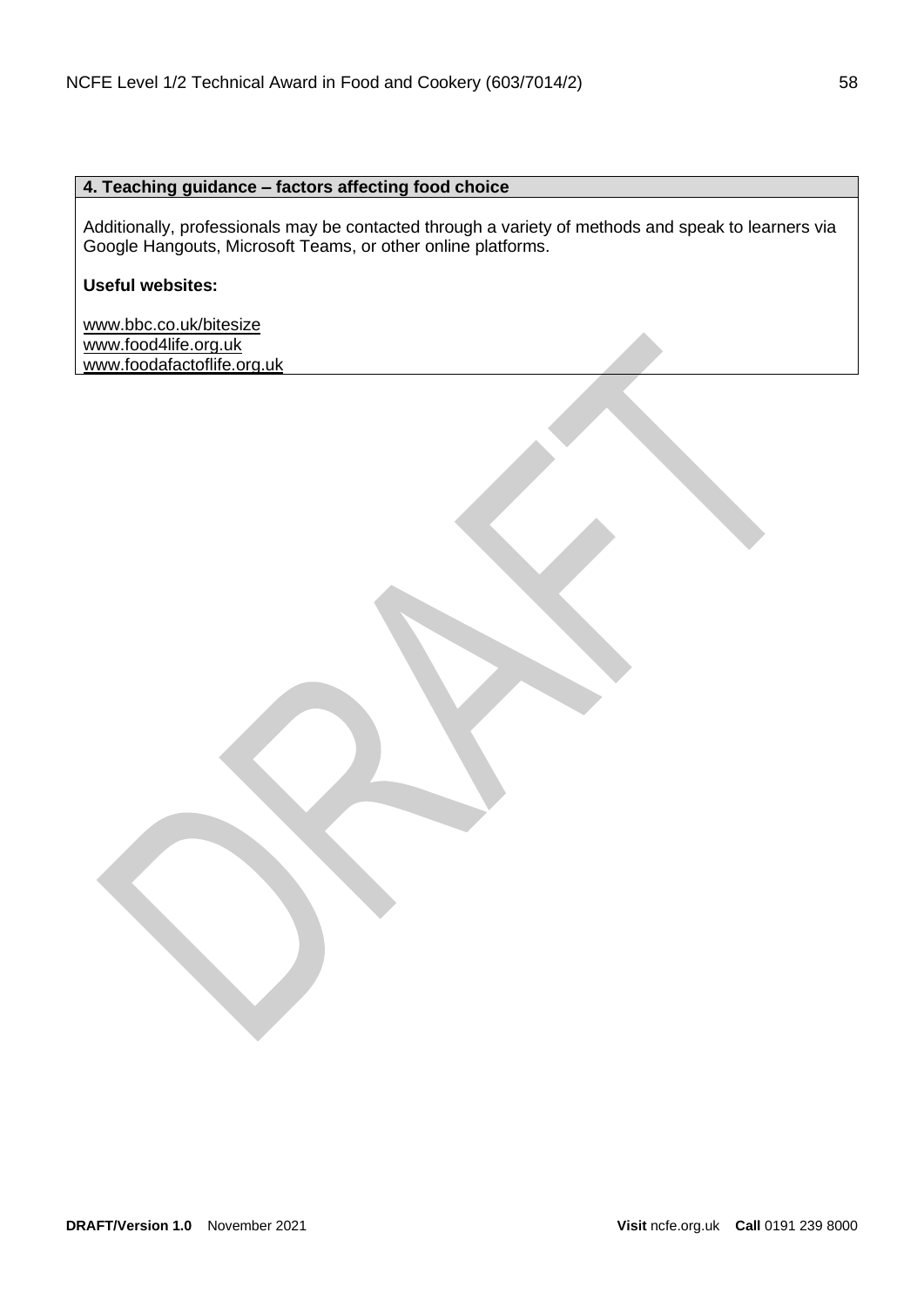## **5. Teaching guidance – food preparation, cooking skills and techniques**

It is important that learners are given the opportunity to gain knowledge and understanding of all the stages of food preparation and cooking for a range of ingredients and across a wide variety of recipes. The recipes covered should allow them to collate a useful repertoire to use as a reference at any point in their programme.

It is very important that practical work takes place throughout the programme, allowing learners sufficient time in the kitchen, ideally each week, in which to develop and practise their skills, whilst using a range of equipment, in order for them to fully develop a wide range of food preparation, cooking skills and techniques. Learners need to develop skills that show they can achieve a uniform and consistent result each time.

Learners need to be fully prepared for what will be expected of them in the non-exam assessment. Throughout their practical work, learners must apply all hygiene and safety measures, as well as health and nutritional considerations, wherever possible and where appropriate. It is important that learners evaluate their completed dishes from the start and build up their confidence in being able to describe the texture, taste and appearance of the dish using appropriate terminology. A sensory analysis tool could be used to support this exercise.

When they present their dishes, learners are expected to focus on overall appearance of the dish and be able to present them with appropriate garnishes and decoration each time, as well as choosing appropriate utensils and plates.

## **Suggested activities:**

Practical work sheets: teachers might find it useful to use a standard document for each practical class that captures the following for each recipe used:

- ingredients
- functions of the primary ingredients
- method
- preparation and cooking skills being demonstrated
- health and safety points
- timings
- equipment required

Learners can be gradually asked to complete the worksheet themselves as their knowledge increases (for example, an apple pie would refer to using, cleaning and storing knives, using a peeler and corer, chopping board, mixing bowl, sieve, rolling pin, and demonstrate skills including measuring, peeling, chopping, rubbing-in, pastry making, baking), considering areas for improvement. These documents could then act as a useful reference for the learners.

Functions of ingredients: learners could be given a previous practical recipe (for example, apple pie) and annotate the sheet to show the various stages of the recipe, such as preparation, method and timings. The learners could be asked to carry out research into the various purposes of ingredients in the recipe, such as aeration, thickening, shortening, aesthetics, and taste. This recipe sheet could also provide a reference source for their future use. A group discussion could follow to take their next practical recipe and identify the purpose of the different ingredients in the recipe.

Preparation and cooking skills: teachers could demonstrate the preparation, cooking and service of a dish (or use a video clip of a well-known chef) and learners could identify all the preparation and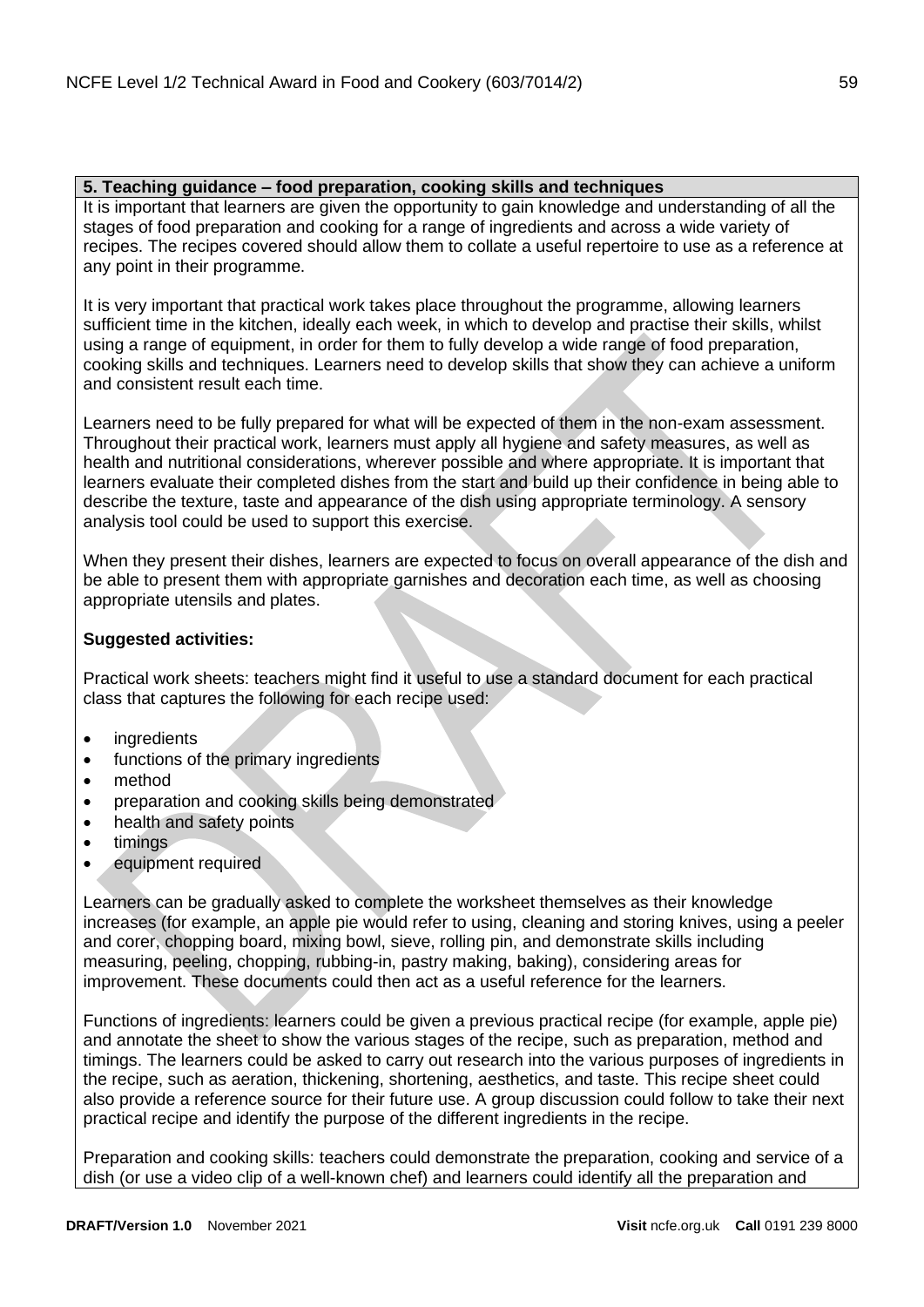## **5. Teaching guidance – food preparation, cooking skills and techniques**

cooking skills being used, listing them as the demonstration progresses. Each learner could take one or more skill including basic preparation skills (such as weighing, measuring, peeling, chopping, creaming and rubbing-in) as well as cooking skills (to include simmering, boiling, baking, stir frying, grilling and roasting), and carry out research into how the skill is carried out, and ways in which it is used with different ingredients. They could then present their findings back to the class, who will complete a summary chart for their future reference.

Time plans: learners need to practise how they use their time effectively when preparing and cooking a dish, to meet a deadline. They could be asked to start with a simple time plan for one dish, completing a template provided, that is reviewed and amended as the sessions progress, with teacher feedback. The learners can then build this up to completing a time plan for 2 dishes that is dovetailed, has all stages listed, and identifies health and safety considerations, selection of ingredients, equipment, and fridge/oven space, in readiness for the next stage in their own menu planning.

## **Resources:**

Classroom teaching pack:

- PowerPoint
- lesson plans
- scheme of work
- worksheets

**Other resources:**

## **Worksheets:**

[www.busyteacher.org](http://www.busyteacher.org/)

## **External visits/guest speakers:**

The learner may benefit from video clips of well-known chefs or a visit by a chef from a local restaurant.

Additionally, practitioners may be contacted through a variety of methods and speak to learners via Google Hangouts, Microsoft Teams, or other online platforms.

## **Useful websites:**

### [www.foodafactoflife.org.uk/recipes](https://www.foodafactoflife.org.uk/recipes) [www.bbc.co.uk/food](https://www.bbc.co.uk/food)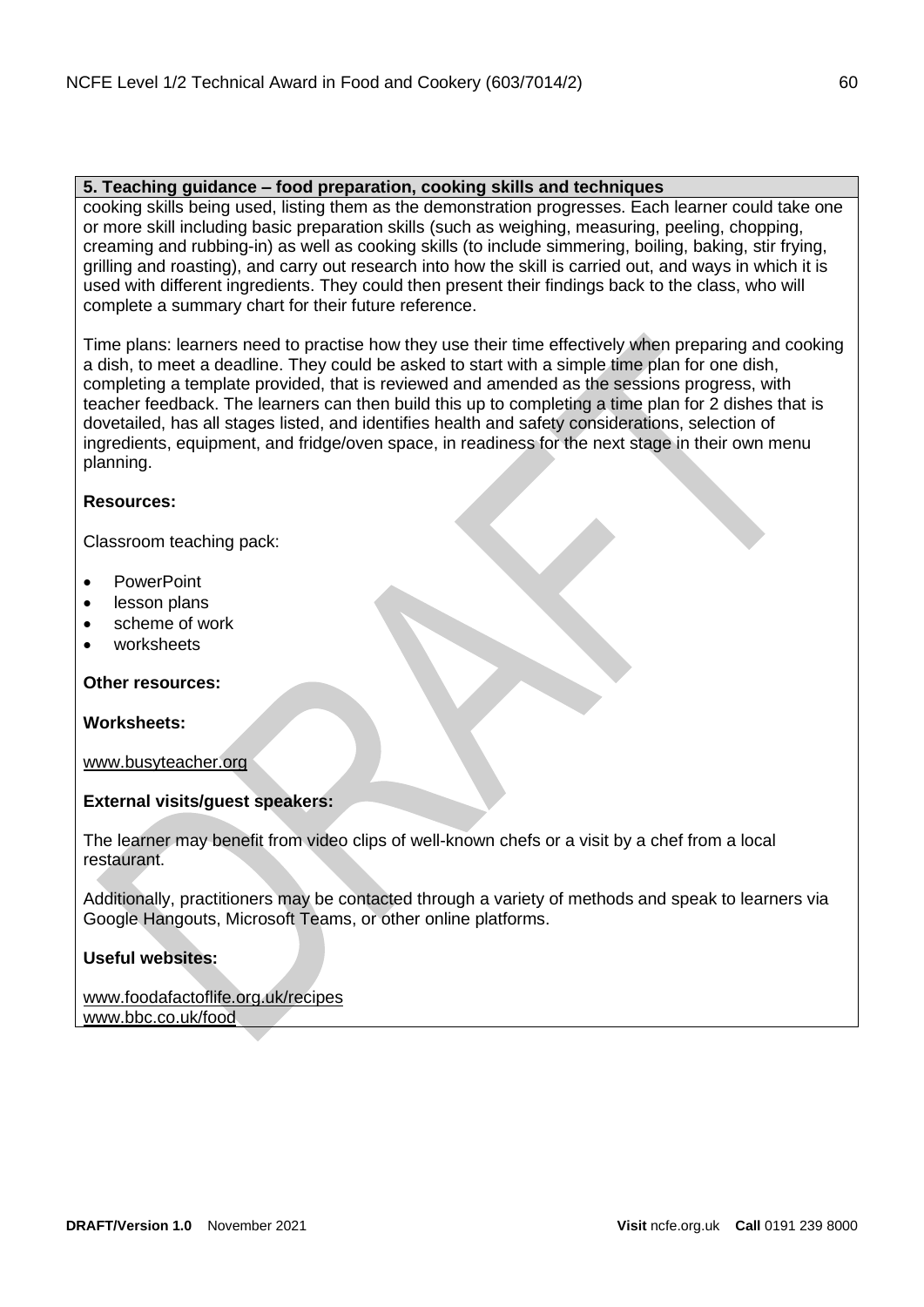## **6. Teaching guidance – recipe amendment, development and evaluation**

It is important that learners are given the opportunity to gain knowledge and practical experience of amending and developing recipes to meet the needs of individuals and specific groups of people. They need to understand the range of reasons why recipes need to be amended, and the teacher will need to provide a range of scenarios to be able to explore this.

Learners must be able to assess a recipe and its contribution to healthy eating. This could include any factors including the ingredients used, cooking method selected, portion control, and serving suggestions. Learners should be able to demonstrate interesting recipe adaption ideas, including lowering the fat, sugar and salt content, increasing the fibre and nutritional content through the addition of ingredients, promoting the 5-a-day concept and making changes to cooking and preparation methods.

At this stage in their course, learners should be more confident in fully evaluating their completed dishes and using the correct terminology to describe the appearance, texture, and taste of the food they present. The learner needs to understand the importance of developing their palate to ensure their amendments to recipes show an appropriate combination and balance of ingredients and flavours, which they adjust through seasoning and taste to ensure a pleasing, edible dish. Sensory analysis tools are useful for them to use, as well as peer assessment.

## **Suggested activities:**

Learners could be asked to design a daily menu that would be suitable for each of the following groups:

- a single person living on their own, with a limited budget
- a very active student, new to living away from home
- low-income family of 4, with toddlers
- teenagers on a camping trip
- family with 4 school-aged children and busy lifestyle, one of whom is a vegetarian
- elderly couple living on a pension

The learners could work in small groups and be asked to prepare a presentation that gives reasons for their choice, including social, environmental and nutritional factors. Learners could then evaluate their final dishes for taste, texture, appearance and smell.

Learners could be asked to design, cook, prepare and evaluate a lunch menu suitable for a teenager with either:

- lactose intolerance
- coeliac disease

The range of dishes presented across the group could lead to very useful discussions on food intolerances and allergies.

The learners could be provided with a typical daily food intake from an adult who has recently been diagnosed as diabetic. What are the implications of following the current diet and what improvements would they recommend and why?

The learners could be provided with a range of traditional recipes, such as spaghetti Bolognese, chicken curry, meatballs in tomato sauce, beef burgers, fish and chips, and cheese and tomato pizza.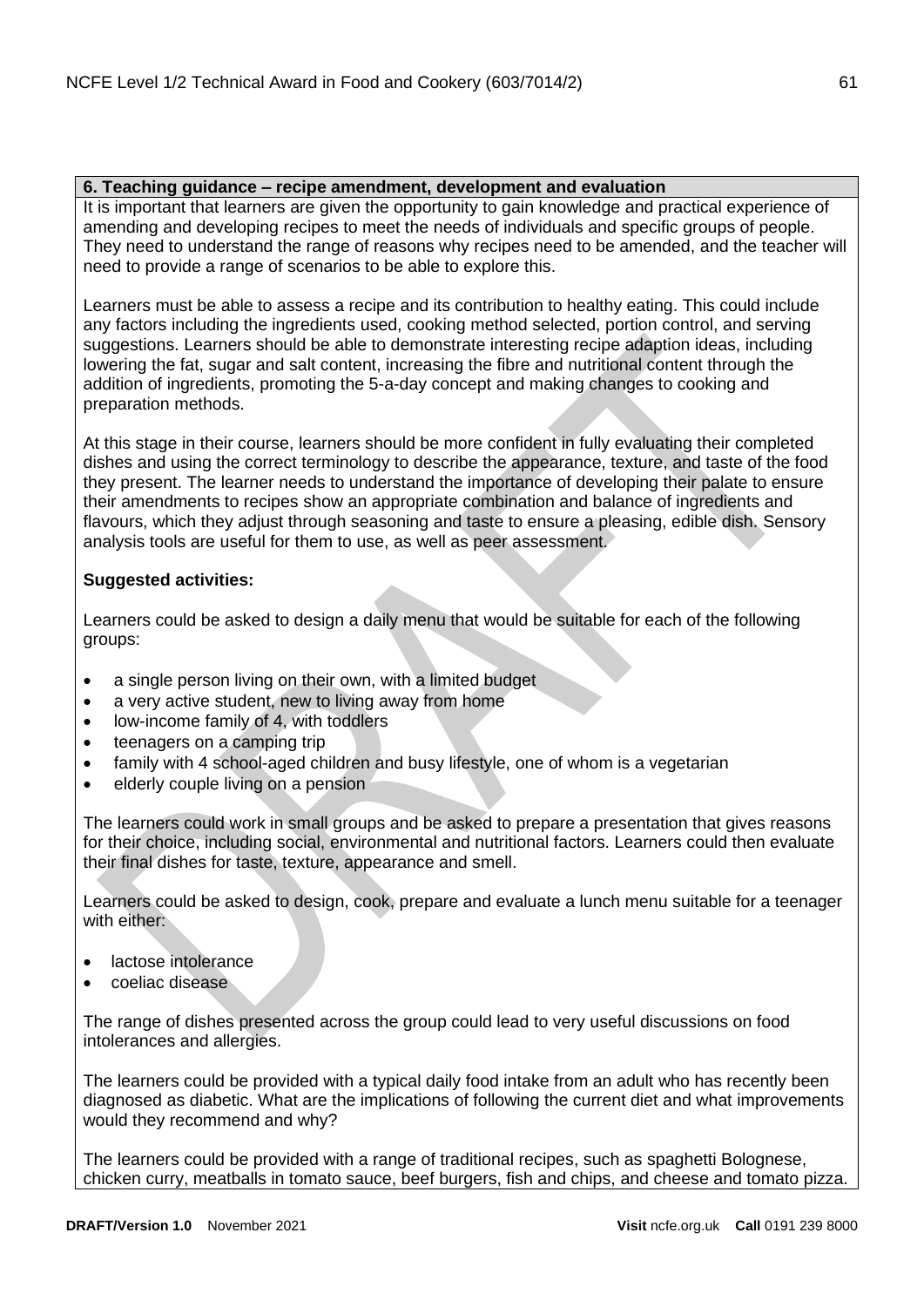#### **6. Teaching guidance – recipe amendment, development and evaluation**

The learners could be asked to annotate each one with suggestions as to how they will make it healthier, with reasons for their choice. Alternatives to cooking methods used could also be made.

The learners could be provided with the menu from the school dining room and asked to amend it with reasons for their choice, to meet the nutritional requirements of the range of school children. Nutritional merits of the present menu could be discussed first, and reference made to the present advice on healthy eating.

## **Resources:**

Classroom teaching pack:

- PowerPoint
- lesson plans
- scheme of work
- worksheets

## **Other resources:**

• recipe books from a range of chefs and cooks

## **External visits/guest speakers:**

The learner may benefit from listening to a local chef (for example, a chef from a local children's nursery or care home for the elderly) or watching TV clips of more famous chefs or clips from MasterChef and The Great British Bake Off.

Additionally, practitioners may be contacted through a variety of methods and speak to learners via Google Hangouts, Microsoft Teams, or other online platforms.

## **Useful websites:**

[www.nhs.uk/conditions](https://www.nhs.uk/conditions) [www.nutrition.org.uk](https://www.nutrition.org.uk/) [www.coeliac.org.uk/information-and-support](http://www.coeliac.org.uk/information-and-support) [www.diabetes.org](https://www.diabetes.org/)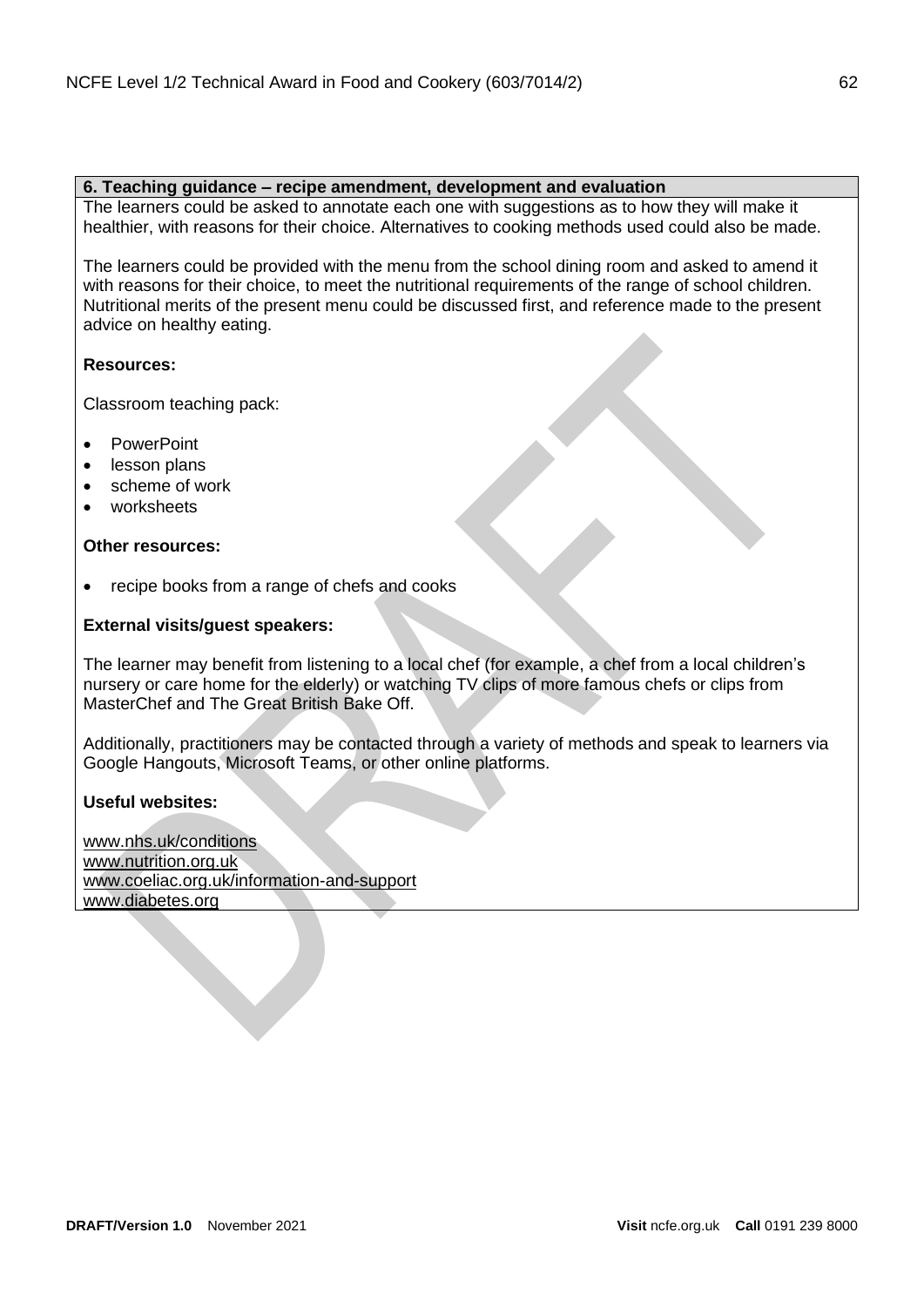## **7. Teaching guidance – menu and action planning for completed dishes**

It is important that learners are given the opportunity to demonstrate the skills they have developed across the programme, by being able to respond to a customer brief, designing appropriate menus and action plans, then following through with the preparation, cooking, and evaluation of their dishes. It is important for the teacher to consider that at this stage, their practical work should allow them to demonstrate the skills, knowledge and understanding they have gained from the programme overall. Scenarios set should be challenging, but achievable.

In the preparation of their dishes, using their action plans, learners will be able to demonstrate that they can:

- prepare themselves and their work area safely and hygienically
- select the appropriate ingredients and follow recipes
- select correct equipment
- demonstrate preparation and cooking skills they have learned
- demonstrate safe and hygienic cleaning and storage of equipment and utensils
- demonstrate appropriate presentation of their final dishes, including decoration and garnishes
- evaluate the planning and outcome of completed dishes against the requirements of a customer brief, including their ability to evaluate the overall final taste and appearance of the dishes cooked

It is suggested that in the first instance, a simple one course dish could be planned, presented and evaluated, and then build up to a 2-course menu that allows the learners to demonstrate the range of skills they have learned, as well as being able to effectively action plan. It is expected that action plans will need amending, following teacher feedback, prior to the practical work beginning.

It is important that learners assess their final dishes for appearance, taste, texture and smell, and make recommendations for improvements with reasons given.

Teacher input and possible class discussion: why do we need to produce a plan of action for the practical session? How do we produce a plan of action? What should we include? What order should we do things in? How can we use the time most effectively? If we are going to do a 2-course meal, how can 2 courses be made alongside each other? How might this impact on our choice of dishes? And how can we write this as an action plan?

## **Suggested activities:**

Learners could be asked to select an appropriate dish of their choice that demonstrates a range of preparation and cooking skills, for one of the following:

- a low sugar summer dessert
- a low fat breakfast dish
- a low cost lunch dish for an elderly person
- a supper dish for a vegetarian or vegan

Learners will plan, prepare, and cook the dish. They could be asked to explain their reasons for their choice, how it meets the task set, the cost requirements, nutritional value, range of preparation and cooking skills required, social and environmental factors, and sensory factors. They could present their dishes and their analysis to the rest of the group. An action plan will be needed.

Suggested customer brief: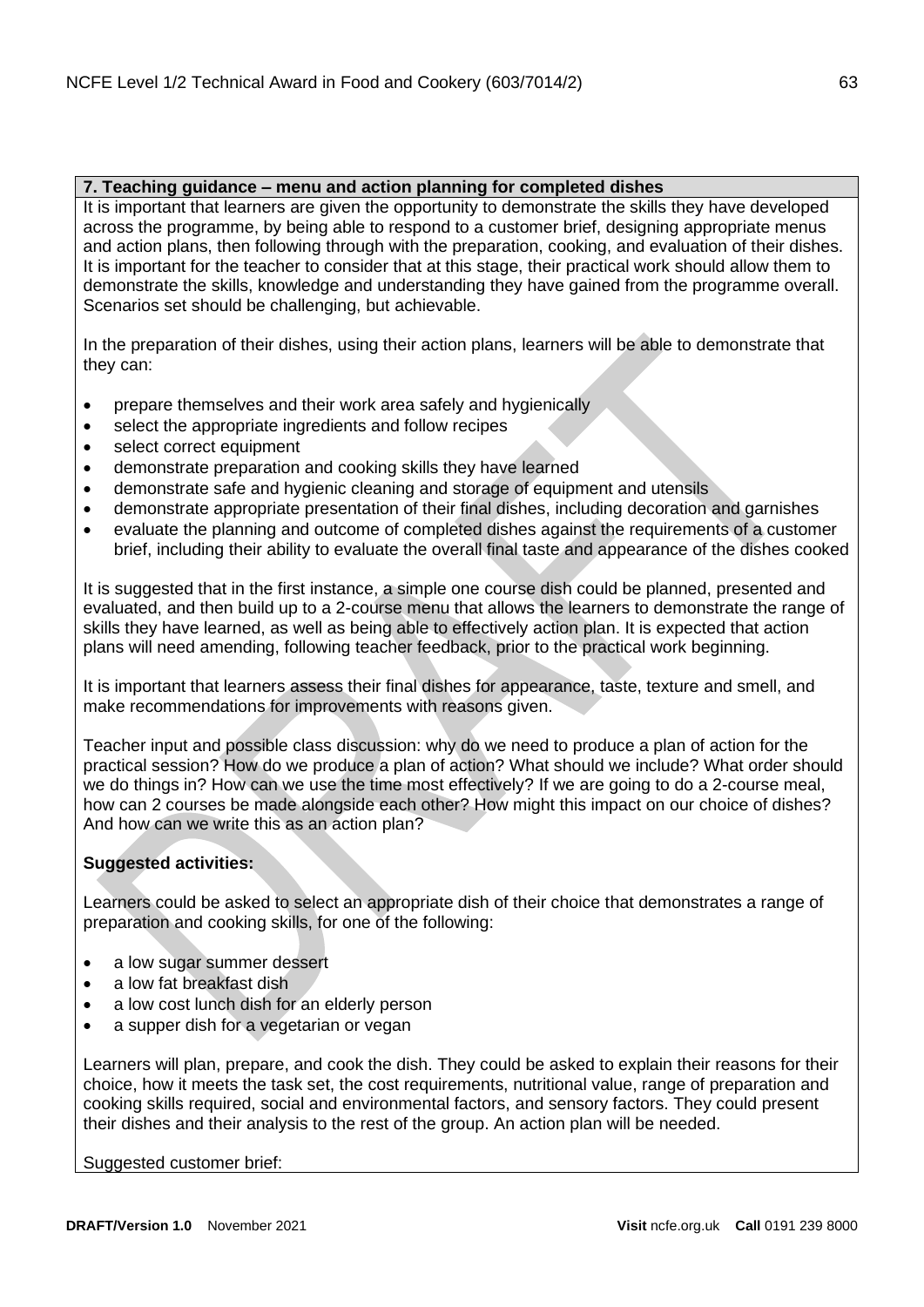## **7. Teaching guidance – menu and action planning for completed dishes**

The childcare class at your school/college is holding a party for children aged 5–6 years. They have asked you to plan, cook and serve at least 2 dishes for the party. Each dish should be suitable for children of this age group, healthy to eat, and show a range of preparation and cooking skills. You will have 2 hours in which to prepare, cook and serve your choice of dishes and to wash up and clear away.

Suggested customer brief:

You have invited 2 people aged 80 to visit you for lunch next week. Plan, cook and evaluate a 2 course meal for them. Your choice of dishes should be suitable for their age group, healthy to eat, and show a range of preparation and cooking skills. You will have 2 hours in which to prepare, cook and serve your choice of dishes and to wash up and clear away.

In both cases, learners need to evaluate their performance. They could be asked to identify the strengths and weaknesses relating to the menu chosen and the brief set, planning and preparation and their completed dishes. It is important that they are able to make a final critical evaluation on the overall appearance, texture, aroma, and taste of the dishes presented, and what improvements they could make. A sensory analysis tool could also be used, as well as peer and customer feedback. Suggestions for improvement could also made, with clear reasons given.

## **Resources:**

Classroom teaching pack:

- PowerPoint
- lesson plans
- scheme of work
- worksheets

**Other resources:**

**Sensory analysis worksheets/sensory vocabulary:**

[www.foodafactoflife.org.uk/14-16-years](https://www.foodafactoflife.org.uk/14-16-years)

## **External visits/guest speakers:**

The learner may benefit from listening to a local restaurant chef, such as a chef from a local children's nursery or care home for the elderly, or caterer for school meals discuss how they plan and organise their kitchen to ensure everything is ready on time.

Additionally, practitioners may be contacted through a variety of methods and speak to learners via Google Hangouts, Microsoft Teams or other online platforms.

## **Useful websites:**

[www.tes.com](https://www.tes.com/) [www.foodafactoflife.org.uk](http://www.foodafactoflife.org.uk/)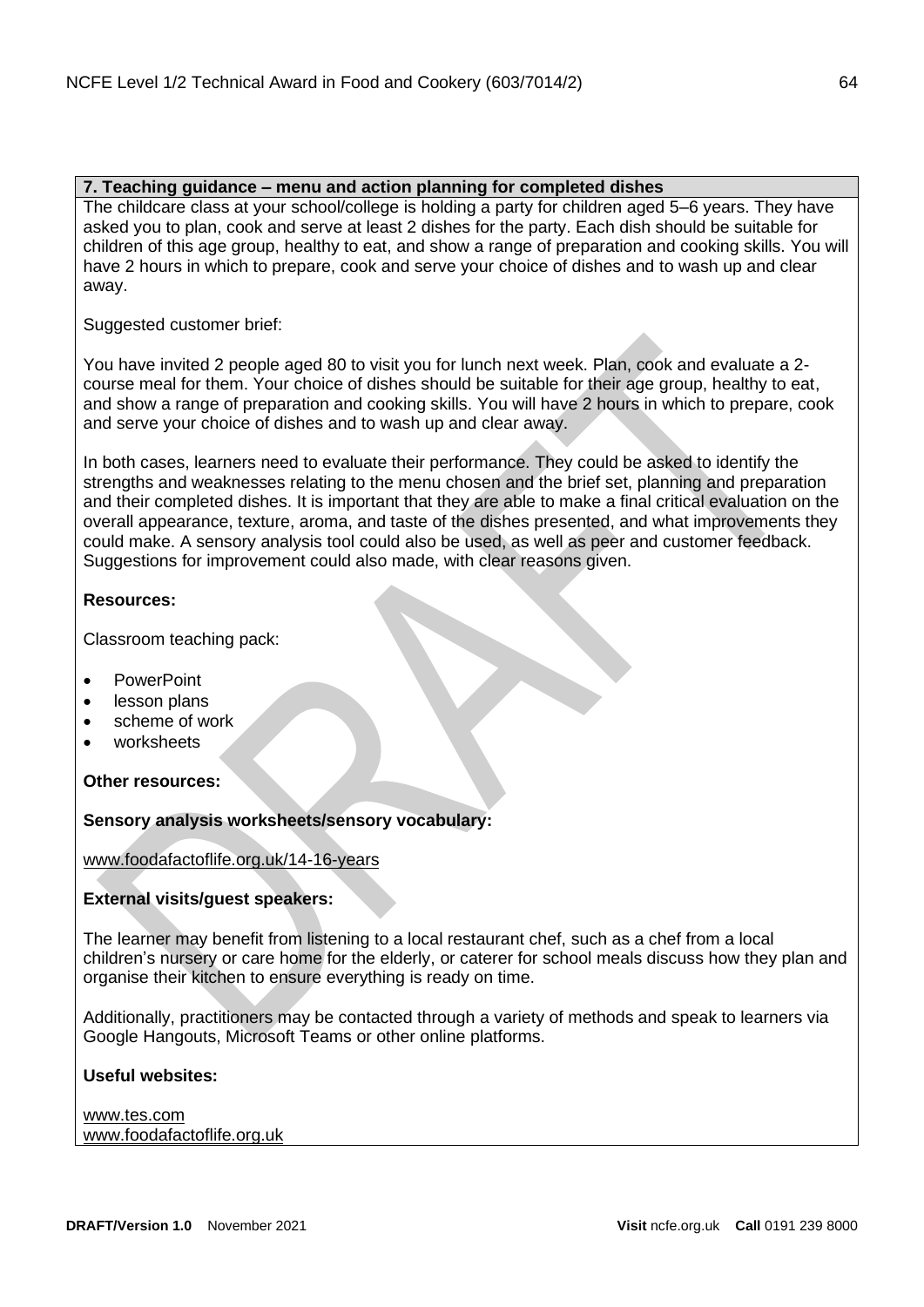## <span id="page-64-0"></span>**Synoptic connections**

Synoptic assessment requires learners to combine elements of their learning and show accumulated knowledge and understanding across the qualification content. It enables learners to evidence their capability to integrate and apply knowledge, understanding and skills gained with breadth and depth in context.

It is therefore essential when planning for teaching and throughout delivery that the interdependencies and links build across the content of the qualification and are highlighted and reinforced.

The qualification comprises 7 content areas in a single unit model. All content is mandatory and must be taught.

The teaching content does not have to be delivered in a linear way; the unit contents are interdependent in knowledge, skills and concepts.

Teachers may take a synoptic approach across the qualification. This will enable learners to be able to apply theories and concepts from across the qualification specification in context to skills-based situations. Through combining content and developing holistic connections, learners will be able to demonstrate and evidence their full knowledge and understanding of the subject area and the food and cookery industry.

Learners will have the opportunity to identify relevant study skills and reflect upon their preferred learning style throughout the qualification.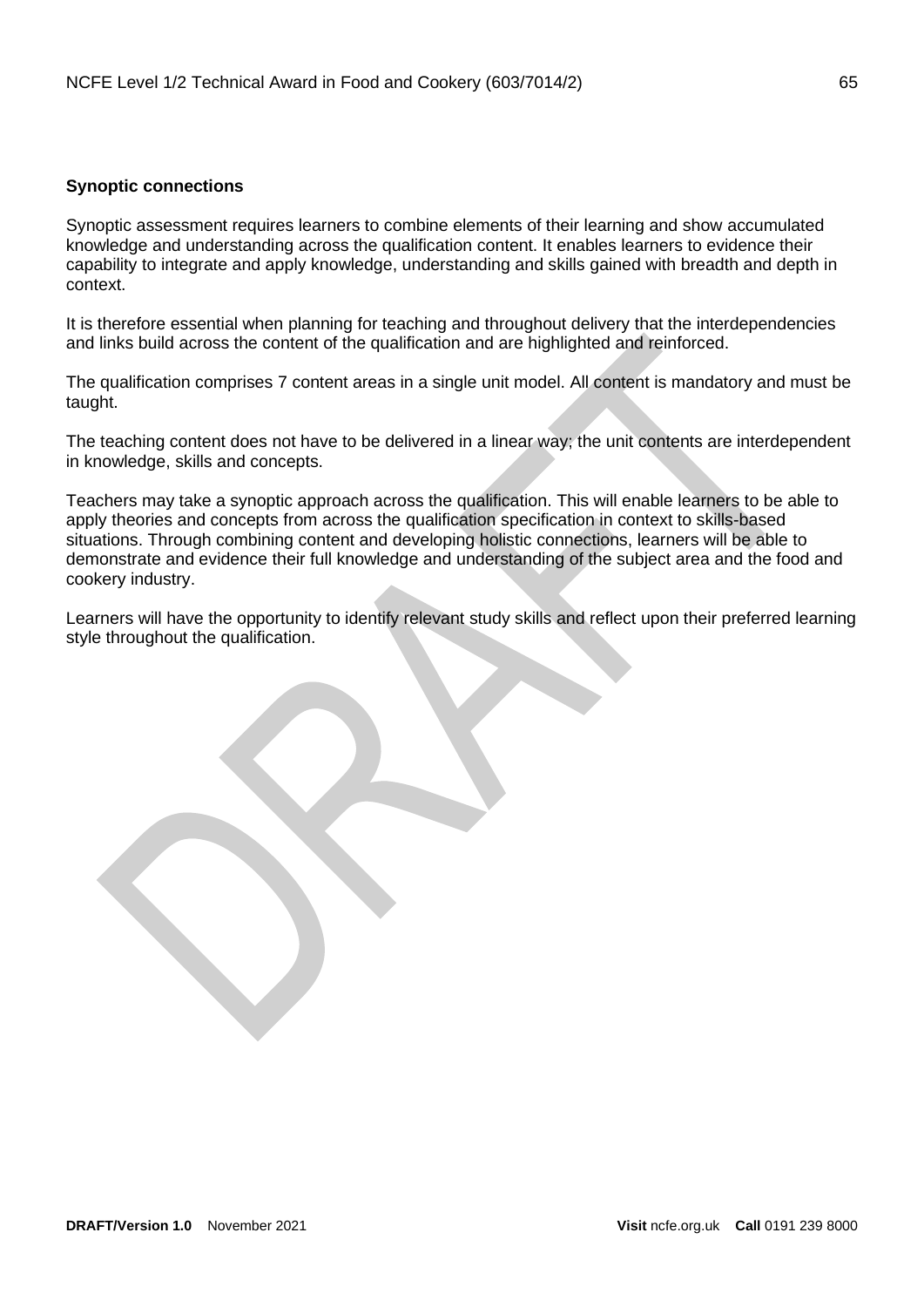## <span id="page-65-0"></span>**Section 3: additional information**

## <span id="page-65-1"></span>**School accountability measures (performance points)**

This V Cert qualification has been developed to meet the criteria set by the Department for Education (DfE) to be included in the key stage 4 performance tables. Each grade has been assigned a points value. Please check the Register of Regulated Qualifications website [register.ofqual.gov.uk](http://register.ofqual.gov.uk/) for further information.

## <span id="page-65-2"></span>**Discounting**

If a learner is taking a GCSE and V Cert in the same year with the same discount code, such as GCSE Physical Education and an NCFE V Cert in health and fitness, the first entry will count. However, because we do not upload V Cert data to the DfE until August, the exam entry for V Certs is classed as the date the centre claims certification.

- if the centre delivers the GCSE Physical Education exam first and then claims the V Cert afterwards, the GCSE will count
- if the centre delivers the V Cert first and claims the certificate before the GCSE Physical Education exam is sat, the V Cert will count
- if the centre delivers the GCSE and the exam is sat on the same day the V Cert certificate is claimed, then it is the best result that counts

Discount codes for V Cert qualifications can be found on the NCFE website. We advise centres to refer to the [Discounting and Early Entry Guidance](https://www.gov.uk/government/uploads/system/uploads/attachment_data/file/651207/Key_stage_4_discounting_and_early_entry_guidance_2017.pdf) document provided by the DfE. For more information on discounting please contact the DfE directly.

#### <span id="page-65-3"></span>**Qualification dates**

Regulated qualifications have operational end dates and certification end dates.

We review qualifications regularly, working with sector representatives, vocational experts and stakeholders to make any changes necessary to meet sector needs and to reflect recent developments.

If a decision is made to withdraw a qualification, we will set an operational end date and provide reasonable notice to our centres. We will also take all reasonable steps to protect the interest of learners.

An operational end date will only show on the Ofqual Register of Regulated Qualifications [register.ofqual.gov.uk](https://register.ofqual.gov.uk/) if a decision has been made to withdraw a qualification. After this date we can no longer accept learner registrations. However, certification is allowed until the certification end date so that learners have time to complete any programmes of study. The certification end date will only show on the Ofqual Register once an operational end date has been set. After this date we can no longer process certification claims.

Where a qualification has an external assessment, this can only be taken up to the last assessment date set by us. No external assessments will be permitted after this date so learners will need to be entered in sufficient time.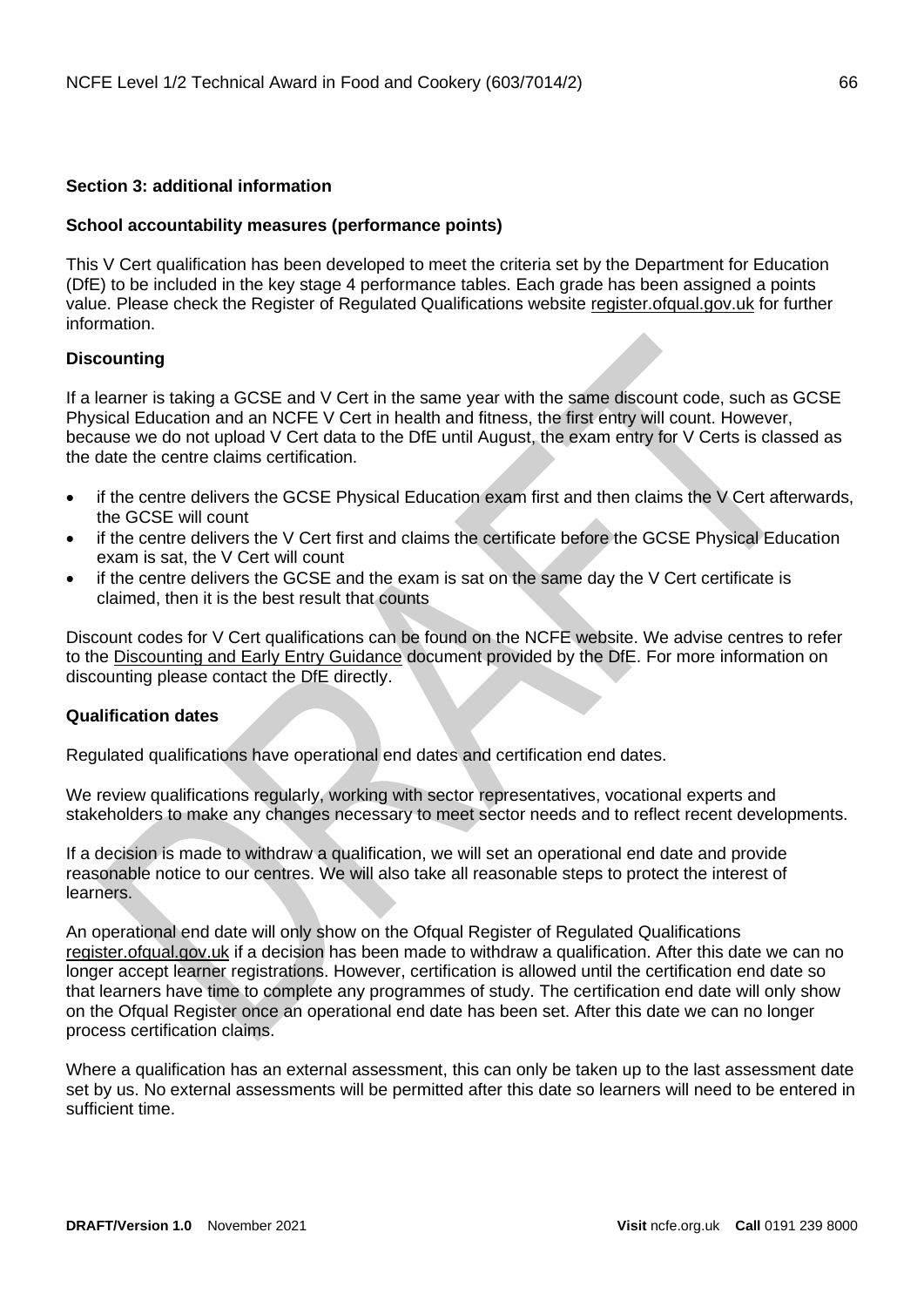## <span id="page-66-0"></span>**Support materials**

The following support materials are available to assist with the delivery of this qualification and are available on the NCFE website:

- learning resources
- qualification factsheet

## **Other support materials**

The resources and materials used in the delivery of this qualification must be age-appropriate and due consideration should be given to the wellbeing and safeguarding of learners in line with your centre's safeguarding policy when developing or selecting delivery materials.

## <span id="page-66-1"></span>**Reproduction of this document**

Reproduction by approved centres is permissible for internal use under the following conditions:

- you may copy and paste any material from this document; however, we do not accept any liability for any incomplete or inaccurate copying and subsequent use of this information
- the use of PDF versions of our support materials on the NCFE website will ensure that correct and up-to-date information is provided to learners
- any photographs in this publication are either our exclusive property or used under licence from a third-party:
	- o they are protected under copyright law and cannot be reproduced, copied or manipulated in any form
	- o this includes the use of any image or part of an image in individual or group projects and assessment materials
	- o all images have a signed model release